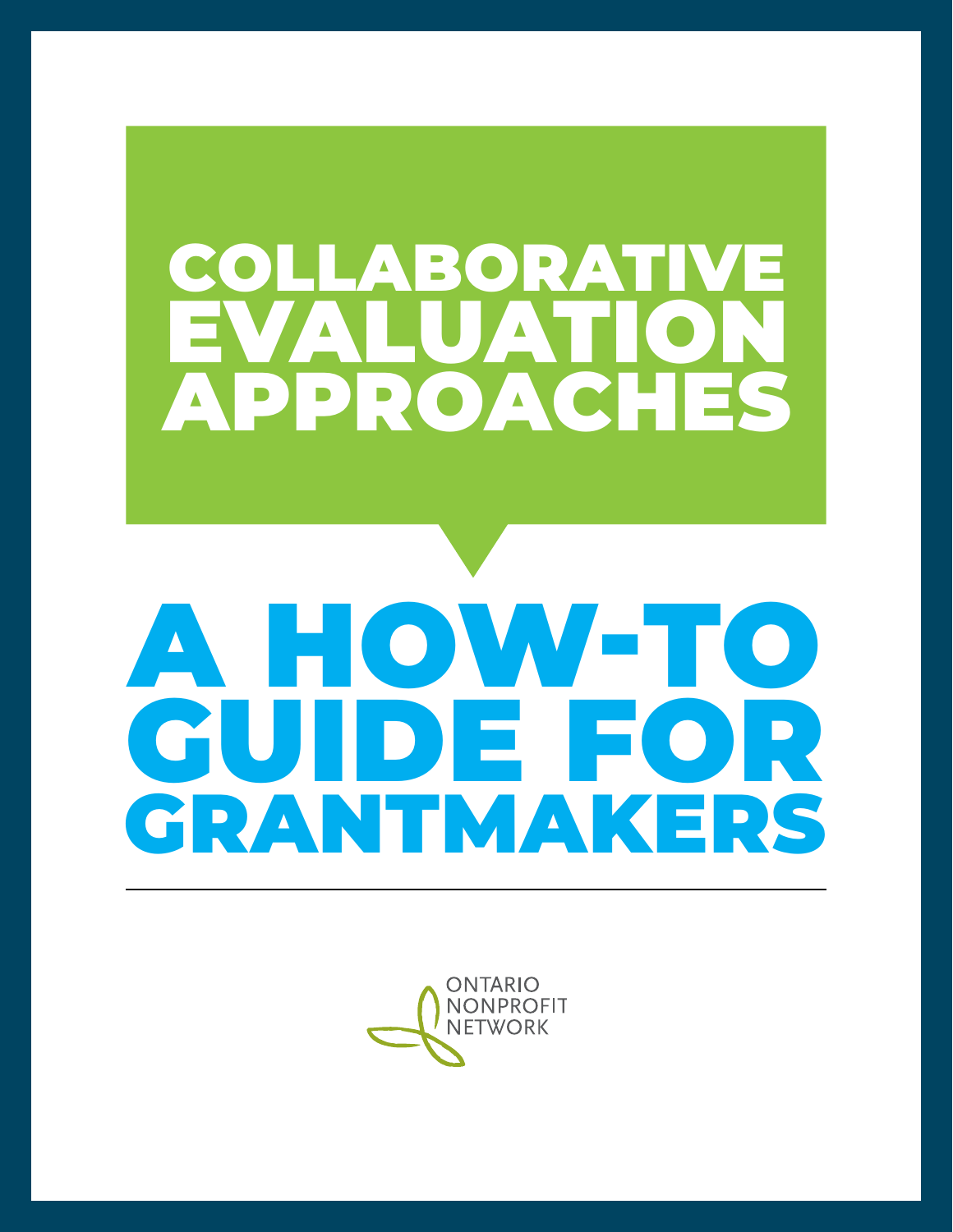## acknowledgements

. . . . . . .

This guide is a complementary resource to the Ontario Nonprofit Network's (ONN) [Sector Driven](http://theonn.ca/our-work/our-structures/evaluation/)  [Evaluation Strategy](http://theonn.ca/our-work/our-structures/evaluation/) initiative to create a more enabling ecosystem for evaluation in the nonprofit sector.

The authors wish to acknowledge the support of the Ignite Foundation for making this guide possible.



## **AUTHORS**

Andrew Taylor is co-owner of Taylor Newberry Consulting, a Guelph-based firm that specializes in developing research and evaluation solutions for public sector organizations. He is also ONN's Resident Evaluation Expert.

Ben Liadsky was ONN's Evaluation Program Associate and project lead for the Sector Driven Evaluation Strategy from 2015 to 2017.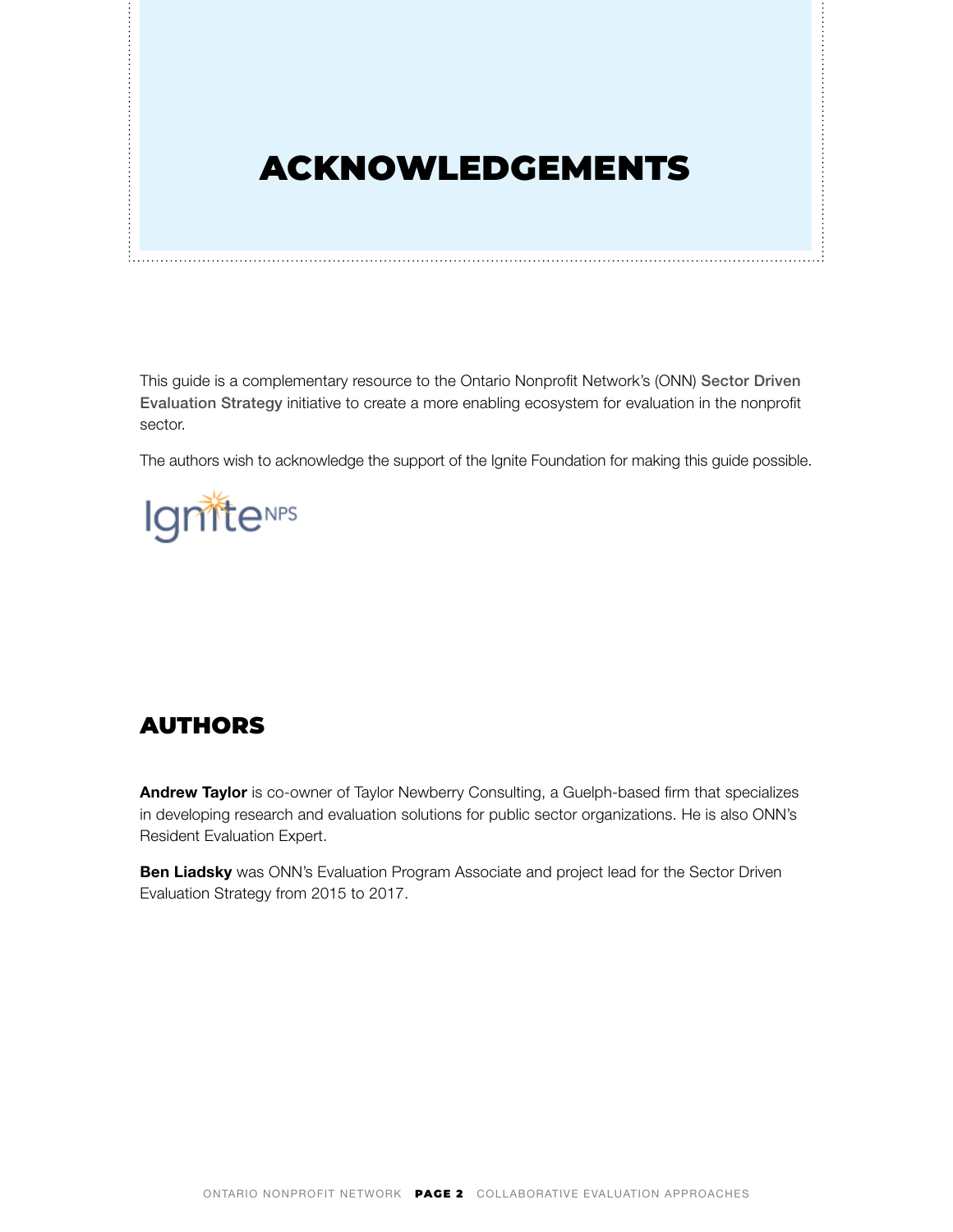## table of contents

| <i><u><b>Introduction</b></u></i>            |  |
|----------------------------------------------|--|
| Purpose                                      |  |
| Different approaches to<br>evaluation design |  |

#### SETTING THE STAGE

1

2

| Why are you doing evaluation?                                     |    |
|-------------------------------------------------------------------|----|
| Challenges                                                        | 9  |
| Tips and strategies                                               | 9  |
| <b>Building a culture of learning</b><br>within your organization | 10 |
| Challenges                                                        | 11 |
| Tips and strategies                                               | 11 |
| Look at your communication process                                |    |
| Identify evaluation champions                                     |    |
| <b>Checking your skillsets</b>                                    | 12 |
| <b>Building a culture of transparency</b><br>and trust            | 12 |
| Challenges                                                        | 12 |
| Tips and strategies                                               | 13 |
| <b>Summary</b>                                                    | 13 |

## Working with your own **GRANTEES** Developing high-level

| evaluation frameworks                |    |
|--------------------------------------|----|
| Tips and strategies                  | 15 |
| <b>Developing grant applications</b> | 16 |
| Challenges                           | 17 |
| Tips and strategies                  | 17 |
|                                      |    |

| Developing indicators and<br>data collection methods | 19 |
|------------------------------------------------------|----|
| Challenges                                           | 19 |
| Tips and strategies                                  | 20 |
| Developing indicators                                |    |
| Population-level indicators                          |    |
| Program-level indicators                             |    |
| Data collection methods                              |    |
| <b>Data collection processes</b><br>and procedures   | 22 |
| Tips and strategies                                  | 22 |
| Improving communication                              |    |
| <b>Grant reporting</b>                               | 22 |
| Challenges                                           | 22 |
| Tips and strategies                                  | 23 |
| Improving reporting forms                            |    |
| Making better use of data from<br>reporting forms    |    |
| Creative alternatives to reporting forms             |    |
| Supporting grantees to engage<br>in evaluation       | 25 |
| Challenges                                           | 25 |
| Tips and strategies                                  | 26 |
| Resources and templates                              |    |
| Workshops and coaching                               |    |
| Financial support                                    |    |
| Active participation                                 |    |
| Streamlining reports                                 |    |
| Teaching by example                                  |    |
| Providing feedback                                   |    |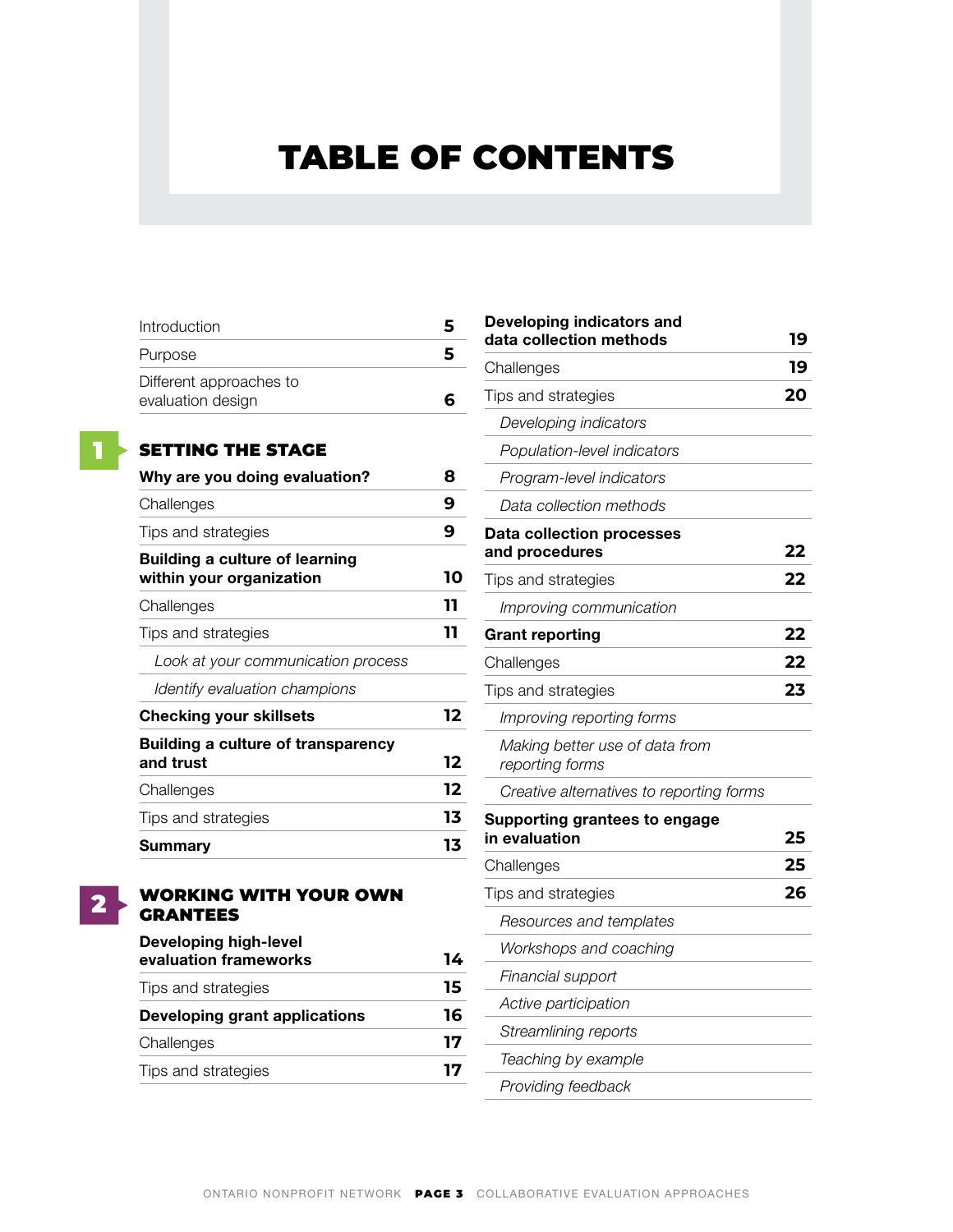## table of contents

| Analysing evaluation data                          | 28 |
|----------------------------------------------------|----|
| Challenges                                         | 28 |
| Tips and strategies                                | 28 |
| <b>Sharing evaluation findings</b><br>or learnings | 29 |
| Challenges                                         | 29 |
| Tips and strategies                                | 30 |
| Plan for use                                       |    |
| Use stories alongside quantitative data            |    |
| Summary                                            |    |
|                                                    |    |



#### WORKING WITH OTHER grantmakers

| Tips and strategies |  |
|---------------------|--|
|---------------------|--|

#### Conclusion **34**

| Appendix A.<br>Evaluation feedback letter template |    |  |  |
|----------------------------------------------------|----|--|--|
| from a grantmaker to a grantee                     | 35 |  |  |
| Appendix B.<br>Organizations & Examples            | 37 |  |  |
| Glossary                                           | 39 |  |  |
| Works cited                                        | 41 |  |  |
| Endnotes                                           |    |  |  |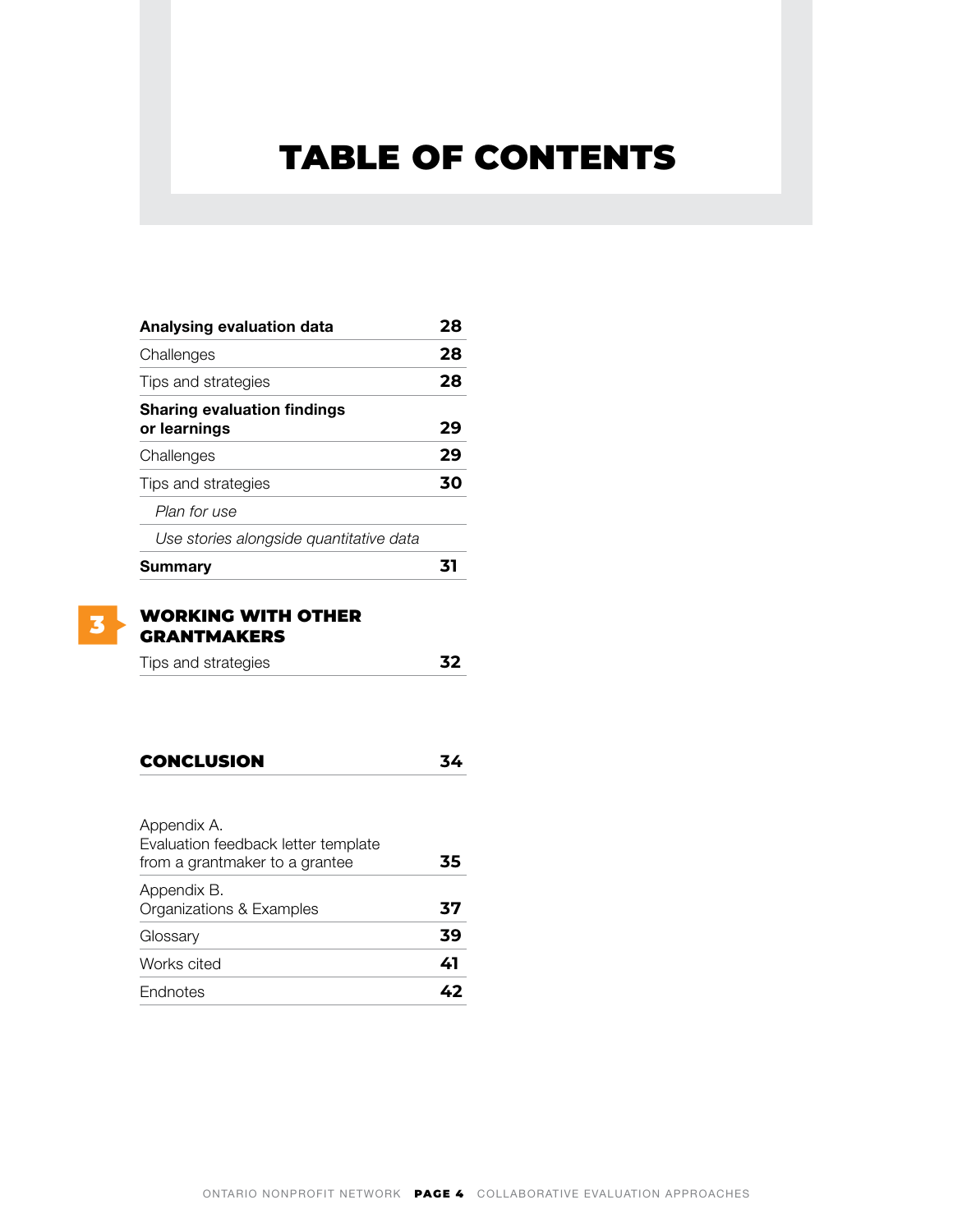## **INTRODUCTION**

Grantmakers are increasingly interested in measuring the impact of their investments through evaluation. Grantees that undertake a formal evaluation process generate learnings and insights that inform the grantmaker's investment of its funds. Evaluation is the key that unlocks learning about a project's impact on the community. It tells stakeholders whether the grantmaker is moving the bar on its mission. Critical governance questions are answered about how wisely and effectively the grantmaker is investing its funds. And for those grantmakers tackling big societal issues, evaluation unbundles their complexity and provides insights into the interventions that will have the greatest impact.

#### Purpose

The purpose of this guide is to provide grantmakers who support the nonprofit sector with practical guidance about how to take a more collaborative approach to evaluation. When we use the term grantmaker, we are referring to non-governmental funders that provide financial support to nonprofit groups including United Ways, corporate, public, and private foundations. More specifically, this guide will help grantmaker staff and board to:

- Make the case for why working collaboratively on evaluation is an important investment of time and resources
- Build a learning culture, which is a cornerstone to successful collaboration
- Identify the intent of evaluations so that design is driven by a clear purpose and to enhance engagement with stakeholders
- Work collaboratively with grantees and other community stakeholders to identify metrics and measurements that matter
- Create grantee reporting systems and processes that are streamlined and responsive and generate useful information
- Build the evaluation capacity of nonprofit organizations to generate better data and learning and improve performance and impacts
- Share the results of evaluation so that it provides valuable insights to internal grantmaker stakeholders as well as grantees, partners, and the community

Grantmakers face unique challenges when it comes to evaluation because much of their work involves building the capacity of other organizations to make a difference. Grantmakers want to invest in an evidence-based, strategic, and impactful way, but they rely heavily on the efforts of grant recipients in order to succeed. There are a number of ways to handle this challenge.

These two resources outline the importance of collaboration more generally and are additional sources for tips, ideas, and examples.

- • GrantCraft's [Funder Collaboratives: Why and How Funders Work Together](http://www.grantcraft.org/assets/content/resources/funder_collaboratives_secure.pdf)
- • Grantmakers for Effective Organization's [Building Collaboration: From the Inside Out](https://www.geofunders.org/resources/building-collaboration-from-the-inside-out-706)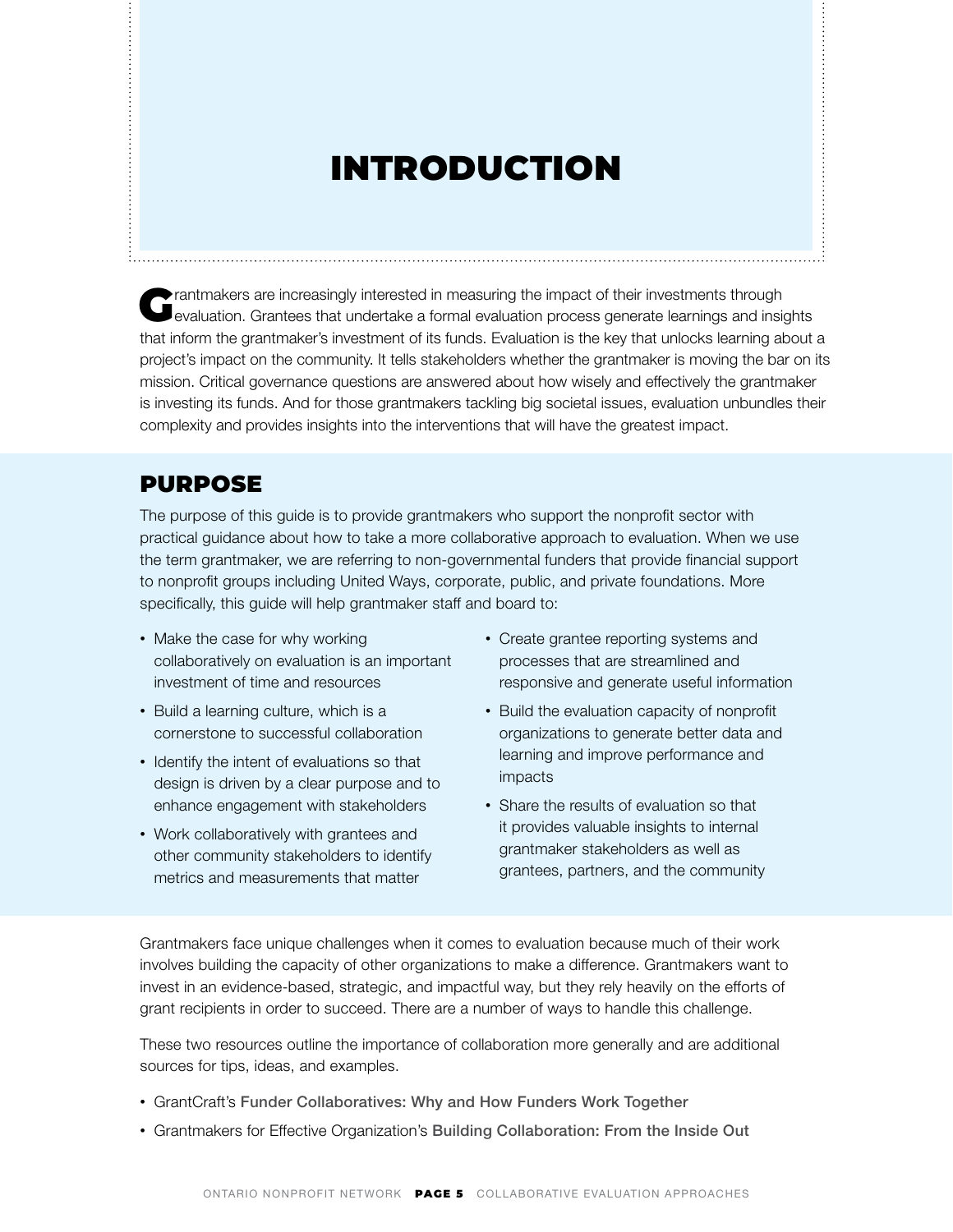## Different approaches to evaluation design

Table 1. Top-down vs. bottom-up approaches to evaluation design

|                    | <b>O TOP DOWN</b>                                                                                                                                                                                                  | ⊕<br><b>BOTTOM UP</b>                                                                                                      |
|--------------------|--------------------------------------------------------------------------------------------------------------------------------------------------------------------------------------------------------------------|----------------------------------------------------------------------------------------------------------------------------|
| <b>Description</b> | Grantmakers design the evaluation<br>methodology themselves.                                                                                                                                                       | Grantmakers allow individual<br>grant recipients to design an<br>evaluation that makes the most<br>sense in their context. |
| <b>Benefits</b>    | Ensures that outcomes are measured<br>consistently and rigorously.<br>Clear and simple.                                                                                                                            | Gives grant recipients flexibility.<br>Greater likelihood that an<br>evaluation will be seen as useful<br>for the grantee. |
| <b>Challenges</b>  | Can be difficult to design an<br>approach that works well for grant<br>recipients that vary in size, approach,<br>cultural context, or other factors.                                                              | Can be difficult for grantmakers<br>to synthesize any overarching<br>messages from diverse evaluation<br>reports.          |
|                    | Grant recipients may end up<br>spending a lot of resources in order<br>to satisfy grantmaker requirements,<br>but that may not translate into useful<br>learning about their own strategic<br>priorities.          | Smaller grant recipients<br>may not have the capacity to<br>develop a good evaluation design<br>on their own.              |
|                    | Grantmakers may have to deal with<br>evaluation data that varies greatly in<br>quality and quantity depending on<br>whether the grant recipient has the<br>resources or views the evaluation as<br>useful to them. |                                                                                                                            |

Of course, many grantmakers develop approaches that lie somewhere between these two poles, for example, by creating high-level standardized evaluation frameworks but allowing flexibility in how these frameworks are applied in specific settings. Even so, most of the evaluation approaches traditionally used by grantmakers in Ontario share one limitation in common: They have tended to focus on ensuring that grant recipients carry out the technical aspects of measurement and reporting, but they have not placed much emphasis on ongoing engagement with grantees about the evaluation process.

In other words, they have not sought to build collaborative evaluation relationships. This is an important distinction.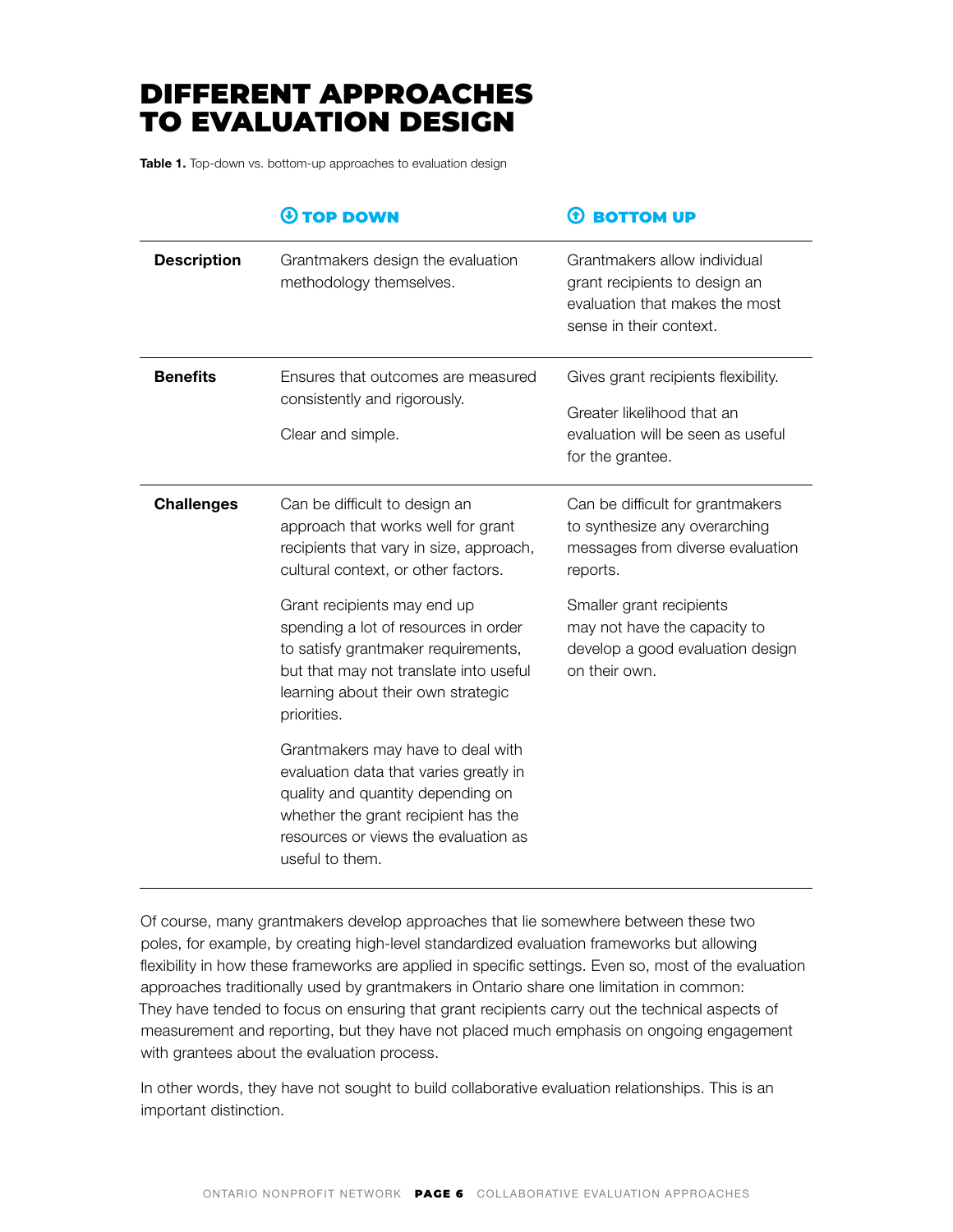## Defining collaborative evaluation

Collaborative evaluation involves grantmakers and grant recipients investing time and working together to develop or implement an evaluation approach that addresses questions that matter to both groups, and is much more likely to produce useful results. Grantmakers for Effective Organization's (GEO) [Learning Together: Actionable Approaches for Grantmakers](https://www.geofunders.org/resources/learning-together-actionable-approaches-for-grantmakers-682) notes:

"To make lasting progress on the issues we care about, we have to be learning with others all the time. We have to know what is happening in the communities where we want to have an impact. We have to know how change is affecting the ability of our grantees to do their work and reach their goals. We have to know what others are learning — including other funders, nonprofits, government and business partners, and researchers — about what works to get to the results we want. We cannot know any of this if we are learning on our own and if we are not supporting our grantees' and partners' learning."**<sup>1</sup>**

Collaborative approaches to evaluation may not be equally useful in all situations. They require a commitment to investing time in communication and dialogue. They also require a willingness to share some degree of control over the process and the results. If a grantmaker tends to make investments in a very specific and narrow impact area, or in an area where evaluation practices are already well developed and widely shared, there may be less need for collaboration on evaluation frameworks.

Collaborative approaches can be more challenging if:

- • You are working with a very diverse group of grantees working on different kinds of projects with different intended outcomes
- You are working with grantees that have limited internal evaluation capacity (because they are very small or inexperienced)
- You are providing grants to highly exploratory or innovative projects that will require intensive and highly customized approaches to evaluation

A collaborative approach to evaluation can take different forms. It can mean working together actively and intensively at all stages of the evaluation process, from planning through identification of indicators and data collection methods, right through to sharing evaluation findings. However, there are also cases where a bit of collaboration can be inserted midway through an otherwise traditional "top-down" or "bottom-up" evaluation process. For example, a grantmaker may choose to bring grantees together to talk about their evaluation findings, even though they did not collaborate while carrying out those evaluation efforts. Sometimes, an evaluation process can set the stage for future collaboration with grantees, even if it is not itself intensively collaborative. In this guide, we will try to explore all these pathways to increased collaborative evaluation.

This guide is divided into three sections. These three sections are intended to walk you through the potential areas of collaboration, as well as offer up cautions to consider, along with tips, tools, and examples along the way.

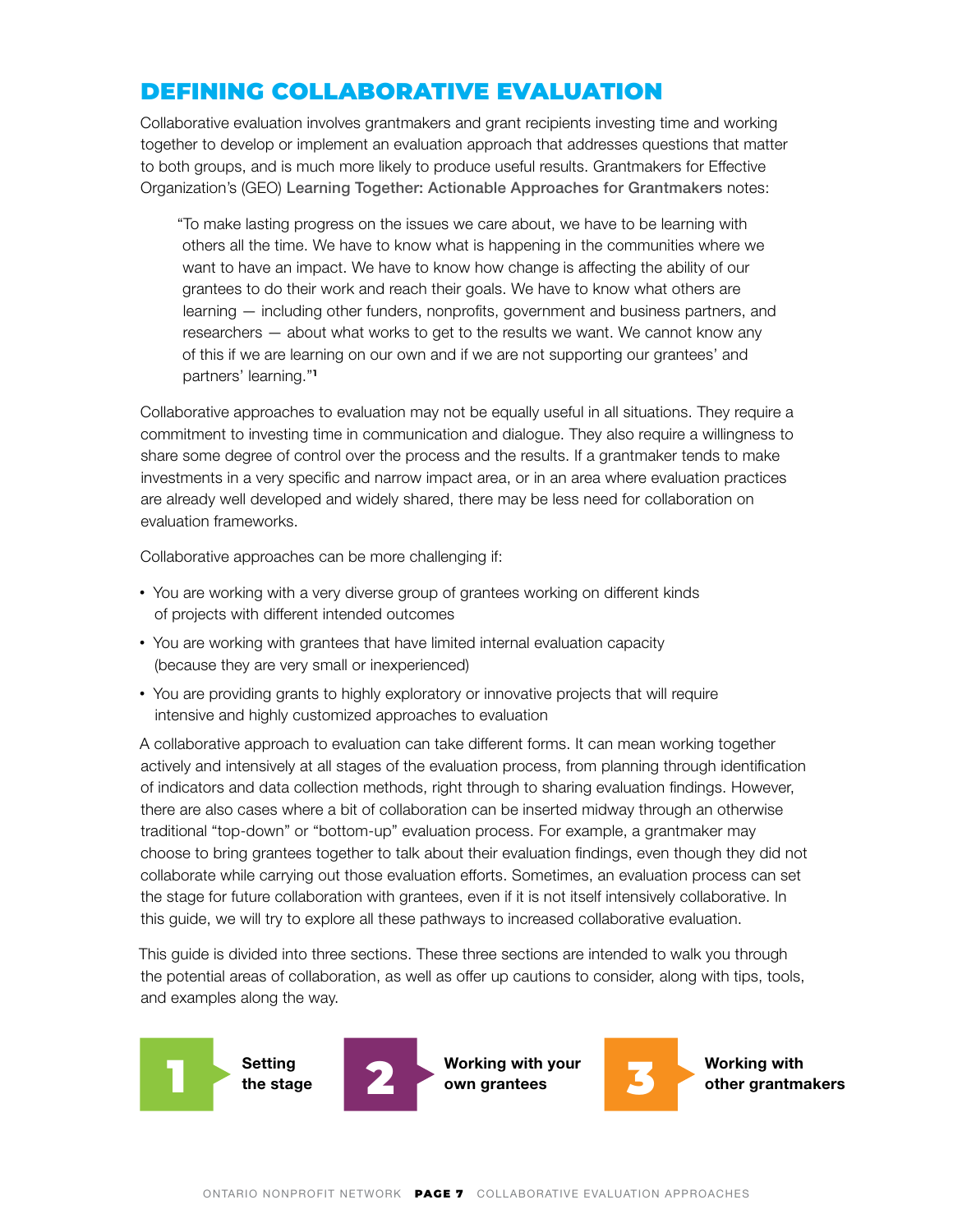# Setting the stage **Working internally for collaborative approaches to evaluation** 1

## Why are you doing evaluation?

Evaluation only becomes meaningful when it is used towards achieving something worthwhile. If your organization is clear and specific on what it hopes to achieve through evaluation, it will be easier to get grantees and other partners on board. In other words, success in collaborative evaluation begins with clearly articulated goals.

For example, your primary evaluation purpose may simply be to keep track of whether grant funds are being managed and used in a responsible manner, consistent with the original agreement. In that case, your approach to evaluation may focus mostly on getting grantees to track outputs like the number of people served or the number of events held. This kind of evaluation may not require intensive collaboration with grantees. However, the data generated through this output-focused approach may not be very useful if your purpose changes. For example, if you try to use this data to show the impact of your investments to donors, it may not work well. Grantees may not find attendance counts very useful in addressing their own internal evaluation purposes.

When clarifying your evaluation purposes, it can be helpful to ask yourself the following questions: *ONN's* Sector Driven Evaluation Strategy *explores this issue in more detail.*

- Who is your primary audience? If your primary audience is grantees, you may want a very flexible approach that generates findings quickly and draws on stories and examples. If your primary audience is donors, you may need to create a somewhat less flexible approach that uses consistent methods across projects.
- $\cdot$  What do you want the audience to do with evaluation findings? Once you share your evaluation findings with your donors, for example, do you want them to feel a stronger emotional connection to your organization? Do you want them to tell friends about you and help promote your organization? Do you want them to increase donations? Thinking about action is a good way to refine the purpose of your evaluation.
- What is being evaluated? If your focus is on evaluating one specific project, evaluation may look different than if you are interested in evaluating the functioning of a grantee organization or a cluster of organizations. In some cases, your core purpose may be to evaluate your own performance as a funder in your dealings with a grantee. Each of these purposes suggests a different evaluation approach.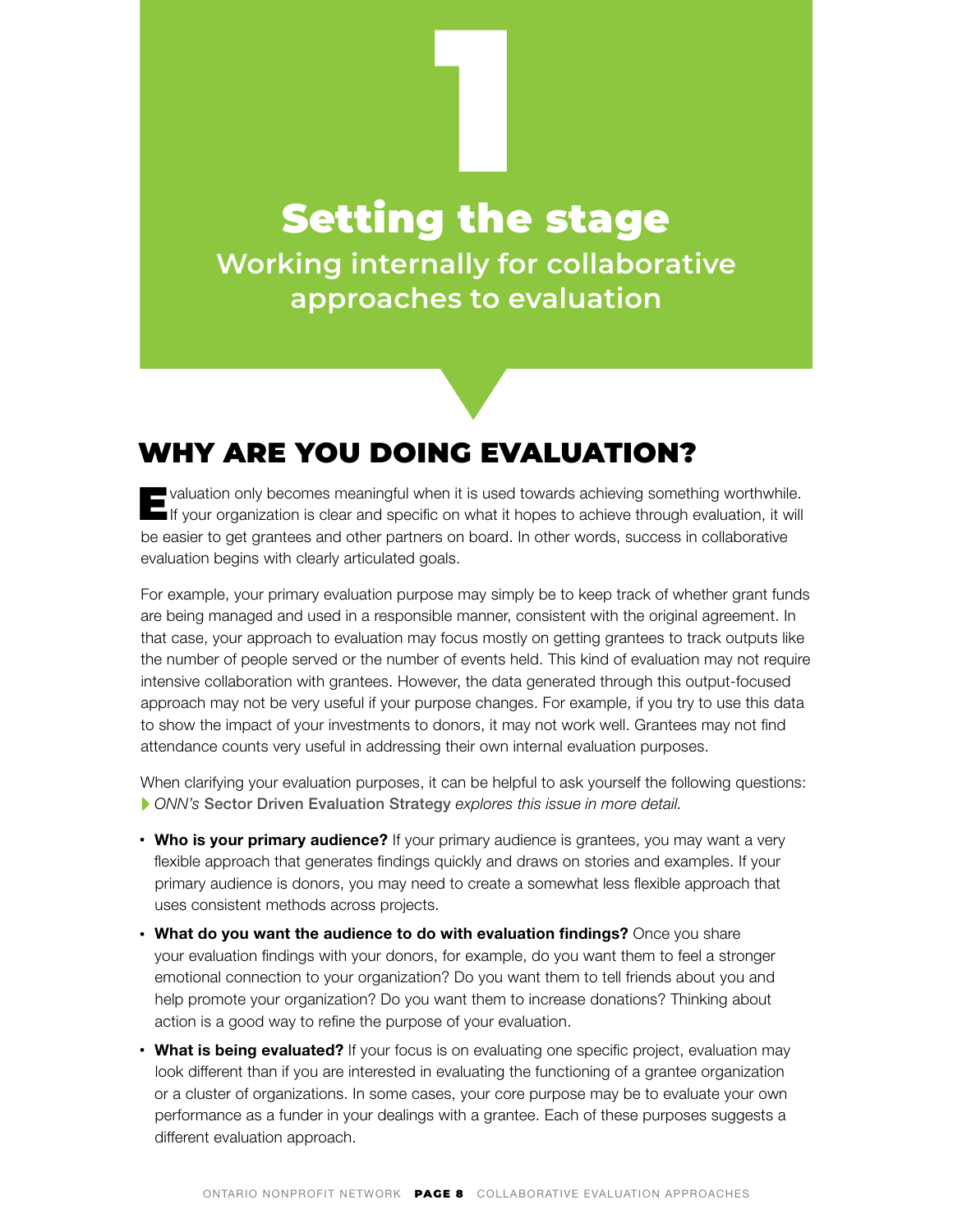• Are you interested in monitoring or learning? Sometimes, the purpose of evaluation is simply to monitor a project to make sure it is being managed well and is moving along as planned. Evaluation can be a way for a grantmaker to show due diligence in its use of funds. However, this kind of evaluation work, with its focus on accountability, doesn't leave a lot of room for people to talk about the challenges they are facing or the lessons they are learning. It isn't going to address deep questions or challenge assumptions. If your purpose is to provoke learning and new action, a very different type of evaluation may be needed.



#### **CHALLENGES**

If you aim at nothing, you'll probably hit it. That old saying applies to setting the stage for evaluation. Often, organizations will run into problems in their efforts to evaluate because their purpose was never made clear. Vague purpose statements like those in Table 2 (below) are common.

Table 2. Focusing evaluation purpose statements

| <b>VAGUE PURPOSE STATEMENTS</b>                                                                                    | <b>PROBES TO CLARIFY</b>                                                                               |
|--------------------------------------------------------------------------------------------------------------------|--------------------------------------------------------------------------------------------------------|
| We are evaluating to demonstrate<br>impact.                                                                        | Whose impact? On what?<br>For what audience?<br>Why are we demonstrating impact?                       |
| We are evaluating because it is a<br>good management practice.                                                     | What do you mean by evaluation?<br>How will this particular project help to<br>improve our management? |
| We are evaluating to fulfill a requirement<br>imposed by our board, the government,<br>or another external source. | What are their purposes?<br>How can evaluation strengthen our<br>relationship with them?               |



#### Tips and strategies

Sometimes, a good way to clarify your purpose is to reflect on the limitations of the evaluation approach you are using now. The questions in the left-hand column of Table 3 are a good place to start. If you get stuck on any of these questions, you may need to think more about why it is that you want to collaborate in the first place. Remember, the purpose of collaboration should be to help further your mission.**<sup>2</sup>**

It can also be helpful to consider the emotional reactions to a proposed evaluation purpose, as well as the intellectual ones. A great evaluation purpose gets people excited. They say things like, "I've always wanted to know that!" or "It's about time we talked about that!" or "My team has a lot of great ideas for that question!" If people agree with your purpose but don't seem enthusiastic, it may be worth working on it more.

Even if your evaluation work is already under way, it can be helpful to review and update your purpose. There is always room for improvement, so it's useful to take a look back from time to time and review how things are going. Naming this truth in the early stages of planning for your next cycle of evaluation can help to set the right tone and give people permission to call for course corrections later on. The questions in the right hand column of Table 3 can be helpful in the planning stages.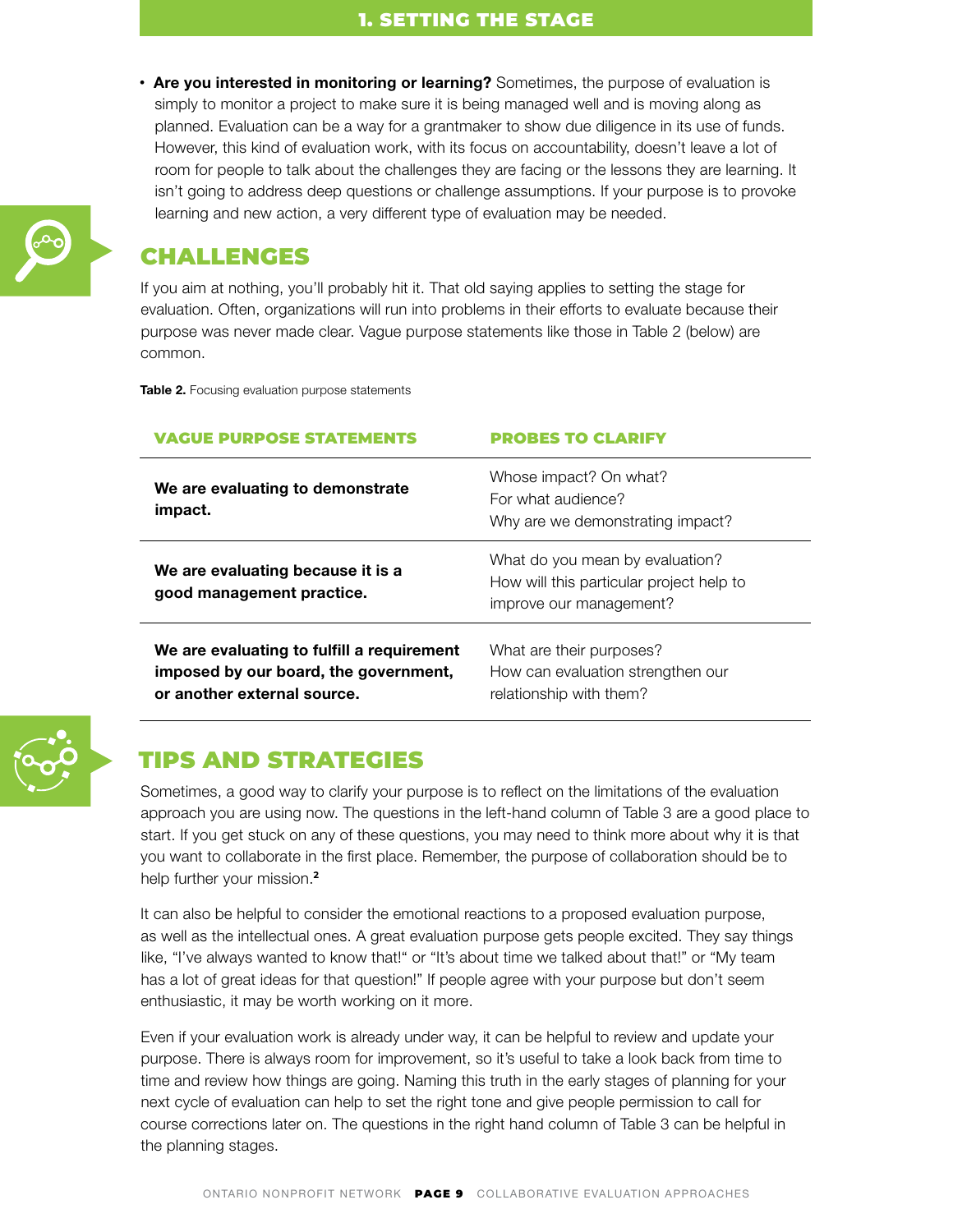#### 1. setting the stage

Table 3. How's your evaluation approach working for you now?

| <b>OUESTIONS</b>                                                                                                                                                                           | <b>RATIONALE</b>                                                                                                                                                                                                                                                                                                         |
|--------------------------------------------------------------------------------------------------------------------------------------------------------------------------------------------|--------------------------------------------------------------------------------------------------------------------------------------------------------------------------------------------------------------------------------------------------------------------------------------------------------------------------|
| Are you happy with how your evaluation<br>processes and systems work right now?<br>When was the last time you used<br>information from these processes<br>and systems? How did you use it? | Reflecting on your current evaluation<br>processes is a good way to pinpoint your<br>reasons for improving those systems. It<br>can also be useful to remind yourself<br>about the practical challenges involved in<br>evaluation, which can help avoid getting<br>too ambitious with your new evaluation<br>frameworks. |
| Do you feel you have the type of evidence<br>needed to inform your decision making?                                                                                                        | This can help to distinguish evaluation<br>purposes that are just intellectually                                                                                                                                                                                                                                         |
| What is it that you don't know? What<br>do you need to know in order to act<br>differently?                                                                                                | interesting from those that are truly<br>important to the future of your work.                                                                                                                                                                                                                                           |
| What assumptions do you need to test?                                                                                                                                                      |                                                                                                                                                                                                                                                                                                                          |
| Imagine you have an evaluation report that<br>fully addresses this purpose you've just<br>chosen. What are you going to do first?                                                          |                                                                                                                                                                                                                                                                                                                          |

## Building a culture of learning within your organization

We have all had the experience of working on a big report only to have it sit on the shelf.<br>Often when this happens in evaluation work, the problem has little to do with the quality of the evaluation itself. It has more to do with the culture of the organization that commissioned the evaluation. When preparing for evaluation work, it is worth thinking about the degree to which your organization is ready to learn from evaluation or how it engages with new information.

Evaluations are much more likely to lead to action in organizations that are already in the habit of reflecting on their work, learning from mistakes, and adapting their practice in an ongoing way. Some of the characteristics of learning organizations are as follows:

- There are clear learning goals often publicly communicated
- Staff are offered supports and rewards for learning
- Time and space is set aside to reflect, discuss, test, and iterate
- There is strong leadership that prioritizes and communicates learning objectives
- There is a willingness to share and learn from failures
- The team has the ongoing training and the tools they need to gather and analyze various kinds of information
- There are clear connections to evidence or data in decision-making processes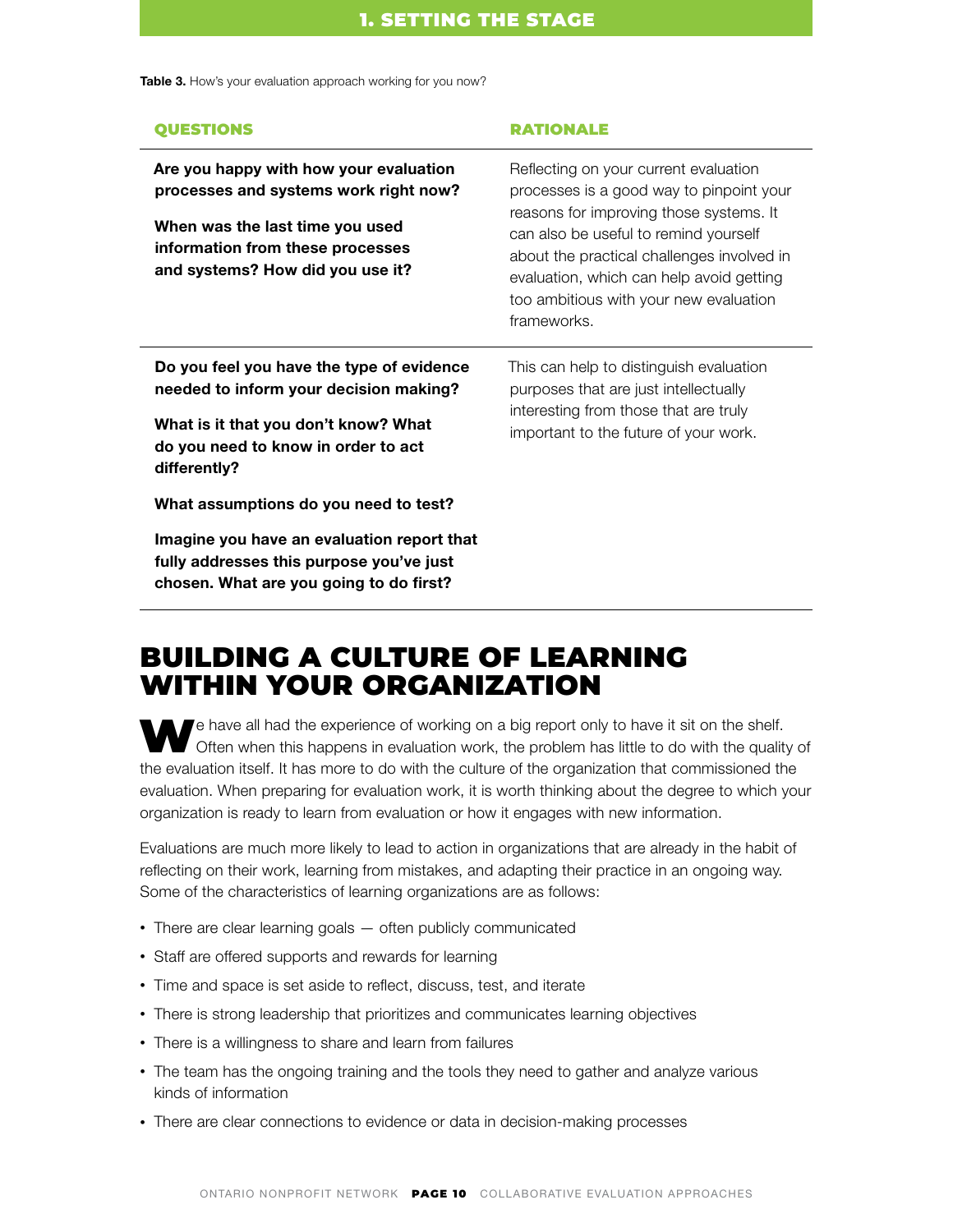

#### Challenges

Organizational culture is not an easy thing to examine and understand, especially for those who work within that culture. It can take several years (some estimate as many as five years) for an organization to develop a strong learning culture.**3** Moreover, all organizations have their own internal cultures and, therefore, no one solution or path will work for all organizations in terms of developing a learning culture.

One of the challenges that can arise along the way is confusion between developing individual learning and organizational learning. While supporting individual staff through professional development opportunities is important, to become a learning organization there must be many more conditions in place (as noted in the list above). Without those conditions, the sharing of knowledge and the willingness to question assumptions, iterate, and respond to emerging issues, among other things, will be missed.

When an organization is in transition, or working with limited resources, it can be very difficult to find the time and energy to reflect and learn. Grantmakers typically operate in complex, rapidly changing environments where many different kinds of information are coming in all the time. It can be challenging to prioritize learning objectives. Grantmakers often rely on other organizations, including their grantees, for on-the-ground intelligence about community needs or trends. They are sometimes a layer removed from the changes happening on the ground, and this can make it difficult to be responsive to grantees without being overbearing.



## Tips and strategies

There are many different ways to create a culture that promotes learning.

#### Look at your communication process

For example, the [Generative Relationships STAR](http://www.liberatingstructures.com/26-generative-relationships-st/) is a "liberating structures" facilitation technique that prompts members of a team to better understand how they work together and how they can become more generative.

#### Identify evaluation champions

According to the Innovation Network's [State of Evaluation 2016 survey](https://www.innonet.org/media/2016-State_of_Evaluation.pdf), 50% of grantmakers who responded felt that their program staff's attitude towards evaluation was a barrier to improved evaluation.**4** Start your evaluation design process by having a conversation with interested staff members at your organization. It is helpful to prepare for these conversations by developing a clear, honest summary of the purpose of the proposed evaluation work, how much time it is going to take, and who is going to do what. That way, you will be ready to respond to questions or concerns. Consider asking questions like these:

- Have you been involved in evaluation projects in the past? How did they go? What was good about them and what was frustrating? Would you be willing to share those insights with other staff?
- How could evaluation help you in your work? How might it create new stress or new tasks for you to do?
- What would make evaluation more useful to you?
- What would help to make it less time consuming or stressful?

This process may help you to identify allies that can help to promote a culture of learning and evaluation. It may also help to identify skeptics.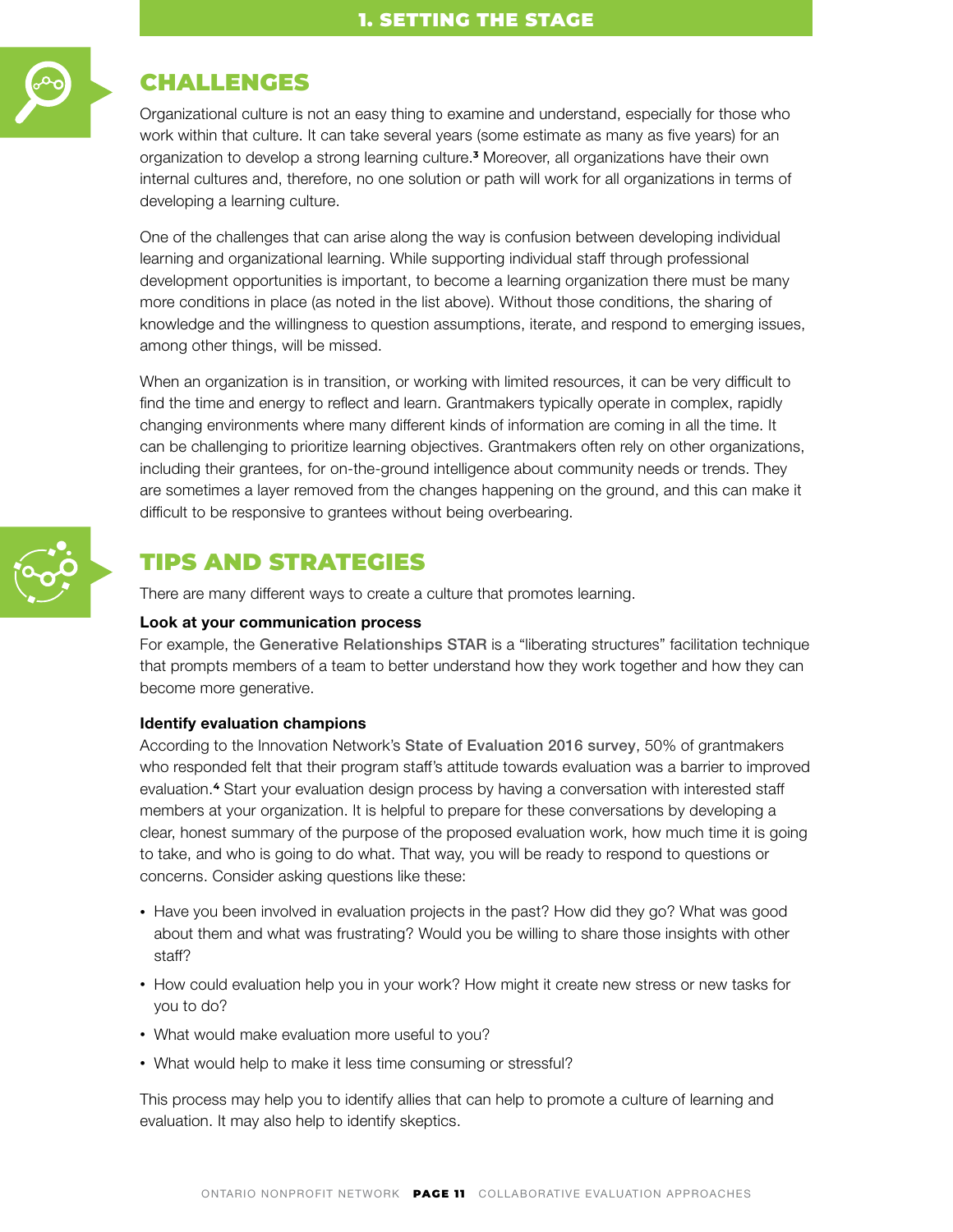## Checking your skillsets

When considering a collaborative approach to evaluation, keep in mind that working collaboratively requires a particular skillset. Depending on your context, your staff team may need knowledge of facilitation techniques or be comfortable acting as a [network weaver](http://www.networkweaver.com/product/network-weaving-handbook/) to relay information to appropriate stakeholders. They may also require familiarity with collaborative technology as well as more general skills such as strong interpersonal, communication, and organization skills. Some staff may also need to provide additional support and help to facilitate connections and provide support when questions arise.

Preparing for a more collaborative approach includes being deliberate about how the approach will impact staff. Here are a couple of questions to consider:

#### • Are staff already collaborative?

Some staff may already be quite collaborative by default and little change may be needed. Others may need training or support to help them to be full participants.

• Do we have the right job descriptions or position on staff to facilitate collaboration? In some cases, a new position may need to be created whose primary function is to support the collaboration. A starting point may be to look at existing job descriptions and identify where this new approach fits and how much of a staff member's time should be allocated to the collaboration.

## Building a culture of transparency and trust

collaborative approach to evaluation only makes sense in a context where you have strong, trusting relationships with grantees. Before embarking on collaborative evaluation, reflect on the state of your relationship with grantees or potential grantees. If you don't know your grantee organizations well or if there is a history of difficult interactions, it is important to address these issues before attempting to collaborate on evaluation. Building a culture of transparency and trust with your grantees and other partners means rewarding risk and innovation but also allowing for mistakes. Depending on your context, it may also be important to consider the state of your relationship with other grantmakers, donors, or government entities.



## Challenges

Nonprofits often struggle to find the resources they need to deliver on their mission. Consequently, their interactions with potential grantmakers are important to them and they are keen to engage strategically. Grantmakers have the power to make decisions that affect the sustainability and success of nonprofits. This power imbalance can colour the relationship between nonprofits and grantmakers and make it difficult to have the kind of frank and honest conversations that set the stage for good collaborative evaluation. It can even make it difficult for grantmakers to get honest feedback on their own processes.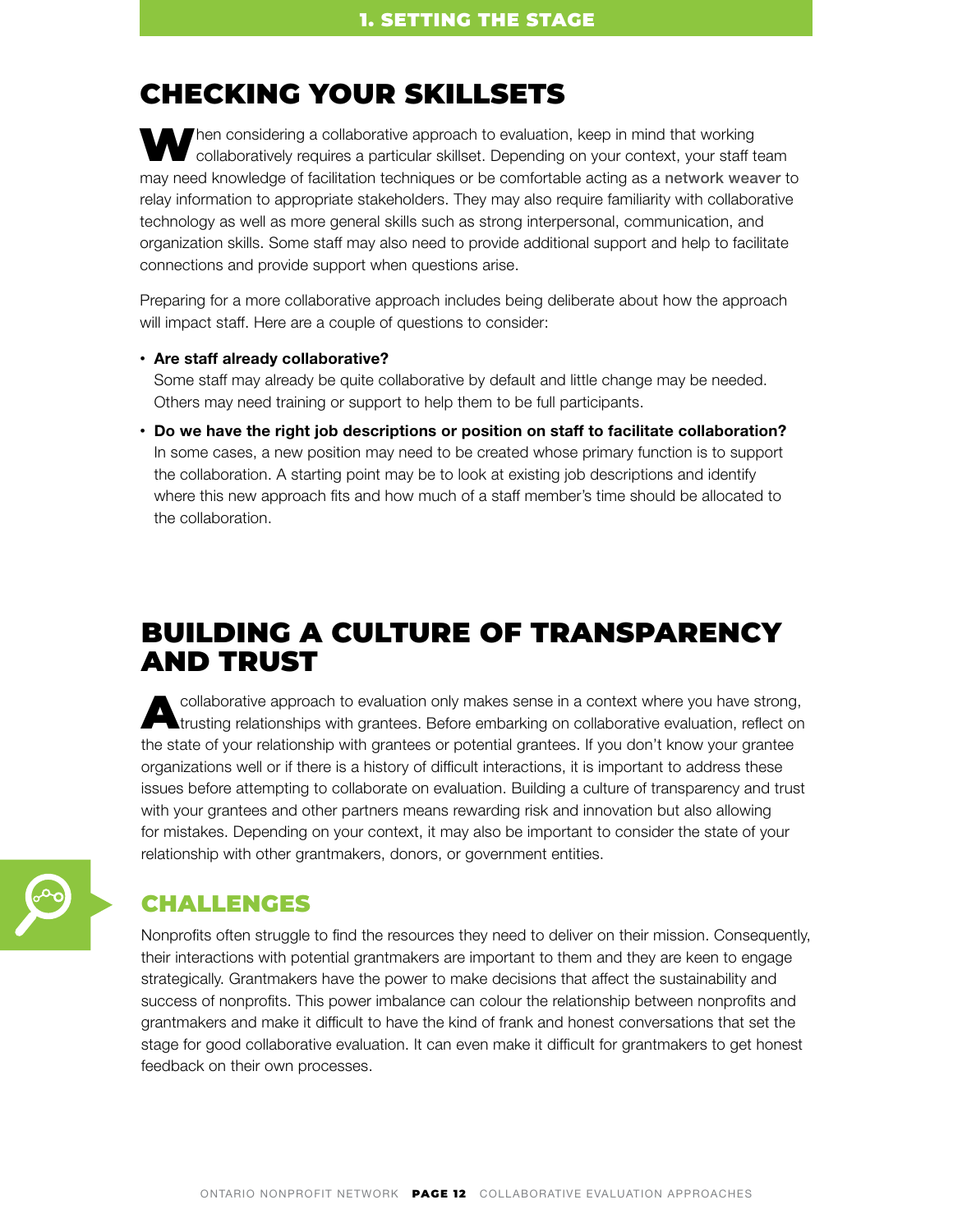

#### Tips and strategies

Sometimes, taking steps to improve communication with grantees can yield significant benefits for grantmakers regardless of whether these efforts set the stage for evaluation. Key principles include active listening and a willingness to be upfront about your own motivations for wanting to collaborate. There are any number of simple ways to do this. For example, many grantmakers now host informal Q&A sessions for potential grantees and publish clear, detailed explanations of their process for reviewing grants and making funding decisions. Some host end-of-grant feedback sessions.

## Setting the stage: Summary

Evaluation can be a time-consuming and expensive process. Taking the time to set the stage for success can increase the yield from your evaluation investment. The evaluation process is most useful when it is applied to a specific, clear, and important purpose, when people inside your own organization are prepared to learn, and when you have cultivated strong, trusting relationships with the groups whose insight and feedback you need.

Table 4. Is the stage set for collaborative evaluation in your organization?

|                                                                                                                                                                                                         | NOT AT AI I |              |   |   |   |
|---------------------------------------------------------------------------------------------------------------------------------------------------------------------------------------------------------|-------------|--------------|---|---|---|
| We have a clear, focused reason for doing<br>evaluation more collaboratively.                                                                                                                           |             | $\mathbf{2}$ | 3 | 4 | 5 |
| People within our organization<br>are excited about this work.                                                                                                                                          |             | 2            | 3 | 4 | 5 |
| People within our organization have<br>the skills necessary to undertake evaluation                                                                                                                     |             | 2            | 3 | 4 | 5 |
| Our organization is ready to learn<br>from this evaluation.                                                                                                                                             |             | 2            | 3 | 4 | 5 |
| We have strong relationships with our<br>grantees and other partners based on<br>a mutual understanding of each other's<br>needs and goals and are comfortable<br>having open and honest conversations. |             | $\mathbf{z}$ | 3 | 4 |   |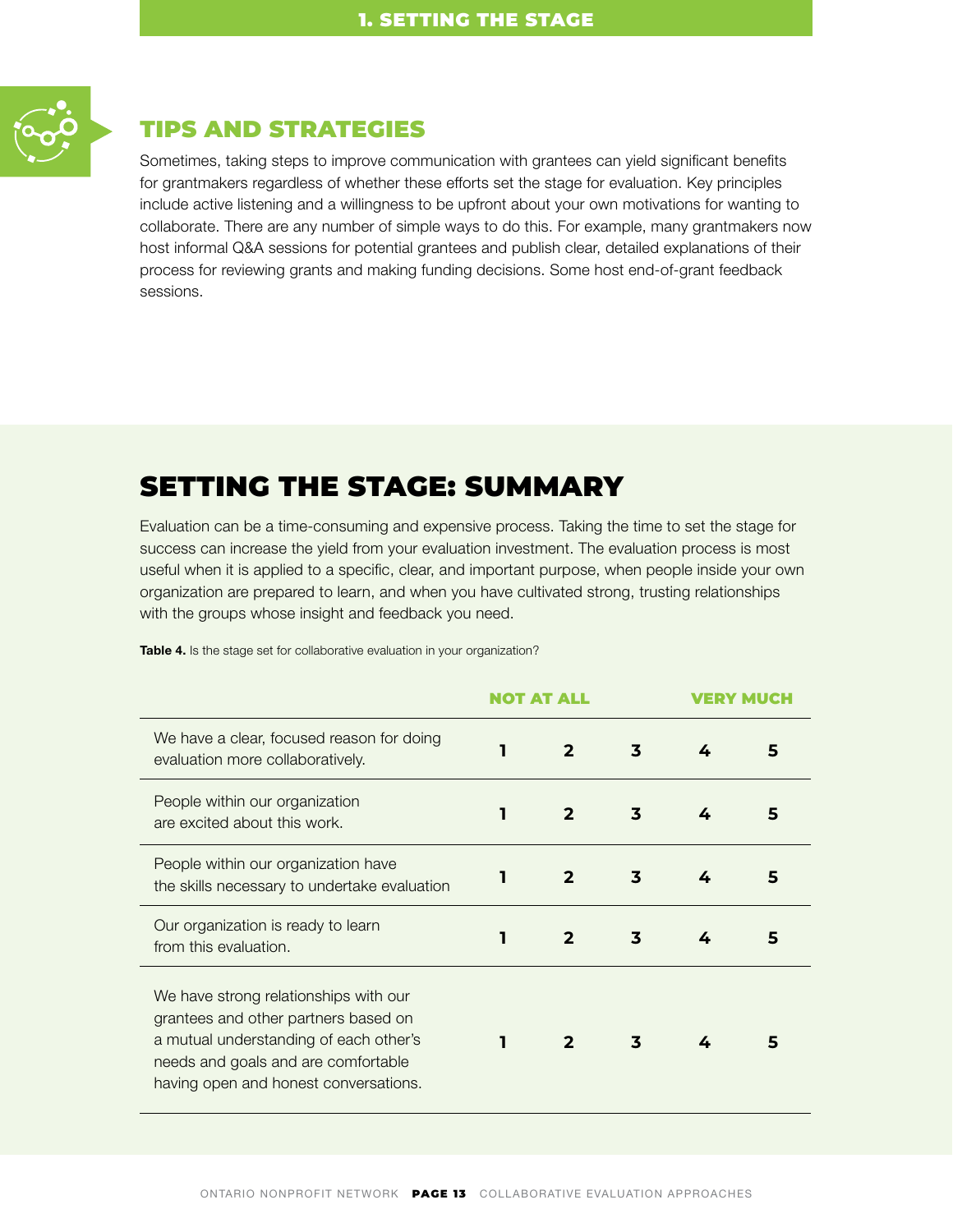# Working with your own grantees 2

**Making each stage of the evaluation process more collaborative**

Collaborative evaluation can involve working with several different kinds of partners, including other funders. However, collaborating with your own grantees is perhaps the simplest and most common form of collaborative evaluation. While this section focuses on collaboration of this kind, many of the tips included here can apply to more complex partnerships.

Undertaking evaluation in a collaborative spirit does not necessarily mean that you have to undertake a large, complex project or work hand-in-hand with grantees at every step of the process. There are many simple and practical ways to move your evaluation process in a more collaborative direction. This section of our guide walks through each phase of the evaluation process, from planning and designing methods, through to data collection, analysis, and reporting.

## Developing high-level evaluation frameworks

An evaluation framework normally includes the following elements:

- • A set of intended outcomes (sometimes called by other names, such as impact areas, objectives, or priorities)
- A set of high-level questions the evaluation will address
- A clear statement of the intended users and uses of the evaluation
- An overview of the methods to be used, along with a consideration of the costs, the ethical risks, and the technological requirements of those methods
- An explanation of roles, timelines, and deliverables

These same elements exist whether the evaluation framework is focused on a single, simple program, an organization, or a more complex cluster of programs or investments.

An evaluation framework is the key reference document in any evaluation project. It is designed to keep evaluation on track as it unfolds.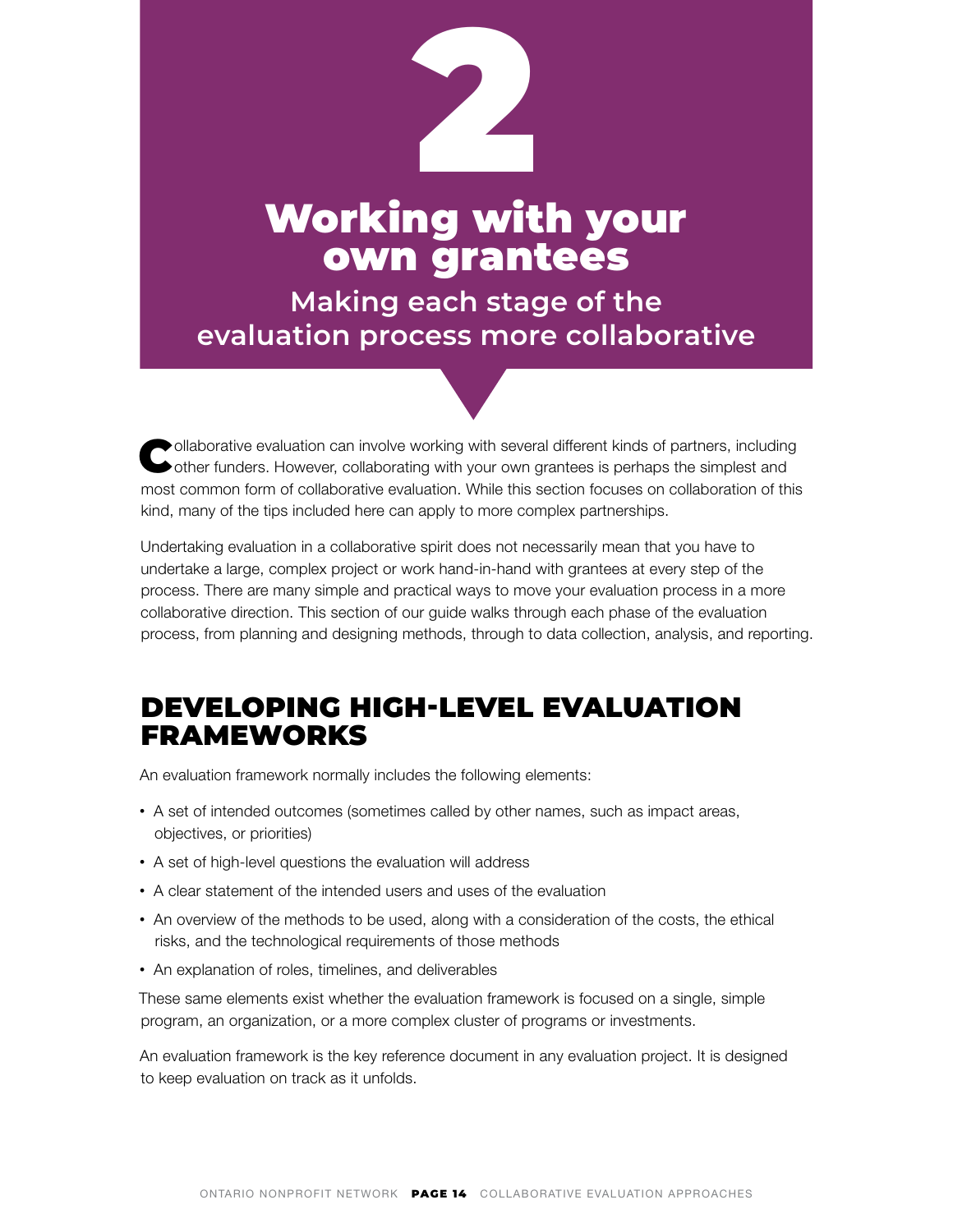

#### Tips and strategies

Collaborative development of evaluation frameworks can happen one-on-one with a single grantee or it can involve bringing together multiple grantees working on similar themes. The planning process often begins with the grantmaker and the grant recipients sharing their respective evaluation priorities with one another and looking for common interests. The following questions can be helpful in setting the agenda for a meeting like this:

- **1.** What are we really trying to learn? How will this learning lead to action?
- **2.** How can we help each other learn?
- **3.** What type of evaluation do we need?**<sup>5</sup>**

Remember that collaborating on the development of evaluation frameworks does not necessarily mean that the resulting evaluation framework will be loose and vague. These frameworks can include standardized data collection tools as well as very rigid agreements on reporting expectations. The key is that these frameworks are designed in a collaborative way.

Sometimes, grantmakers choose to collaborate with grantees on certain portions of an evaluation framework. They may, for example, fix their investment priorities before the meeting begins but collaborate on the development of measurement tools or other aspects of the framework.

Other tips:

- When collaborating on your evaluation framework, be upfront about your needs as a grantmaker. Begin the process by letting grantees know what you need to get out of the evaluation process, where you are willing to be flexible, and where you are not able to be flexible
- Establish a clear protocol for making final decisions. If you, as a grantmaker, are seeking input from grantees but plan to make the final decisions about the framework yourself, be clear about that
- It can be tempting to start out with a focus on measurement strategies because it feels very concrete and practical. Make sure to spend time talking through the intended users and key evaluation questions as well. Clarity on these issues can help to keep discussions about measurement more focused
- • When working with grantees to agree on a set of key outcomes or priorities, it can be helpful to start in very broad and general terms (e.g., we want youth to succeed in school) and then move gradually to more specific outcome statements in order to gauge how precise your outcomes need to be. Sometimes if you have different perspectives on what the outcomes should be, you can turn these differences into evaluation questions. For example, you may feel addressing systemic barriers is the best way to help youth succeed in school, while a grant recipient may be focusing more on building individual skills. You could agree to explore both pathways in your evaluation framework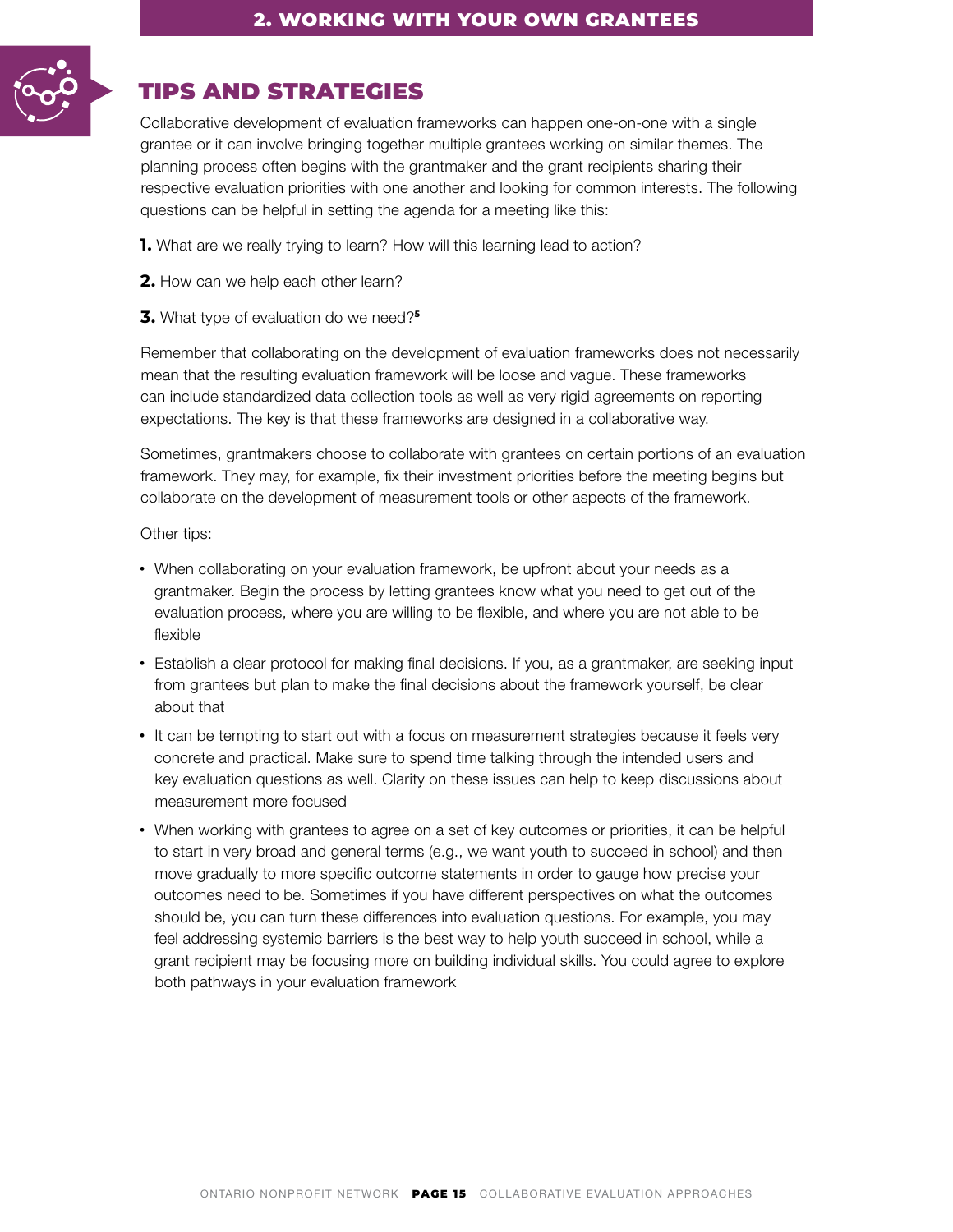Sometimes, it can be helpful to ask some risk-management type questions as well:

- What's most likely to go wrong with this evaluation framework? What obstacles could hinder our progress?
- What can we do to prepare for those obstacles now?
- What are the interim stages of this evaluation framework? When should we stop to review how it is working?
- Where can we build in times to test or prototype our evaluation frameworks?

#### great examples

#### United Way Oxford: Communities of practice for ongoing sharing

In an effort to improve evaluation communication, [United Way Oxford](http://unitedwayoxford.ca/) has created communities of practice for each of its three investment priority areas: From Poverty to Possibility; Strong Communities; and All That Kids Can Be. Grant recipients come together quarterly to discuss individual and collective evaluation priorities, share data-gathering tools and other strategies, and share preliminary findings and learnings.

#### The Rideau Hall Foundation: Developing high-level evaluation frameworks collaboratively

[Rideau Hall Foundation](https://www.rhf-frh.ca/) is working closely with its program partners — Mastercard Foundation, Vancouver Island University, and Yukon College — and their Indigenous community partners to cocreate its learning and evaluation framework. By involving all stakeholders from the conception stage, each partner's learning will benefit everyone. Once the framework is finalized, the partners will meet collectively twice a year to share outcomes and to refine the framework.

## Developing grant applications

They can help to set the tone for collaboration. Many grant application forms ask for They can help to set the tone for collaboration. Many grant application forms ask for information about how a proposed project will be evaluated. Reviewing these proposed project evaluation frameworks can be a good way for a grantmaker to determine whether a project has the potential to achieve measurable impact. Since it is difficult to develop a good evaluation framework for a poorly planned project, asking about evaluation frameworks can also be a way to gauge whether the applicant has thought through the program design in sufficient detail.

Ideally, asking questions about evaluation at the application stage helps you, as a grantmaker, to know what to expect. However, projects, programs, and initiatives frequently evolve over time. Evaluation frameworks developed with the best of intentions can run into a host of implementation snags and the final report can end up focusing on different kinds of outcomes than had been anticipated.

Setting up a grant application process that invites discussion of evaluation frameworks can develop a more collaborative approach to evaluation.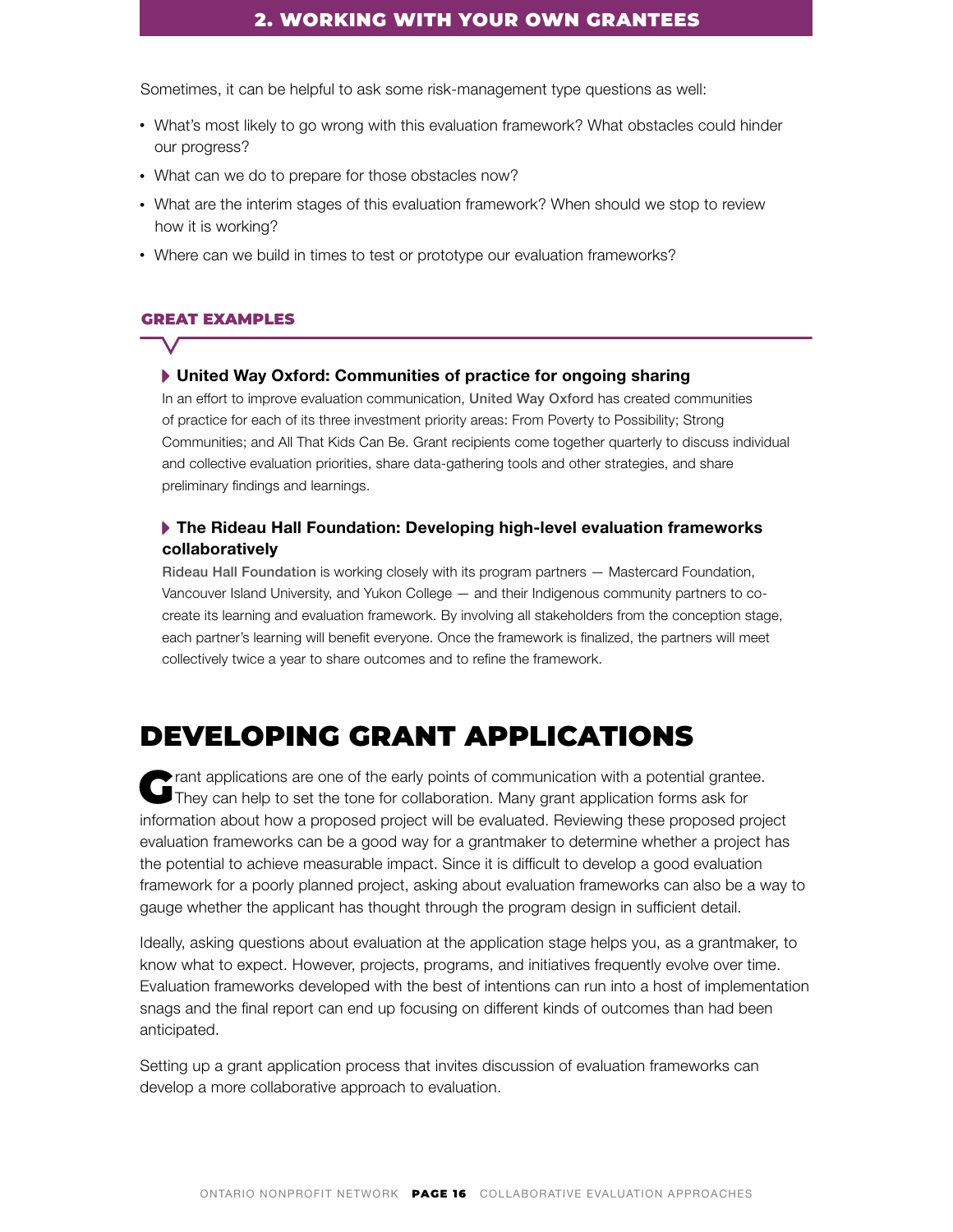

### **CHALLENGES**

The role of the grant application varies across grantmakers. Some larger grantmakers rely heavily on a standardized application form, since it ensures that the decision-making process will be transparent and fair. A well-designed application form can also save time during the review process, since there will be fewer applications that don't align well with the grantmaker's mandate and reviewers will be able to access the pertinent information quickly and easily.

However, an application form can also become long and complicated if it is the only source of information being used to make funding decisions. Questions about evaluation frameworks can sometimes be several pages long and involve complicated tables of objectives, planned indicators, targets, and data collection methods. They can become difficult for applicants to complete and they can be hard for reviewers to digest and understand.

Smaller grantmakers sometimes have the luxury of using a more interactive, conversation-driven approach to the application process. They may not rely so heavily on forms, and may have the chance to start forming a more collaborative working relationship with potential grantees from the early stages. This can leave room for more informal conversations about evaluation that give the grantmaker a sense of what the applicant hopes to learn and why those learnings are important. However, this approach can lead to challenges too. It can be seen as less transparent and objective, for example.



## Tips and strategies

Moving away from a form-driven approach to evaluation planning and towards a more interactive, conversational approach certainly sets a more collaborative tone. Even so, forms may have their place and it is possible to ask questions about evaluation in a more flexible, plain language way.

Consider shifting questions about evaluation frameworks to a later stage of the review process. For example, the initial application could ask general, high-level questions about evaluation but details about indicators and targets could be developed and submitted only by those applicants that have a strong chance of getting funding. It may even be possible to defer the development of an evaluation strategy to after granting decisions are made (see the next section on development of indicators for more information).

Consider scaling evaluation questions on applications to the type and size of grant. It may be better to use fewer, simpler, more open-ended questions for smaller grants or those that are more exploratory in nature. Larger, longer-term grant applications may ask for more details about a formal evaluation framework.

Table 5 lists some of the evaluation-related questions that are typically included in grant application forms and offers suggestions about when to use each type and how to keep the questions focused and manageable for applicants.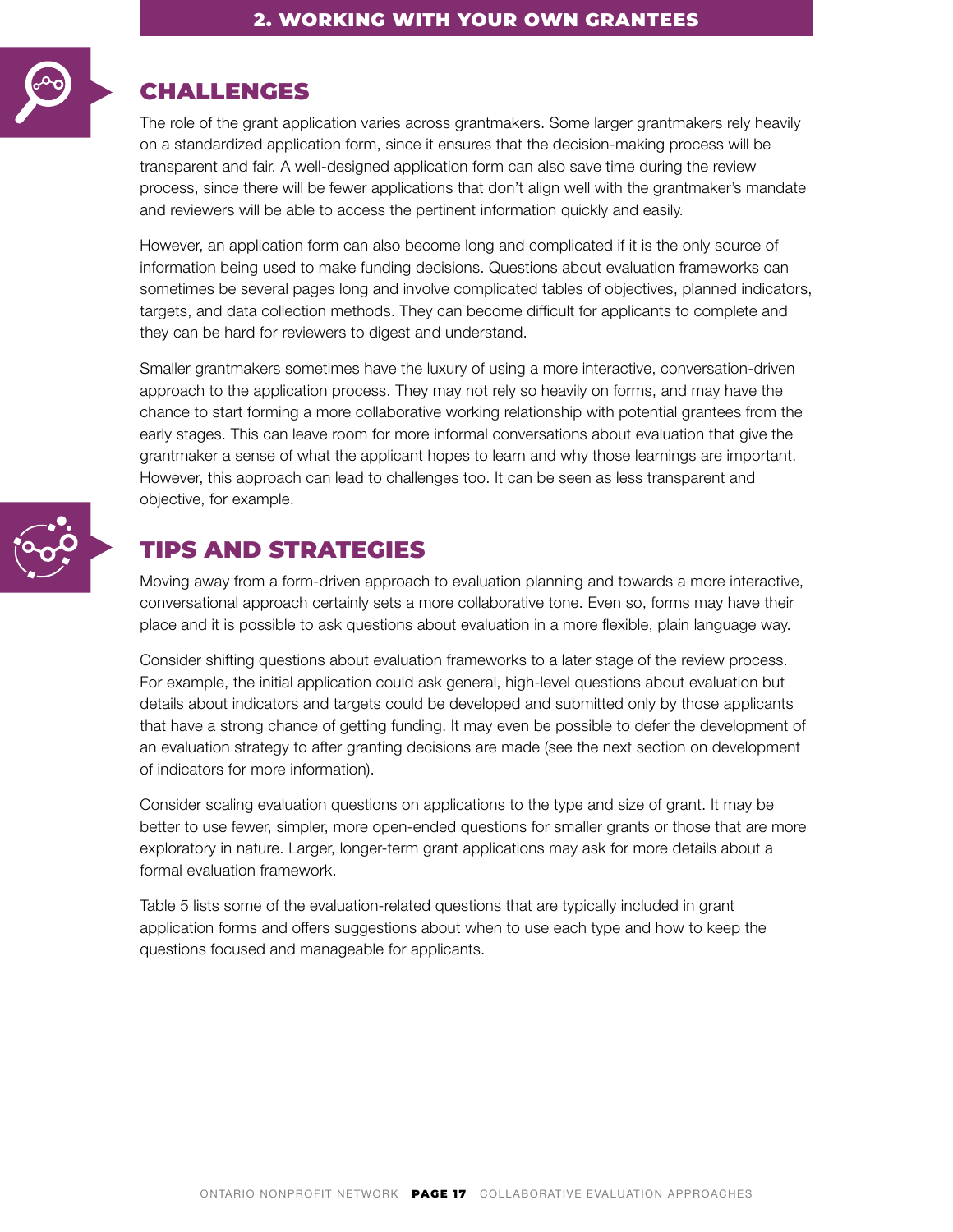Table 5. Questions about evaluation frameworks on application forms

| <b>QUESTION TYPE</b>                                       | <b>SAMPLE QUESTIONS</b>                                                                                                | <b>HOW TO KEEP THIS</b><br><b>KIND OF QUESTION</b><br><b>MANAGEABLE</b>                                                                                                                                                                                                                                                                                                                                                                                           |
|------------------------------------------------------------|------------------------------------------------------------------------------------------------------------------------|-------------------------------------------------------------------------------------------------------------------------------------------------------------------------------------------------------------------------------------------------------------------------------------------------------------------------------------------------------------------------------------------------------------------------------------------------------------------|
| <b>Intended outcomes</b>                                   | Who will be better off as<br>a result of this project?<br>In what way? What                                            | It can be helpful to ask about<br>who, specifically, the intended<br>beneficiaries are.                                                                                                                                                                                                                                                                                                                                                                           |
|                                                            | difference will this project<br>make, and for whom?                                                                    | Consider a menu of options to get<br>consistent, focused answers. Limit<br>the number of outcomes that can<br>be chosen. Encourage the use of<br>short-term, achievable, measurable<br>outcome statements.                                                                                                                                                                                                                                                        |
| <b>Output targets</b><br>$(e.g., \# of people)$<br>served) | How many people do you<br>intend to reach? Who will<br>those people be? How<br>many sessions do you<br>plan to hold?   | These types of questions are<br>more useful for very structured,<br>focused projects where there is<br>consensus on what targets would<br>be appropriate. They can be less<br>useful for projects that are more<br>open ended. They can come<br>across as micro-managing the<br>operational aspect of a project.<br>In order to keep these kinds of<br>question manageable, keep them<br>simple and high level. Make it clear<br>that targets are estimates only. |
| <b>Evaluation questions</b>                                | What do you hope to<br>learn through this project?                                                                     | These types of questions help to<br>place the focus on learning. In<br>order to keep them manageable,<br>provide guidance about what kinds<br>of evaluation questions you'd like<br>to see. Give examples. Use plain<br>language.                                                                                                                                                                                                                                 |
| <b>Planned indicators</b><br>and planned methods           | How will you measure<br>your progress towards<br>your outcomes? How<br>will you know if you have<br>made a difference? | Provide examples. If you intend<br>to pull together data from multiple<br>grants to produce a report, offer a<br>menu of options. Encourage use<br>of both qualitative and quantitative<br>methods.                                                                                                                                                                                                                                                               |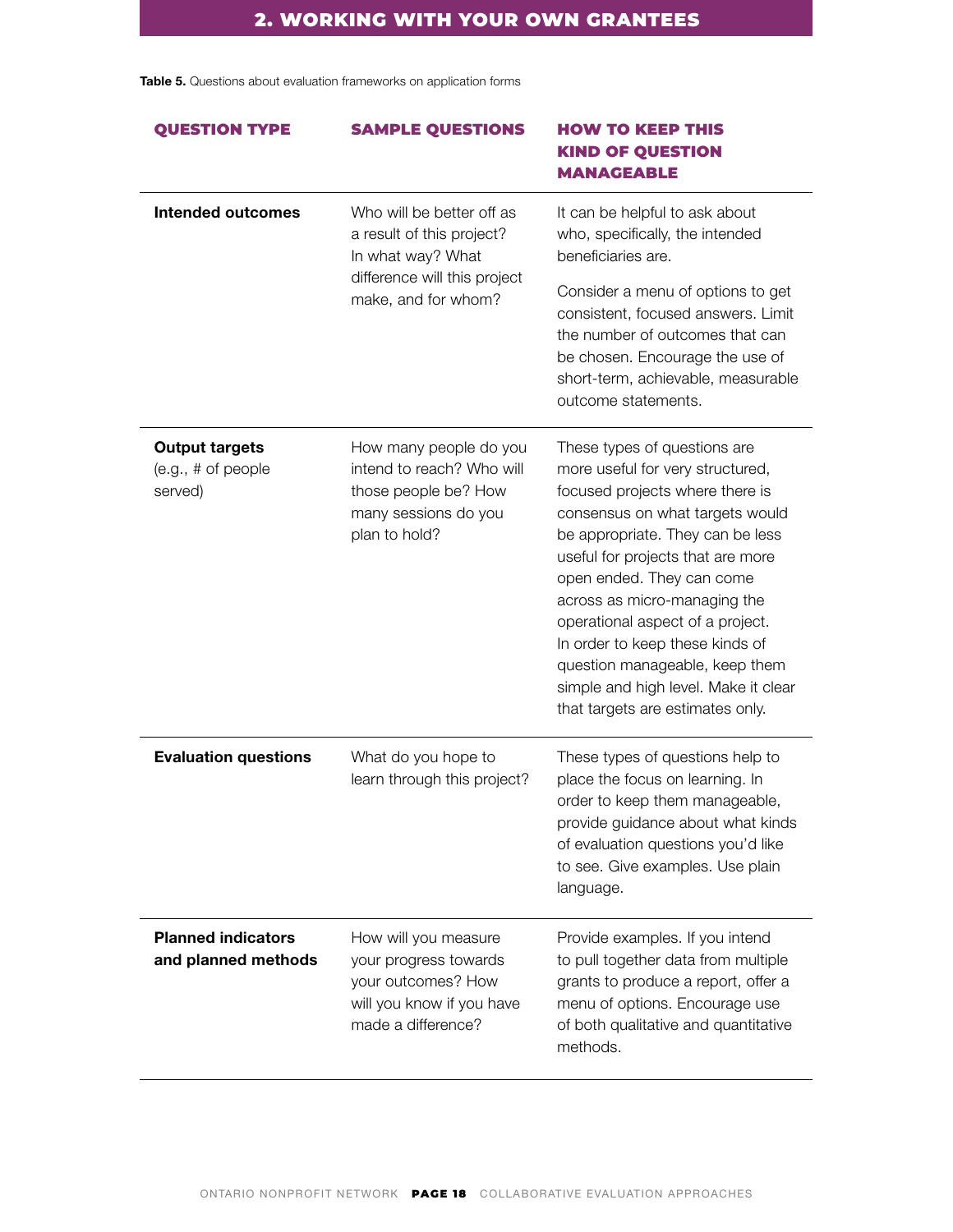#### great example

#### ▶ The Kitchener and Waterloo Community Foundation

The Kitchener and Waterloo Community Foundation recently added an evaluation planning component to some of its grant applications. Its goal was to ensure that all evaluation work aligned strongly with the key priorities for the fund, while at the same time allowed each individual grantee to develop an evaluation methodology that made sense in their context. The foundation [created an interactive](https://www.kwcf.ca/documents/investing/grants_revamp/guidelines_and_submission_requirements/communitygrantsgoalbuilder2015doc)  ["goal builder"](https://www.kwcf.ca/documents/investing/grants_revamp/guidelines_and_submission_requirements/communitygrantsgoalbuilder2015doc) as part of the online funding application. Using a series of drop-down menu options, applicants are walked through the process of creating goal statements that capture the intended impact of their proposed project and also align well with foundation priorities.

## Developing indicators and data collection methods

ne of the most technically challenging aspects of evaluation is the design of data collection tools and strategies. This step normally happens once key evaluation questions have been identified. Indicators are the concrete points of data that are capable of answering the evaluation question, and methods are the techniques that will be used to gather data on those indicators. If an evaluator were interested in determining whether a program had helped youth to complete high school successfully, the graduate rate and length of time to graduation would be key indicators. Depending on the specific project, other indicators might include credit accumulation, attendance rate, sense of engagement with school, or the percentage of students applying for post-secondary training. Data on each of these indicators might be gathered using a variety of methods, including analysis of school records, reports from teachers, and interviews with youth.

The identification of indicators and methods is when evaluation planning gets practical. It focuses on how much data will be gathered, from who, and how.

## **CHALLENGES**

Developing methods requires balancing rigour and fit. On the one hand, an evaluation method should be credible. It should gather high-quality information that gets to the heart of the desired outcome, and do so consistently and thoroughly. It should draw on the best academic knowledge about how to measure a given construct in a reliable and valid way. On the other hand, a method also needs to make sense in the context of the program where it is being used.

If the evaluation method is too long or asks overly intrusive questions, participants may not feel comfortable completing it. Ethical concerns may arise, and a tool developed in one cultural context may not translate well into another. Staff may not have the training to administer the survey or interpret its results.

Finding this fit can be a challenging process for grant recipients who don't have a lot of experience with evaluation. Inexperienced groups sometimes end up gathering way more data than they need to ensure they have covered all possible bases. Others make the opposite mistake, pinning their whole evaluation design on one or two indicators that don't capture the richness of their work. For this reason, working together with others on the development of indicators and methods is a good idea.

For grantmakers, it helps to work with grantees to develop the indicators and methods to gain clarity on what kind of data to expect in the final grant report.

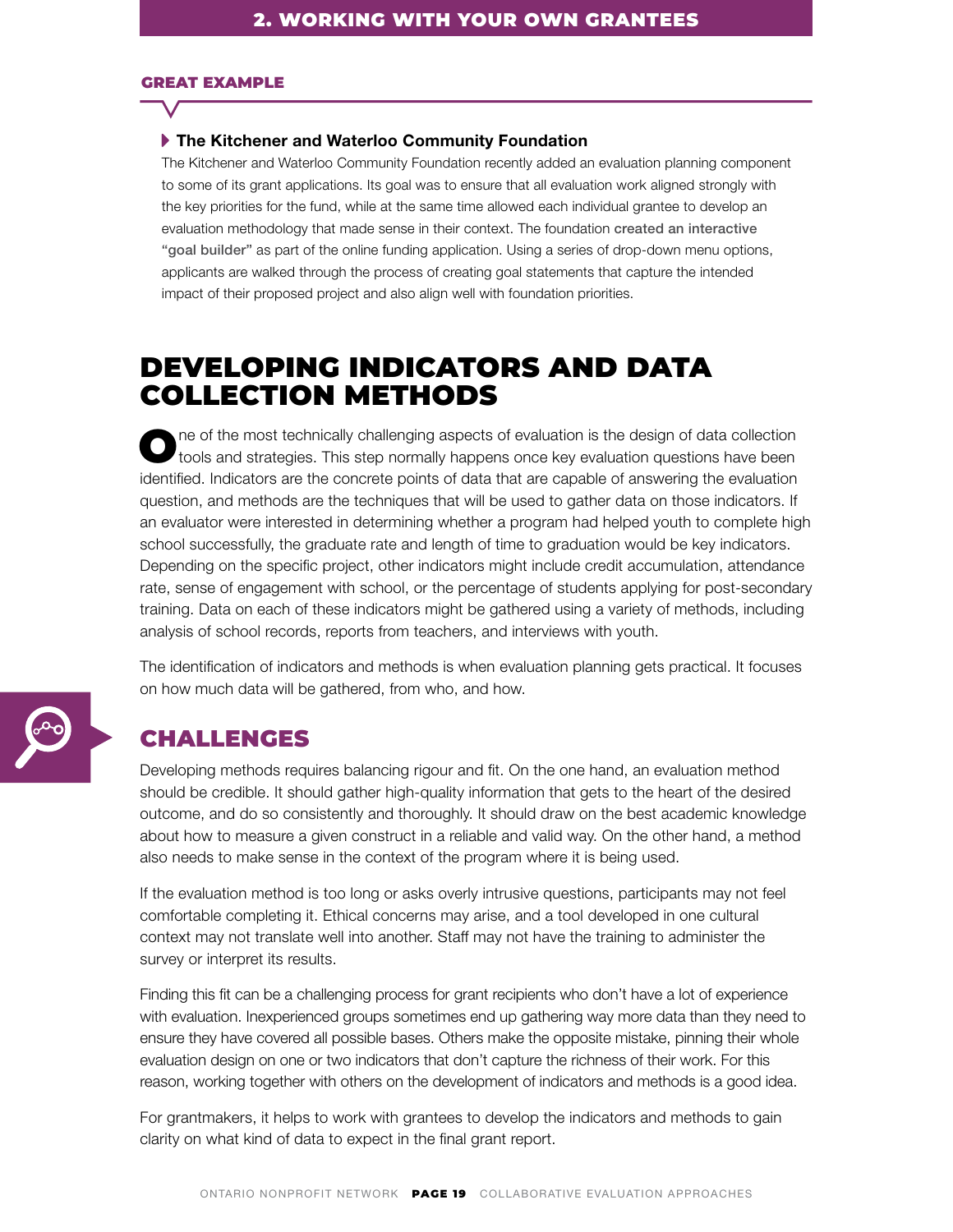

## Tips and strategies:

#### Developing indicators

One of the reasons that indicators are so useful in collaborative approaches to evaluation is that they make it possible for different organizations to focus their measurement efforts around similar kinds of information, while allowing for some flexibility in exactly how that information is gathered.

The process of collaborating on indicators and methods works best when it begins with a discussion of indicators. This involves going through the agreed upon evaluation questions and considering the types of data that might help to answer each one. It is about asking "how will we know if the program has achieved this outcome?" This discussion can take place with an individual grantee or with a group of similar grantees. Here are some suggestions:

- Remember the distinction between high-level indicators of population change and those that are tied to short-term program outcomes
- Try to brainstorm a number of different possible indicators for each question rather than looking for the single best indicator. Remember that indicators can include self-reports, stories, and examples, as well as hard numbers

#### Population-level indicators

At the broadest level, some grantmakers identify high-level population indicators that speak to overall changes at a community or societal level. Examples include the poverty rate or the high school graduation rate. In some cases, agreement on these high-level indicators may be all that is needed. Grantees may work on a variety of different projects that are designed to make a contribution to these broad population-wide issues, and they may each identify short-term outcomes and program-level indicators appropriate to their own work. This focused but flexible approach helps to ensure that the grantmaker will receive useful, similar data from all grantees, but still allows for those grantees to develop a methodology that works for them.

For example, if you are meeting with grantees that offer employment skills training, it may be that they all share an interest in the city-wide unemployment rate. However, program models may differ across organizations. Improved resume quality or the number of practice interviews completed successfully might be good program-level indicators for some grantees. Other programs may evaluate their contribution to population change using different indicators, such as changes in hiring practices among local businesses.

#### Program-level indicators

Under some circumstances, grantmakers may work with a group of grantees to develop a much more specific and focused set of shared program-level indicators. A cluster of grant recipients working on homelessness, for example, might work with their funder to develop an evaluation strategy within which they all use the same set of indicators to track housing stability or risk of eviction. In some cases, grantees may agree to choose two or three options from a shared menu of program-level indicators. This approach works best when the cluster of grantees does similar work and when the grantmaker has in-depth knowledge of the context within which grant recipients work.

This approach still allows for some flexibility across organizations. Grantees may use different data collection methods to gather data on shared indicators.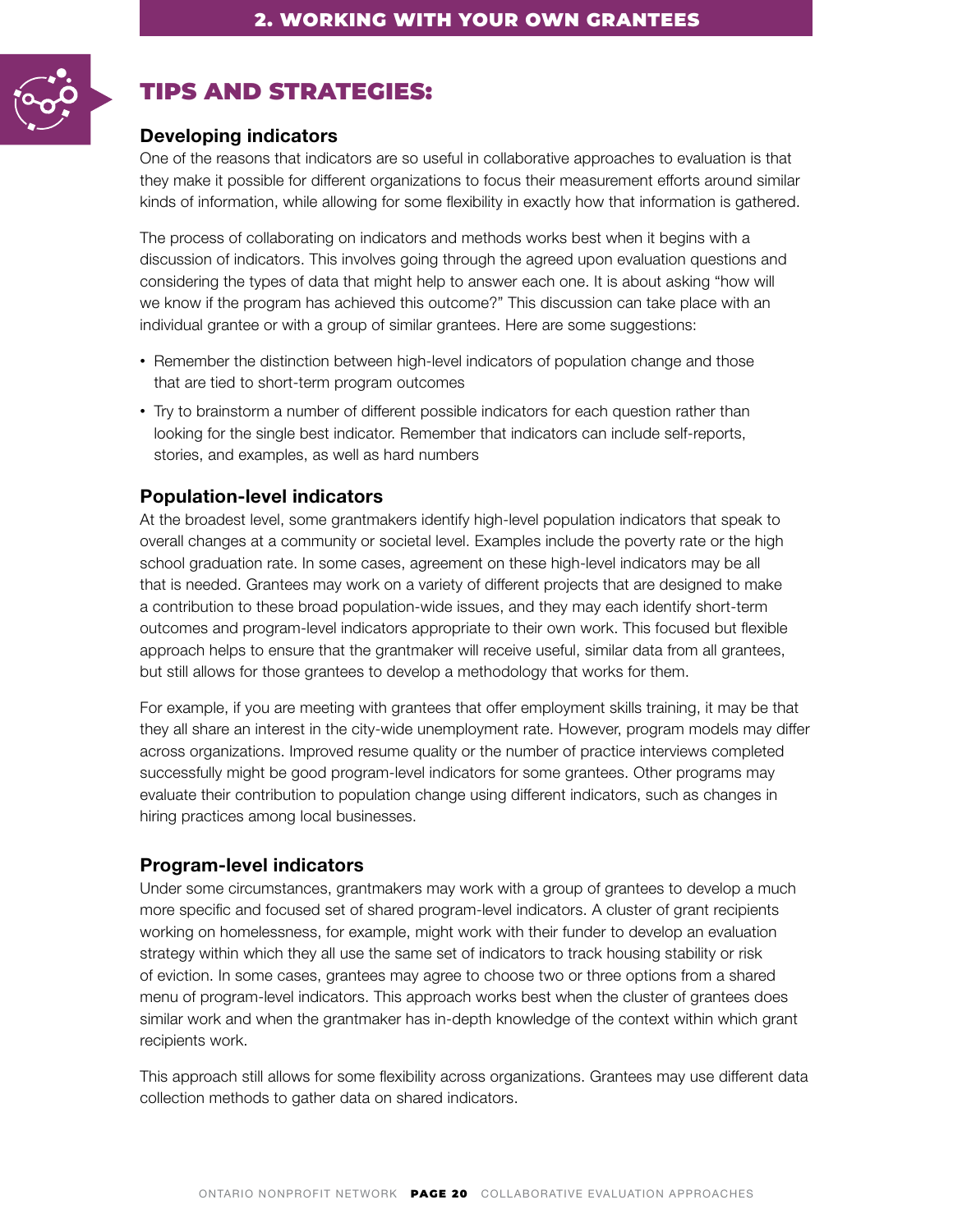#### great example

#### ▶ Developing indicators

The [Ontario government's Local Poverty Reduction Fund](https://www.ontario.ca/page/local-poverty-reduction-fund) uses a set of shared indicators approach. All grantees must link their work to one or more of a set list of fairly long-term key poverty indicators. However, they are not required to measure these indicators directly themselves. Instead, they are asked to propose an evaluation methodology that highlights the ways in which they contribute to the achievement of change in the high-level indicator.

Many local United Ways have developed a suite of preferred indicators for each of the outcome areas in which they invest. They ask grant recipients to choose from a menu of indicator options, and also offer suggestions about methods that might be used to track each indicator.

#### Data collection methods

In some circumstances, it makes sense to collaborate on data collection methods and on indicators. This is most helpful when:

- The cluster of grantees is quite similar in terms of the services they provide and the outcomes they expect to measure
- Grantees have some experience with evaluation already and can offer valuable insights about measurement strategies that might be useful to other similar agencies

Getting together with a cluster of similar grantees to review the tools and data collection methods that are already being used is a good place to start. Grantees may share the pros and cons of these tools or tips about how to use them well. In some cases, it may also make sense to look outside the cluster for measurement options that have worked in other settings. There are a number of online inventories of measurement tools (**[BetterEvaluation.org](http://www.betterevaluation.org/)** is one resource) to generate some ideas and learn from others.

This process may lead to agreement on a specific tool or suite of tools that all members of the cluster can use. However, in many cases the process is more gradual than that. Cluster members may choose to refine their measurement approach, drawing on ideas from others without formally agreeing to use exactly the same approach. Even when this is the result, a meeting like this one can increase the quality and consistency of the data reported to grantmakers substantially. Even if grantees are not able to agree on exactly the same methods or indicators, they may emerge from the gathering with an increased willingness to share evaluation findings and a better understanding of how to share those findings in a helpful way. (See the next section on reporting for more insights on how to manage this process.)

#### great example

#### United Way of Waterloo Region Communities: Developing consistent survey questions In Waterloo Region, Ontario

[United Way](http://www.uwaykw.org/) is building a collective impact strategy with funded partner agencies focused on youth development. To develop a practical tool for evaluating a sense of connection to community for youth, a series of meetings were facilitated by an external evaluator with a small group of agencies. The agencies shared their existing measurement strategies as a pilot project and tested a short list of consistent survey questions that may be added to each agency's evaluation protocol.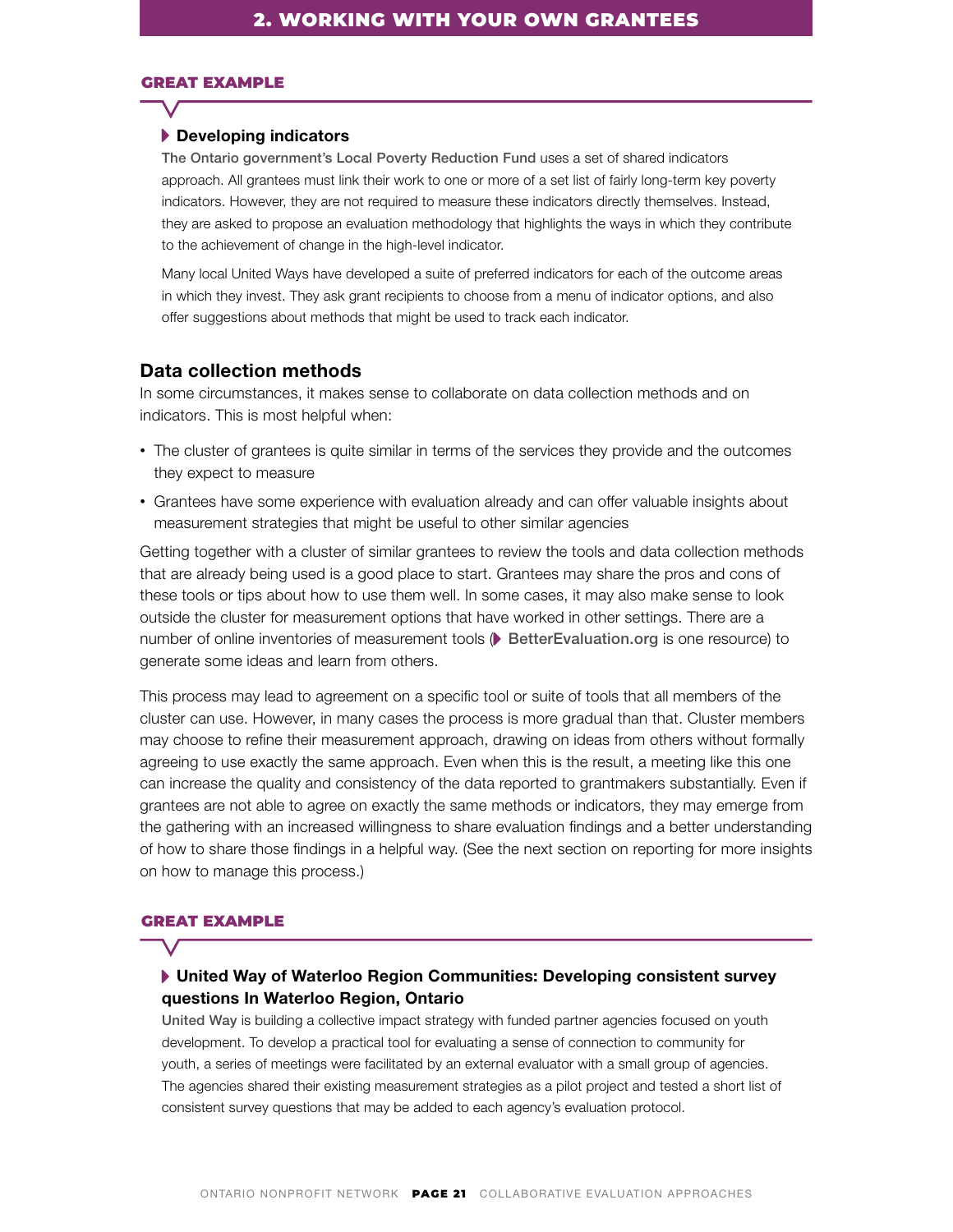## Data collection processes and procedures

When it comes to the collection of evaluation data, talking through the operational details<br>of the process can be a great way to avoid problems down the road, like low survey response rates, or data gathered inconsistently across sites. Whether grantees are using exactly the same methodology or simply agreeing to employ the same suite of indicators, much confusion can be avoided by addressing questions like these:

- Who will be responsible for data gathering?
- How often will data be gathered?
- How will data be coded and organized (e.g., how will we keep track of which site sent in which data)?
- How will the confidentiality of data be protected, once collected?

#### Tips and strategies:

#### Improving communication

In some cases, it may not make sense to develop indicators and methods in a collaborative way. This may be true, for example, if your organization is making grants in a very focused area, where best practices in measurement are well established and getting consistent data from every site is central to success. Perhaps you are in the middle of a multi-year granting cycle and measurement plans have already been set. Even so, there may be value in checking in with grantees about the data collection process periodically, in order to see what is being learned, better understand its limitations, or simply build trust.

## Grant reporting

eporting is the mechanism through which grant recipients share the story of funded work with you. Reporting systems often include a final (or annual) grant report. Reporting may also happen through face-to-face meetings, video storytelling, journaling, or site visits by grantmaker staff to grantee projects or events.



#### **CHALLENGES**

According to a 2011 survey of nonprofits, "the typical grantee spends 20 hours on monitoring, reporting and evaluation, and participates in three reporting or evaluation activities, such as providing outcome data, submitting written reports or forms, or having phone conversations with foundation staff" as part of a grant they received.**6** At the same time, the research tells us that evaluation findings can be limited by conventional reporting formats that don't allow for flexibility and don't ask questions that matter to nonprofits.**<sup>7</sup>**

A grant reporting system is a data gathering exercise. As we discussed in a previous section of this guide, it is important to design a set of data gathering tools that gather the right information to fulfil their intended purpose and as little extraneous information as possible. When reporting forms get long and complicated, it is often the case that insufficient thinking has been put into how the data from those forms will be used, and by whom.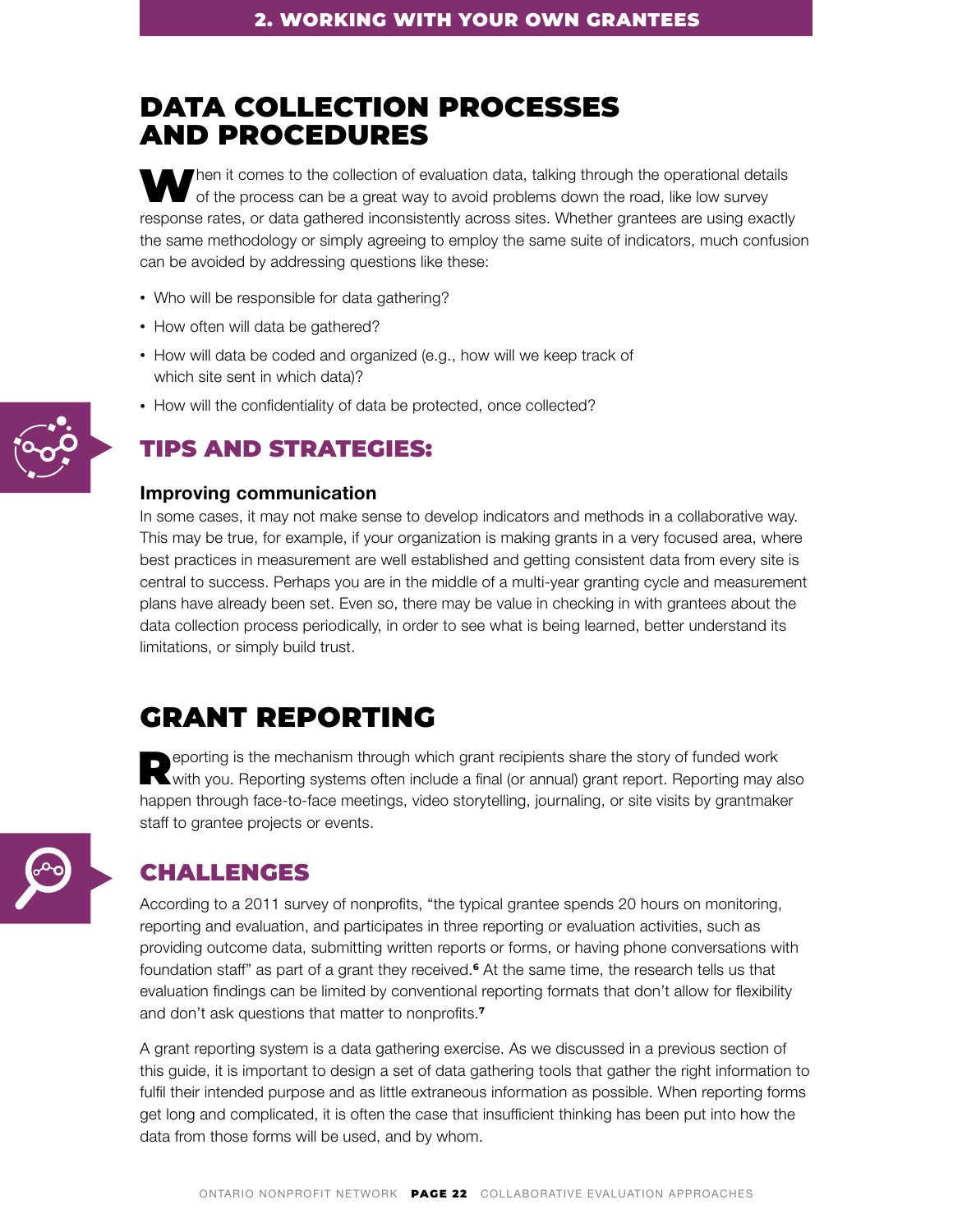

## Tips and strategies

#### Improving reporting forms

In many situations, the simplest and most effective way to improve reporting forms is to make them shorter. Review the data gathered through your existing reporting forms and see how it has been used by your organization in the past. If there is data that has never been discussed or used, those questions should probably be dropped.

For example, grant reporting forms sometimes include dense and complicated tables that require grantees to provide planned and actual numbers for each intended outcome and indicator. This type of table can be important if you make a large number of grants, or if you intend to pull together data from multiple grants in order to create an impact report. However, it may not be the most efficient way to gather information about grant impact if you are a smaller grantmaker or if you know each grantee is addressing different kinds of outcomes.

Technology can also be used to streamline the reporting process. Make reports interactive and online so that people don't have to repeatedly re-enter the same information from their application for each reporting period. Online and interactive reporting also can help to remind grantees of the evaluation frameworks they had made at the beginning of the granting cycle.

Adding open-ended questions that invite recipients to share more context and more interpretation can make reporting forms more interesting and more useful. Examples include:

- What challenges did you face running this project?
- Were any of the evaluation findings unexpected?
- What is most important about the results you have just reported?
- What will you do differently on the basis of these evaluation findings?
- How would you change your evaluation methodology for a similar project in the future?
- How do these findings contribute to our shared understanding of (name specific investment goal or collective outcome here)?

#### great example

#### ▶ The Counselling Foundation of Canada: A focus on learning and transparency

At [The Counselling Foundation of Canada](http://www.counselling.net/jnew/), grant reporting is focused on learning. Grant recipients are asked open-ended questions like identifying the primary lessons learned from the project, things they might do differently if they could do it all again and what they consider to be the greatest strength of the project. Why? The foundation staff believe that the process of reflecting on lessons learned is more important than focusing on ticking boxes or numbers served. They also ask how grant recipients might be able to leverage the foundation's channels and networks to share and disseminate reports, tools, or resources that result from the project.

Finally, they do their best to be upfront with grant seekers about the process along the way. Their website includes information about the funding process, with templates starting from the letter of intent and formal grant application through to the final grant report, so they get a better sense of the expectation at each stage of the process.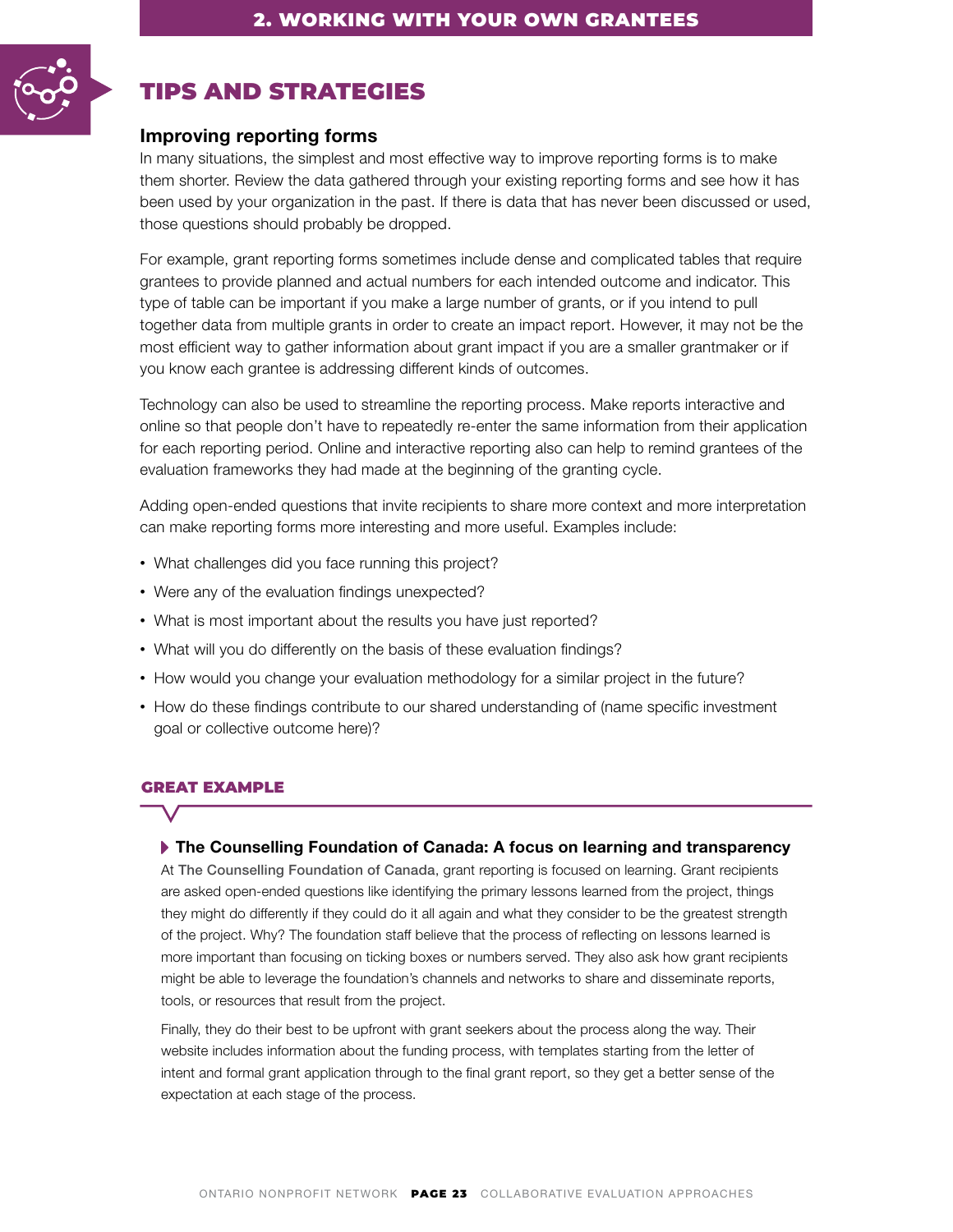Another helpful tip is to seek feedback on the reporting forms that you use. Questions could include:

- • Was there anything you found confusing about the questions asked on these forms?
- Were there any questions that didn't apply well in your context? If so, why?
- How long did it take you to complete this form?
- Do you feel like you were able to represent your work accurately and fully in this report? If not, what else should we know?
- How clear are you on what we as a grantmaker intend to do with the information you have provided to us?
- Has the evaluation information you have provided in this from been useful to your organization internally? If so, how?

#### Making better use of data from reporting forms

Another way to improve reporting processes is to make better use of the data that they generate. Promote more collaborative approaches to evaluation by letting grantees know that you are making good use of the data they have shared.

#### Creative alternatives to reporting forms

Reporting forms are not the only way to communicate with grantees about the findings of their evaluation work or the lessons they are learning. Forms do have some advantages. For example, they assure that all funded projects are judged on the basis of comparable information and they remove any risk of perceived favouritism. However, they are also impersonal and inflexible. More interactive approaches to learning can be more efficient and more engaging.

#### great example

 United Way Toronto & York Region: From outputs to sharing stories of impact Over the last couple of years, [United Way Toronto & York R](https://www.unitedwaytyr.com/)egion (UWTYR) has implemented a new strategy to support the community services sector that focuses on helping people who live in, or are at risk of falling into, poverty. UWTYR has moved from funding a static group of agencies year over year

to supporting a more dynamic portfolio with more clarity and intentionality in its funding mechanisms. UWTYR believes that this new way of supporting the community services sector will allow it to be more nimble and respond better to emerging needs and community priorities.

With this new way of working comes a new approach to monitoring and evaluation, one focused on learning. UWTYR is working more closely with funded agencies to understand the role of stable, flexible funding in creating impact. Together, they are developing the questions that agencies will be reporting on annually. The hope is that these reports will become a foundation for deeper, more holistic evaluations that highlight important learning from the work agencies do to support and engage community and to address systemic issues. UWTYR hopes the collaborative, learningfocused approach will lead to valuable insights for the community services sector and help it generate compelling stories of impact that encourage more involvement in its work.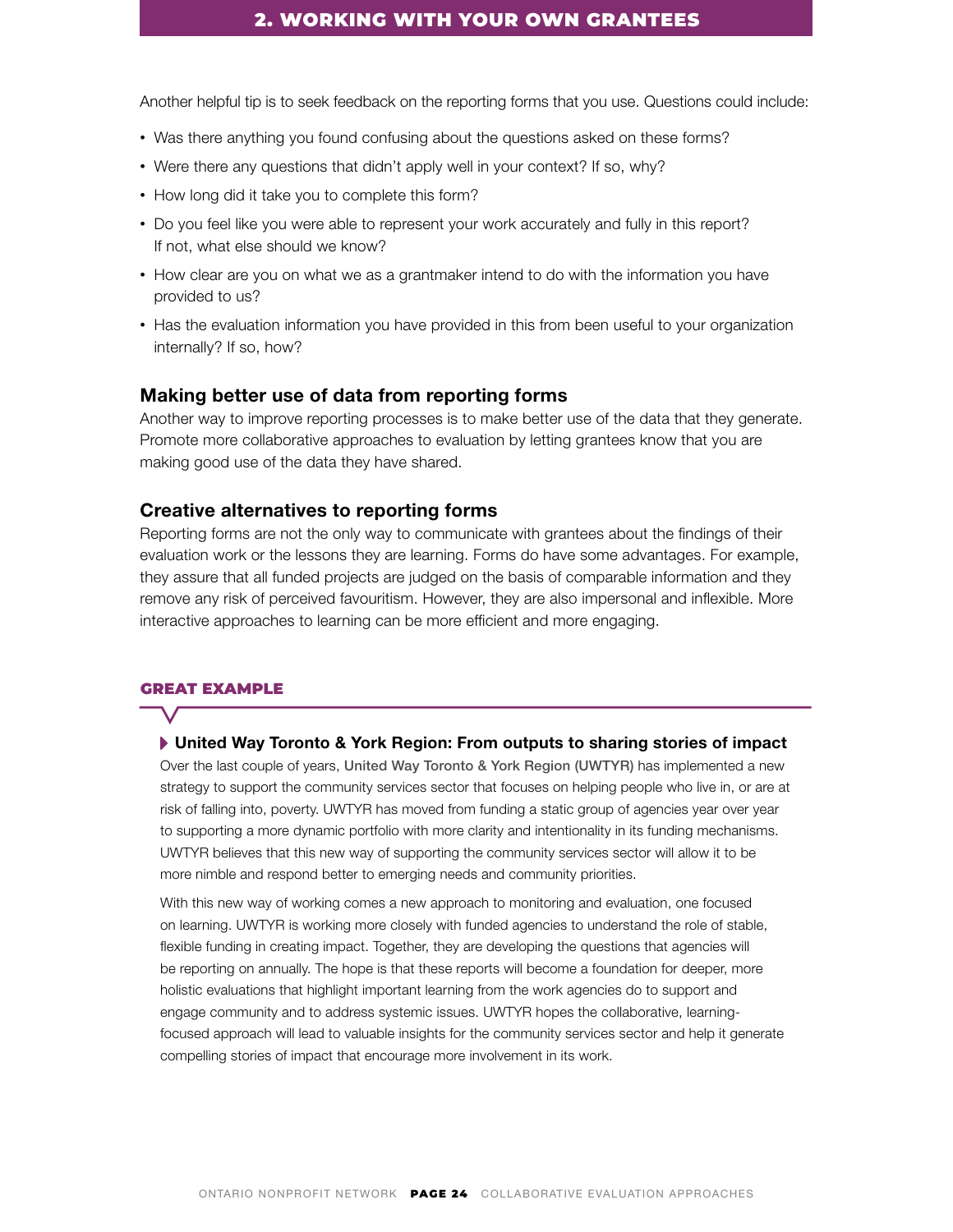#### great example

#### ▶ The Atkinson Foundation: Building a culture of reciprocity

The Atkinson Foundation aspires to be an ally, not only a grant administrator. Its grant management system is built, therefore, on the principle of reciprocity. After a grant has been approved, the foundation meets with each grantee to exchange expectations for collaboration, learning and shared accountability. They discuss how their respective boards measure progress and impact in qualitative and quantitative terms. In their reports, grantees are asked to reflect briefly on a set of questions and to provide evidence of progress. Invitations to participate in meetings or events organized by grantees are as important to the foundation as mid-term and final reports. Further, the foundation values ongoing conversation for critical reflection and organizes regular in-person meetings, occasional events and "learning road trips" to this end. Foundation staff curate a closed Facebook group for grantees to routinely share news, photographs, presentations, media coverage, and other information about their work in "real time" rather than at the end of a reporting cycle. This digital platform enables collaboration among grantees and the foundation as well as documentation of project activities.

## Supporting grantees to engage in evaluation

any nonprofit organizations have limited capacity to do evaluation work internally. Some kinds of evaluation work require specialized expertise and this can be time consuming and expensive for small organizations. Any effort on the part of grantmakers to collaborate with grantees on evaluation has to be sensitive to this reality. Most grantmakers in the sector are aware of these challenges and many have made efforts to increase the evaluation capacity of nonprofits.



#### Challenges

A nonprofit's capacity to conduct evaluation includes a number of elements. Some nonprofits don't have the technical skills to succeed in evaluation. For example, they may not have the experience or training to build a logic model or design a survey. This kind of capacity deficit is relatively easy to address. Many grantmakers and other organizations run evaluation workshops for nonprofit groups and there are also excellent resources available online. However, other aspects of capacity can be more challenging to address using these approaches. Board members or other senior leaders could be skeptical about the value of evaluation. Nonprofits often lack the resources to effectively implement their evaluation frameworks. Some grantmakers don't allow their resources to be directed towards evaluation work, and evaluation expectations often differ between grantmakers. Simply managing the practical logistics of evaluation (entering data into a computer, improving response rates for surveys, etc.) can become a significant obstacle.

More collaborative approaches to evaluation can sometimes help to address these kinds of challenges more effectively than traditional approaches.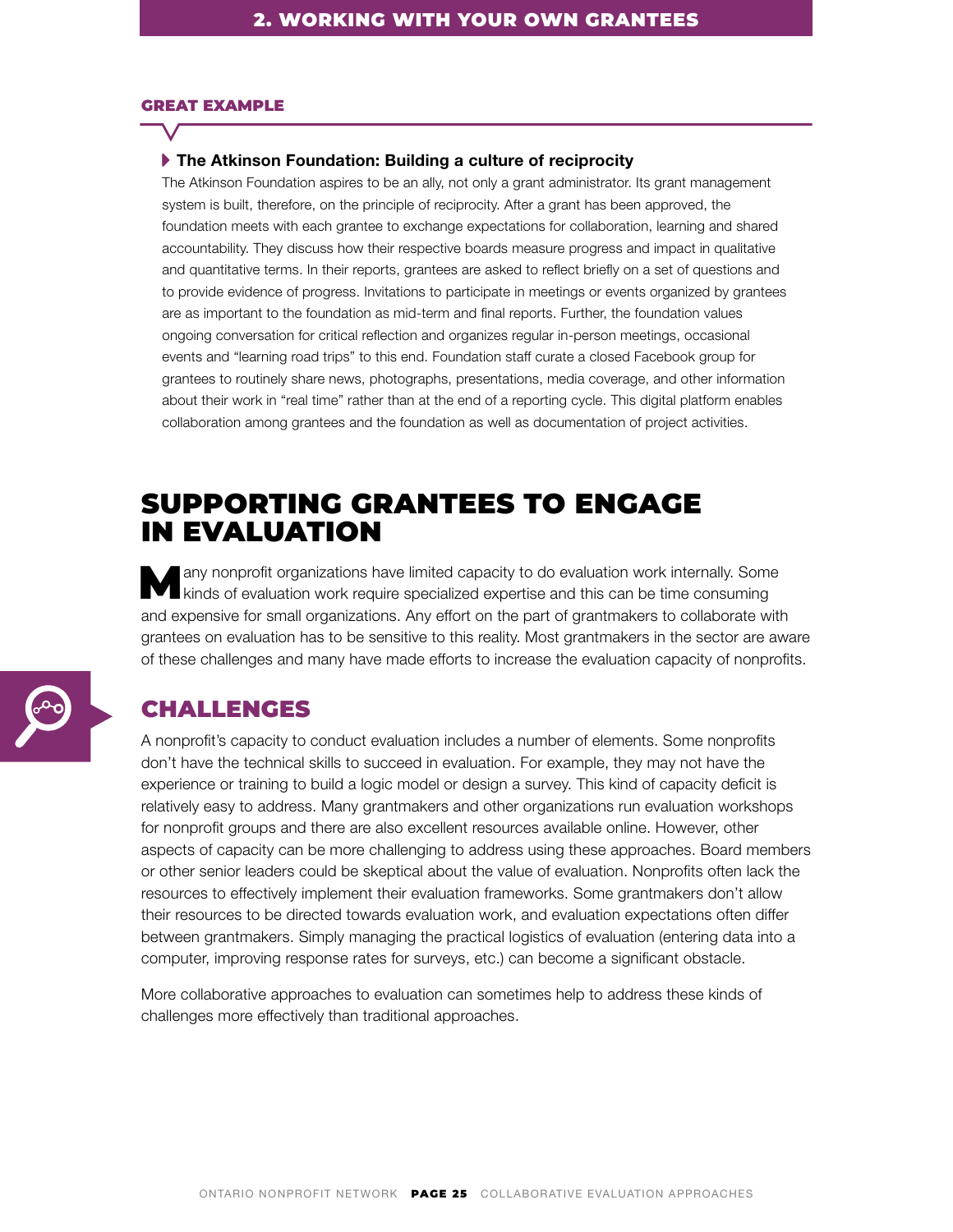

## Tips and strategies

#### Resources and templates

Grantmakers can create resources, such as evaluation guides, webinars, tip sheets, templates, or interactive planning tools. They can also disseminate resources created by others. This is a costeffective and flexible way to build nonprofit evaluation capacity.

#### Workshops and coaching

Evaluation workshops are a great way to provide an introduction to basic evaluation concepts and to the technical steps involved in carrying out an evaluation. The workshops can also be helpful when explaining grantmaker expectations. Individual coaching can provide more customized support and help to build evaluation solutions that address questions that are important in a specific context. Coaching can help to foster a culture of learning within a nonprofit and help leadership weave elements of evaluation into the routine of the organization.

#### Financial support

Evaluation work requires resources. For straightforward projects, the cost of evaluation may be as little as 5% of the total grant budget. In more ambitious or innovative projects where evaluation may be centrally important to the work, as much as 25% of the total budget may be devoted to evaluation. Financial support for evaluation can help nonprofits access specialized expertise or build tools and processes for the future.

#### Active participation

In some cases, grantmakers can help to build evaluation capacity by taking on primary responsibility for evaluation tasks that are beyond the capacity of grantees. For example, a grantmaker may do background research on best practices for evaluating certain kinds of interventions. It may make a content expert available to answer grantee questions. This approach can free up resources among grantee organizations. It can also be an opportunity to learn by doing, or to adapt solutions that have already been developed by other similar organizations.

#### Streamlining reports

As mentioned in an earlier section, you can help to build the evaluation capacity of grantees by revamping your grant application or grant reporting forms. You can reduce the time required to complete them, and perhaps make them more consistent with those used by other funders in your sector.

#### Teaching by example

Another great way to build evaluation capacity is to lead by example. If you as a grantmaker are evaluating your own work and sharing the findings with grantees, you can help to convince skeptics that the process is valuable. By sharing your own challenges faced and lessons learned, you may also create a safer space for your grantees to do the same.

#### Providing feedback

Nonprofits sometimes feel like the evaluation reports they submit to grantmakers disappear into a vacuum. Build nonprofit capacity by providing concrete written feedback on their evaluation work.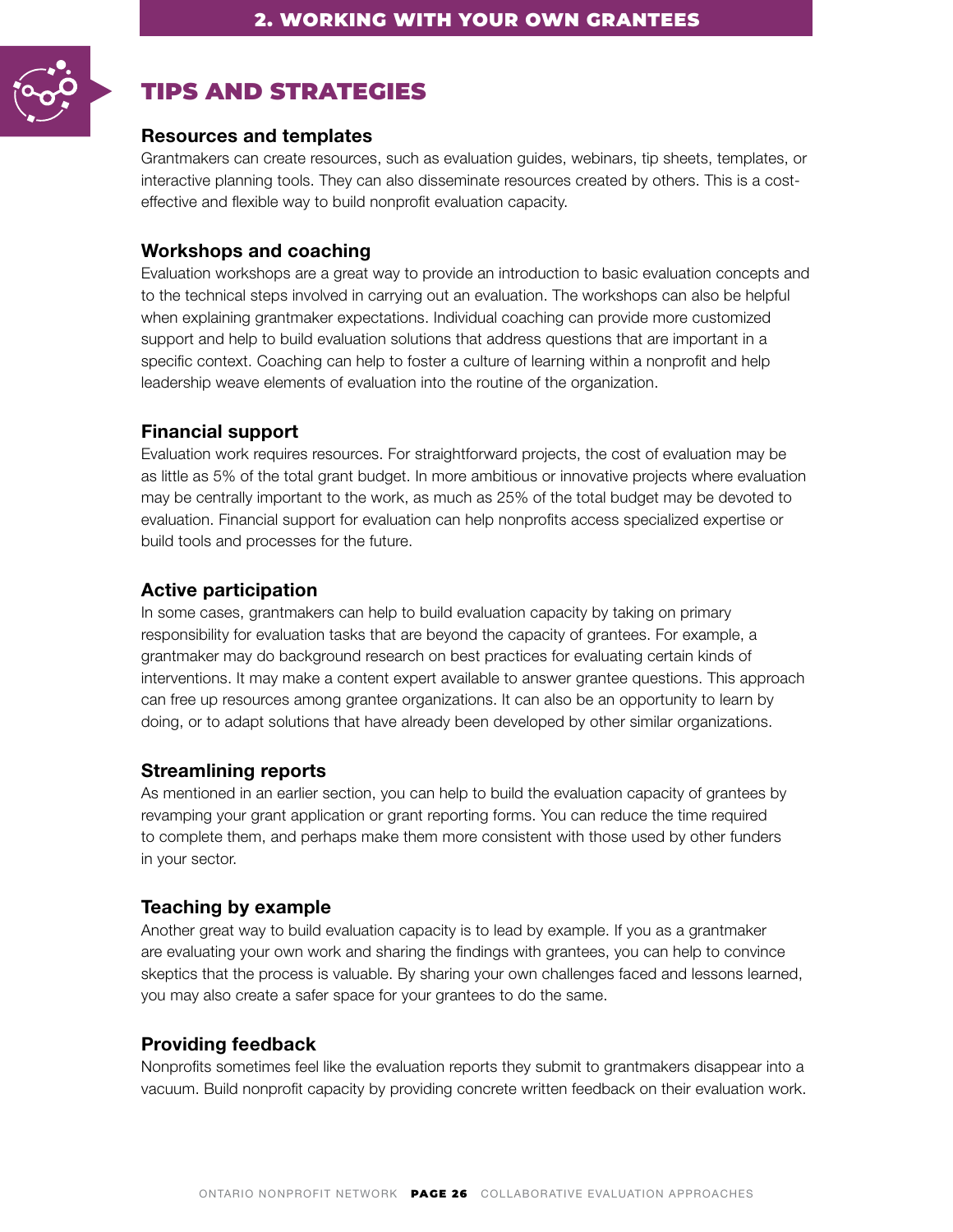#### great examples

#### Johnson & Johnson Global Community Impact: Building partner buy-in by tailoring evaluation to local needs

"Our grantmaking strategy has always been partner centric. We choose them for their extensive knowledge of evidence-based solutions, creativity, and local expertise. During the program design and prioritization, partner voice is the number one thing we listen to."

[Johnson & Johnson Global Community Impact](https://www.jnj.com/our-giving) funds partners in various countries around the world in a number of different areas prioritizing people on the front lines at the heart of delivering health care, including nurses, midwives, doctors, family caregivers, and mothers who care for their children. They are currently in the process of revamping their strategy to become more supportive of local needs and leveraging the full strength of the J&J enterprise.

For them, the process is more focused on helping to address the needs in a particular region, as opposed to forcing consistent indicators and measures that all partners will be measured against. Given the diversity of their partners and programs, they have found it difficult to be able to make broad claims across their funding streams about the impact of their work beyond output numbers like overall reach and number of health care providers trained. However, the majority of programs do measure outcomes that are important to them, such as knowledge and behavior change.

The evaluation staff members work with partners to co-design their logic model or theory of change if one does not already exist. They also work together to help prioritize output and outcome indicators. The foundation supports its partners by providing technical assistance as well as supporting clusters of grantees to share knowledge with one another. Lastly, Johnson & Johnson takes responsibility for synthesizing and summarizing the data across programs. Going forward, the foundation is looking to build in more learning and reflection elements into their process.

The strategy revamp has taken time — about a year already. The foundation is designing systems to identify achievements at the program, portfolio and strategy levels, and to translate this into a cohesive learning. Internally, they are working to formalize and improve the process of how managers pull information together.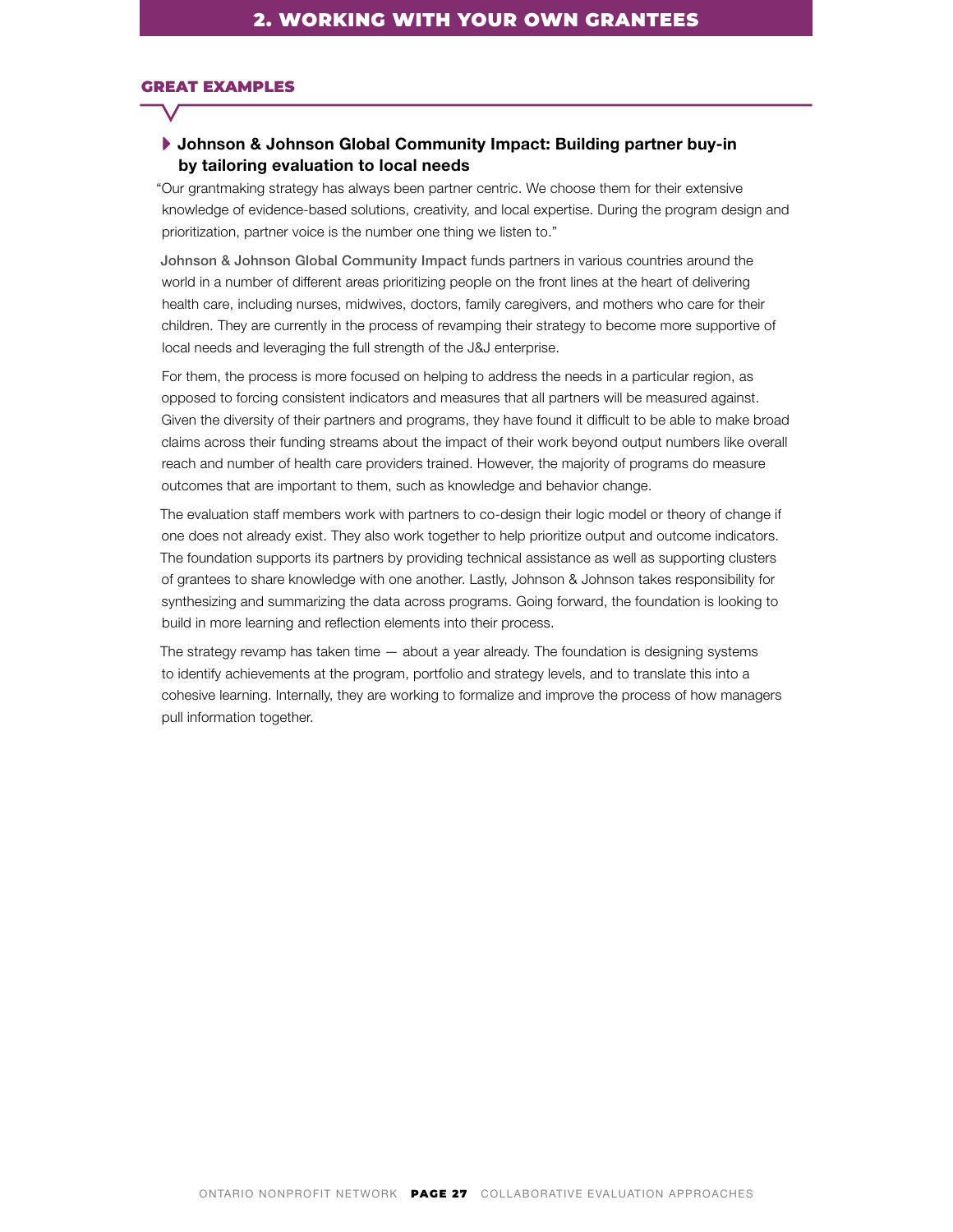## Analysing evaluation data

Bringing grant recipients into the process of analyzing and interpreting data engages them as<br>Bring and an analyzing the evaluation process. This engagement has obvious advantages partners and agents in the evaluation process. This engagement has obvious advantages. Grant recipients know the context within which their data was gathered and they may see trends in the findings that grantmaker staff would not have noticed. If you and your grantees are able to reach conclusions together, grantee anxiety about the evaluation process will decrease and ownership over the recommendations may grow. Overall, it creates more of a two-way flow of information.



## Challenges

Data analysis is a technical process that can require specialized skills. This is especially true for grantmakers who are often faced with synthesizing very diverse types of data from many different kinds of projects.

There are also risks when collaborating on analysis. Grant recipients may have a vested interest in presenting themselves as having been successful and this may colour their analysis. If the analysis involves synthesizing data from multiple projects, grantees may have concerns about who has access to their evaluation data and how it might be used. When resources are limited, grantmakers may have to draw on evaluation findings to make very difficult decisions. Trying to engage grantees in analysis under these conditions may place them in a difficult position.



## Tips and strategies

Some grantmakers seek to make the process of analyzing data more transparent, while retaining primary responsibility for the final interpretations drawn.

#### great example

United Way Regina held a data analysis forum with funded agencies. After annual outcome reports had been submitted, United Way researchers consolidated the data into a set of detailed tables and a slide deck that summarized main themes and findings. The tables identified which programs and agencies had provided data on which outcomes, but the figures provided were aggregated. They did not include the actual data for individual agencies or programs. At the sessions, agencies were invited to offer feedback on these preliminary analyses. They were asked to identifies interpretations that they felt were misleading or to suggest new themes. This input was incorporated into a final United Way [Community Impact Report.](https://www.unitedwayregina.ca/servlet/eAndar.WebExtDocument/3339353434/333039/UnitedWayReginaCommunityImpactReport.pdf)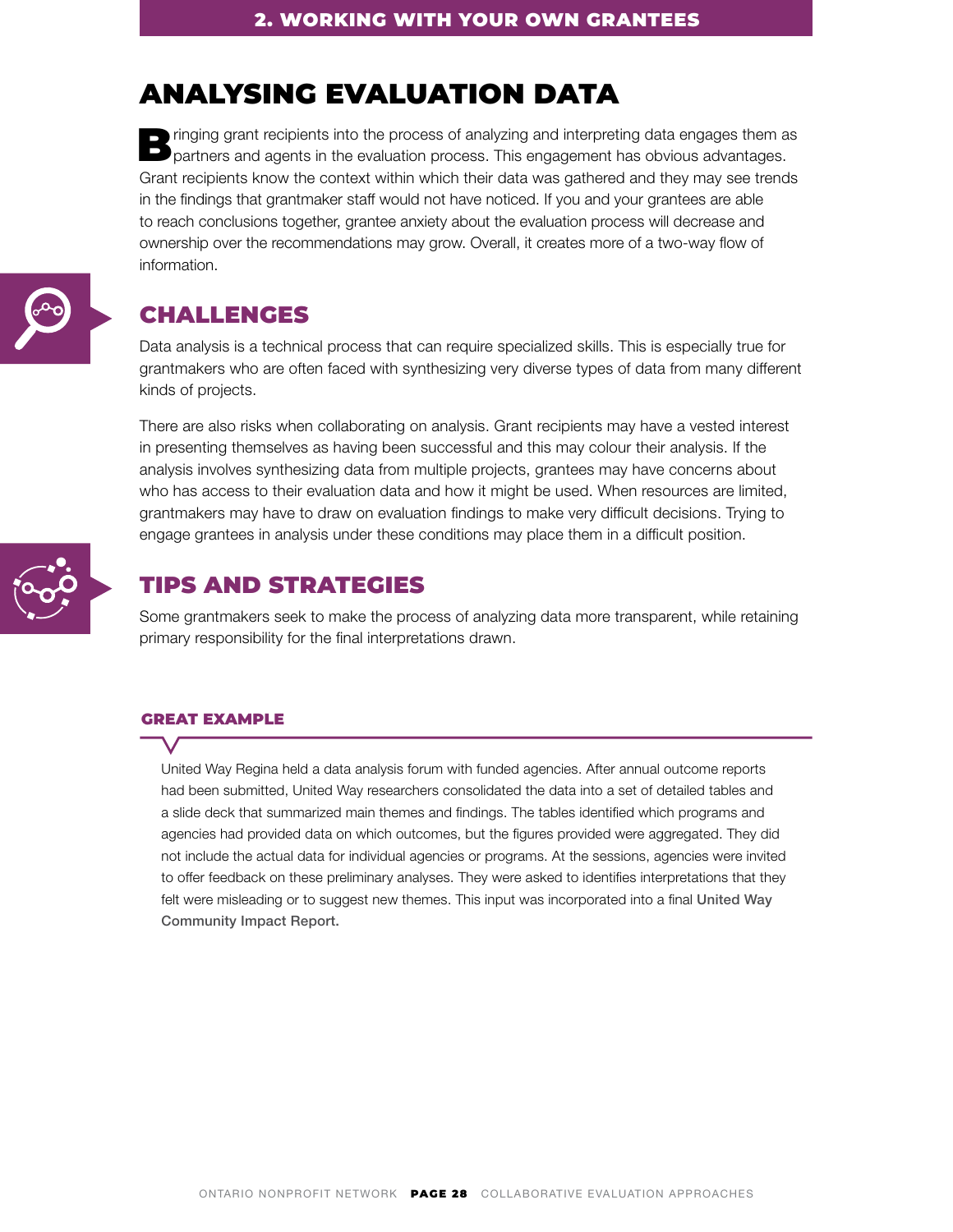#### 2. working with your own grantees

Another way to help to encourage data analysis is through data workshops or [data parties](http://communitysolutions.ca/web/wp-content/uploads/2016/06/DataParty_prf2.pdf) where partners come together to discuss and analyze the data collected. These can be useful learning opportunities and can help to promote ownership of the evaluation. The emphasis is on participatory sense-making, results-briefing, and participatory data analysis. A data party should occur before the draft of the final report begins. [Dabbling in the Data](http://www.publicprofit.net/Dabbling-In-The-Data) offers a number of step-bystep tips for making meaning from data in a participatory, collaborative way.

In other instances, it may be more appropriate for one partner to take the lead on doing the data analysis, but discussion of the analysis and the sharing of insights will be done together.

## Sharing evaluation findings or learnings

No evaluation can lead to action unless the findings are shared. The process of sharing and discussing findings can be an excellent opportunity to promote a collaborative relationship with grantees.

## **CHALLENGES**

When it comes to collaborative evaluations, there can be challenges to ensuring usefulness (i.e., avoiding becoming a dust collector on a shelf). Nonprofits often compete for limited grant resources, meaning some may not be comfortable sharing their evaluation results with a wide audience. Organizations may also worry that evaluation findings will be taken out of context or misunderstood. In addition, it can be challenging to synthesize the findings from evaluations of several different projects into cogent messages.

While these challenges are significant, it is crucial to overcome them. When evaluation projects don't lead to action (for example, when grantees never hear back about findings they submit to grantmakers) their frustration about the evaluation process grows and the collaborative relationship is undermined.

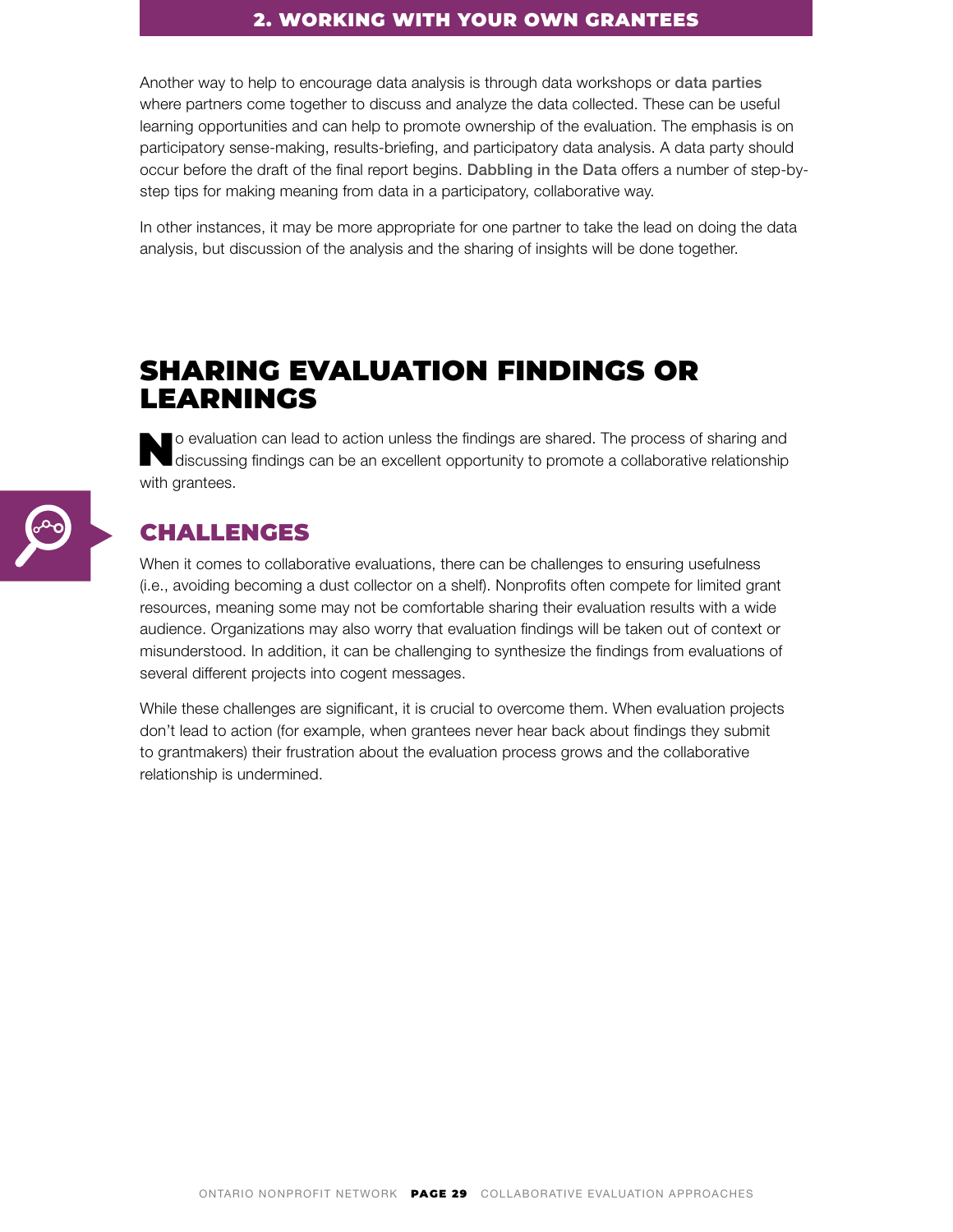

## Tips and strategies

#### Plan for use

Talk about how findings will be shared at the planning stage of any evaluation project. Discuss why the evaluation questions are important, and who will act on them. Be specific and concrete about the kind of action you hope the evaluation will inform. For example, "the evaluation findings will be presented to the board for their information" is not a very clear plan for use. But "evaluation findings will be used by the board to review progress on the four priorities in our strategic plan, as they prepare to renew that plan one year from now" is better.

#### Use stories alongside quantitative data

Once you have your findings, share them with all relevant stakeholders and seek feedback. Let partners know you see the limitations of the data and that you are not jumping to conclusions, but instead hoping to gather better data in the future.

#### great example

#### Ontario Trillium Foundation: Transparency and open data

Through its commitment to the Ontario Government's [Open Data Directive](https://www.ontario.ca/page/open-government), Ontario Trillium Foundation makes information about its grantmaking and evaluation work accessible online. For example, it recently published a [synthesis](http://www.otf.ca/sites/default/files/otf_investment_analysisq42015_open_data_v01_c2.pdf) of lessons learned through its 2016 application and granting process, along with [spreadsheets](https://otf.ca/open) listing the intended outcomes and target populations for each individual grant.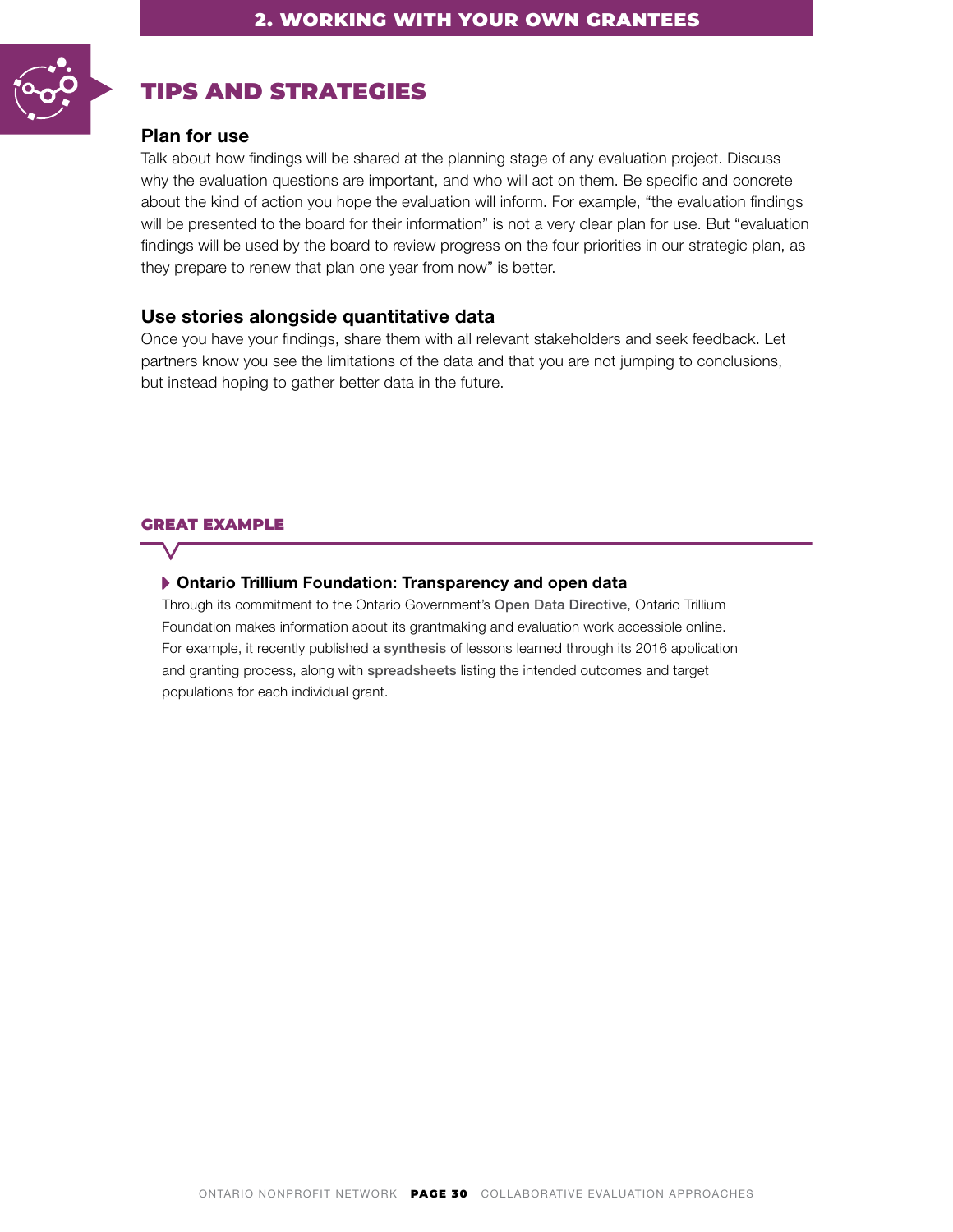## Collaborating with your own grantees: Summary

If you have an interest in collaborating with your grantees on evaluation, there are many places to start. The right first step for you depends on your evaluation purpose, your own readiness, and your context. Use the checklist below (Table 6) to identify the next step that's right for you!

Table 6. Collaborative Evaluation: What's your next step?

| <b>SECTION</b>                                                 | <b>MIGHT BE A GOOD PLACE TO START IF:</b>                                                                                                                            | <b>ØSTEPS</b> |
|----------------------------------------------------------------|----------------------------------------------------------------------------------------------------------------------------------------------------------------------|---------------|
| Developing a high-level<br>evaluation framework                | You've already got some pockets of experience<br>with collaborative evaluation, and you're ready to<br>adopt the approach in a more comprehensive,<br>strategic way. |               |
|                                                                | You feel you need to do some work on the<br>purpose of your evaluation wok and the questions<br>it will address before turning to discussions of<br>measurement.     |               |
| <b>Developing grant</b><br>applications and grant<br>reports   | You're about to start a new granting cycle.                                                                                                                          |               |
|                                                                | You or your grant recipients are frustrated with<br>evaluation paperwork.                                                                                            |               |
|                                                                | You're not learning much from grant reports.                                                                                                                         |               |
| <b>Developing indicators</b><br>and data collection<br>methods | You and your grantees share some clear, focused<br>evaluation questions.                                                                                             |               |
|                                                                | You're finding it challenging to synthesize<br>evaluation findings from multiple grants.                                                                             |               |
| <b>Supporting grantees to</b><br>engage in evaluation          | You're looking for an easy way to begin exploring<br>collaborative approaches.                                                                                       |               |
|                                                                | You feel you may need to build trust with grantees<br>before changing your evaluation approach.                                                                      |               |
|                                                                | You often work with small or inexperienced<br>grantees.                                                                                                              |               |
| Analyzing data and<br>sharing findings                         | You're near the end of a granting cycle and can't<br>change the data gathering processes already in<br>place.                                                        |               |
|                                                                | You've already spent a lot of time and energy on<br>evaluation and you're not sure how to use the<br>findings.                                                       |               |
|                                                                | You'd like to bring together stories and numbers<br>to tell a more compelling story.                                                                                 |               |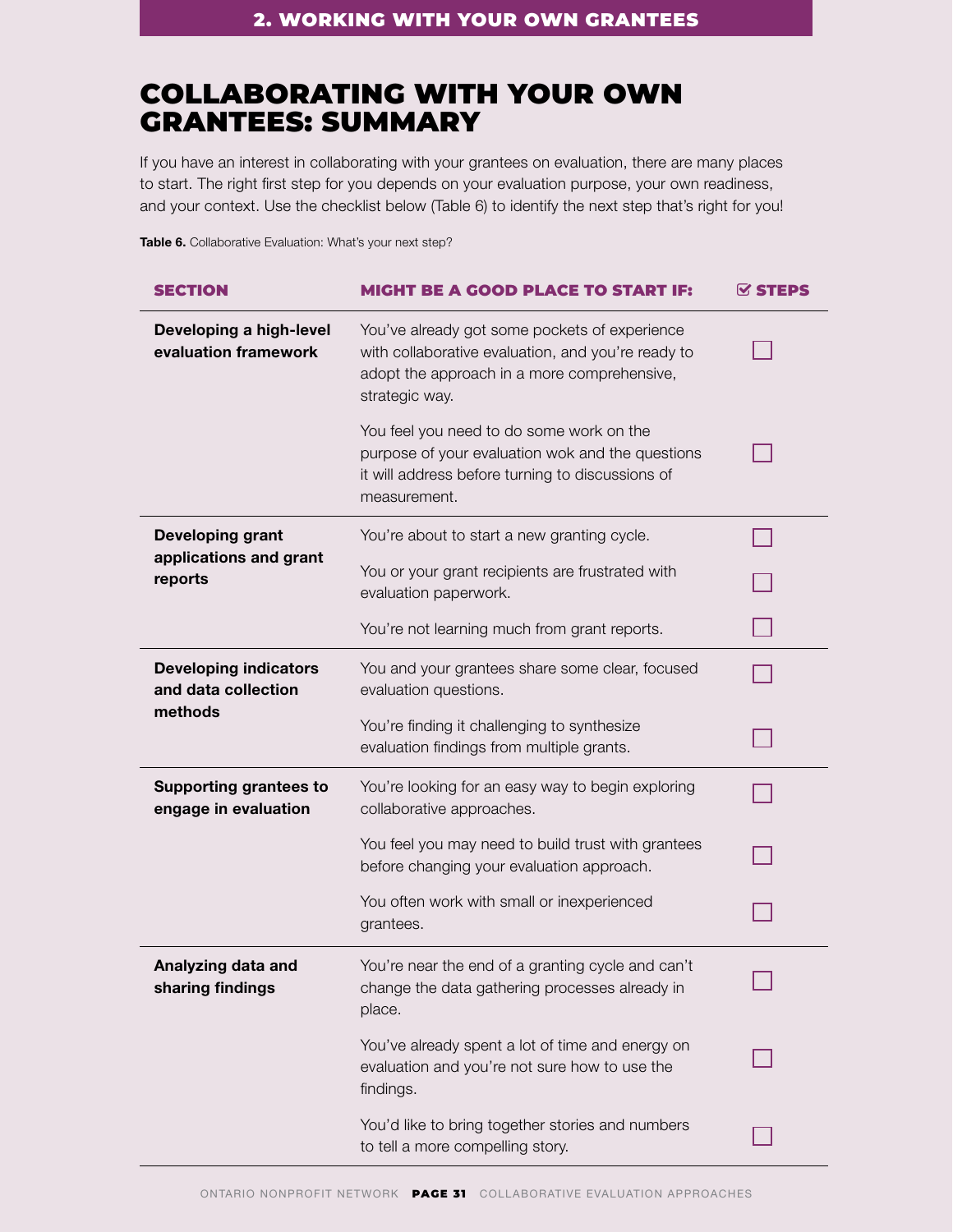## Working with other grantmakers **Collaborating on evaluation with partners beyond your grantees** 3

This guide has focused on collaborating with your own grantees on evaluation. Of course,<br>your grantees are not the only important stakeholders in your work. Grantmakers often collaborate with each other, governments, donors, corporate partners, and other stakeholders. A collaborative evaluation with a larger and more diverse set of partners has more moving parts than a collaboration with grantees. At the same time, it holds significant promise for achieving greater insight and impact.

Collective impact approaches emphasize the importance of multi-stakeholder collaboration on social issues, and they have underscored the important role that shared measurement can play in aligning the efforts of diverse actors around a shared goal. However, some writers have criticized collective impact models for focusing on shared measurement without paying enough attention to the cultivation of collaborative approaches. The [Tamarack Institute](https://www.tamarackcommunity.ca/collectiveimpact), for example, has recently called for collective impact approaches to shift their emphasis. One suggestion involves placing less emphasis on the development of shared measurement systems across partners and more emphasis on creating robust learning and evaluation processes. In their words: "CI (Collective Impact) participants are known sometimes to rush right into shared measurement with the question, 'What should and could we measure together?' Unfortunately, without first having laid the foundations for strategic learning, they find themselves wrapped up in messy, frustrating, tailchasing processes with slim prospects for producing useful data."**<sup>8</sup>**



## Tips and strategies

All the topics covered in the previous section of this guide can be applied to more complex collaborations. Clarity of purpose, agreement on measurement tools, and a sensitivity to the evaluation capacity of partners all remain important. More collaborative approaches to grant planning, review, reporting, data analysis, and communication are extremely helpful. The examples below illustrate how some grantmakers have applied these strategies to multistakeholder collaborations.

As collaborative projects become more complex, attention to communication and good process becomes more important and more challenging to maintain. The story of the Canadian Women's Foundation highlights the care they took to cultivate strong partnerships over time before turning to the evaluation process.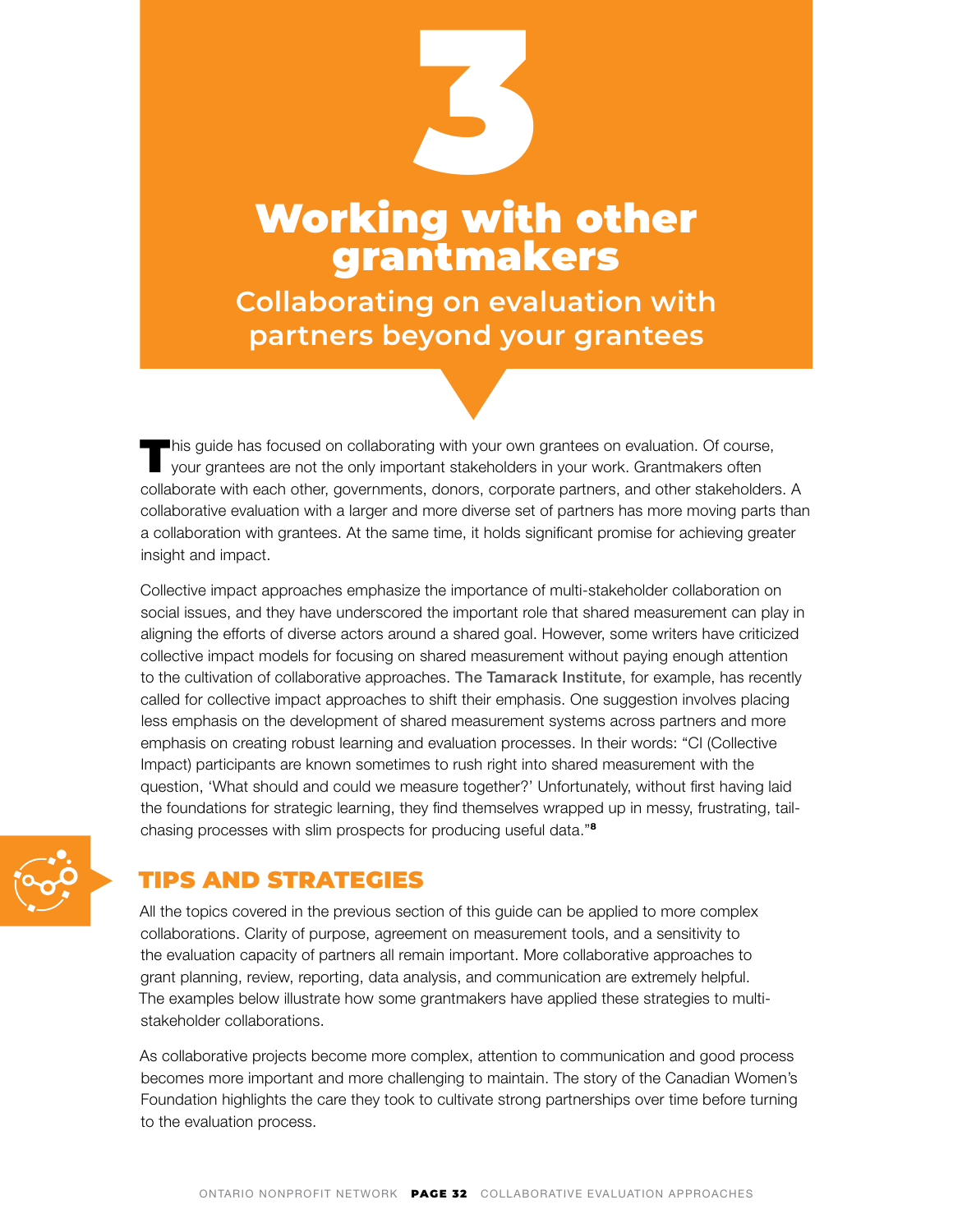#### great examples

#### Centraide of Greater Montreal Collective Impact Project: Defining evaluation purpose and clarifying roles

In the fall of 2015, the [Collective Impact Project \(CIP\)](http://www.centraide-mtl.org/en/agencies/collective-impact-project/) was launched with a focus on reducing poverty in Montreal neighbourhoods. This project is possible thanks to eight major foundations that joined forces with Centraide of Greater Montreal along with two public sector institutions, and a coalition of neighbourhoodlevel social development roundtables. The CIP "is not a fund. It is a new form of support for community development that reinforces but does not supplant Centraide's normal funding methods." **9** This initiative emerged as a response to a need named by these neighbourhood social development roundtables, which felt their current sources and types of funding were not comprehensive and flexible enough to allow them to achieve the kind of comprehensive community change needed.

The initial project was designed by Centraide and the Lucie and André Chagnon Foundation, based on their extensive experience with funding comprehensive community change initiatives. The project was designed to be adaptive, meaning that goals and strategies would undergo adjustments as feedback loops enabled learning about what was working and not working. As new partners were brought on board, the CIP evolved to better reflect the plurality of goals and intentions of these partners. Since the launch of the CIP, a specific position within Centraide was created to coordinate the project and to help support the collaboration.

Evaluation within the CIP is designed to focus on learning rather than accountability for results. Communities that receive funding support through the CIP have complete control over designing and carrying out their own evaluation of outcomes and effects, with support as needed from a capacity-building organization.

#### The Ottawa Grantmakers' Forum Table: Development of consistent reporting formats across grantmakers

The [Ottawa Grantmakers' Forum Table](https://www.ocf-fco.ca/grantmakers-forum/) was established in the mid-1990s and involves a number of grantmakers including United Way Ottawa, Community Foundation of Ottawa, the City of Ottawa, the Ontario Trillium Foundation, and representatives from the private sector and from federal and provincial ministries. This initiative has brought together these diverse grantmakers to help to create clearer alignment of funding priorities to achieve greater community impact under a collective impact approach. In 2015, the Forum launched the Collaborative Grantmaking Pilot Project whereby grantmakers pooled together \$40,000 to support a "city-wide program that empowers youth aged 12 – 18 years and their families to be part of the solution to youth violence and crime."**10** This project included a streamlined grantmaking process with a common grant application and measurement system and a collective review and approval process.**<sup>11</sup>** Subsequent surveys showed that "80% of funders agreed that the process increased their effectiveness and ability to work collaboratively, and all community organizations who responded agreed that collaboration and relationships among partners were encouraged and enhanced through the pilot process."**<sup>12</sup>**

#### Canadian Women's Foundation: A strategic approach to building buy-in

[The Canadian Women's Foundation \(CWF\)](https://www.canadianwomen.org/) is a public foundation that makes grants to women's organizations working to address poverty and violence.**13** In the 1990s, the CWF spent almost two years developing relationships to establish the Women and Economic Development Consortium that included seven partners.**14** Each partner was required to sign a Memorandum of Agreement that explained their contributions and roles.**15** The diverse partners then spent seven months, before making their first grant, developing a shared purpose and ownership.**16** The consortium was evaluated by both partners and their grantees. Overall, the time and resources spent on developing that collaborative model were reflected in the evaluation. For instance, it was noted that: "Participation in Consortium decision-making about economic development projects enhanced the partners' understanding and knowledge in the field. They now have a more practical view of the needs of marginalized women, contributing to a more compassionate perspective."**17** As well, "grantees found it rare to work in such a collegial environment, anchored by mutual respect and trust."**<sup>18</sup>**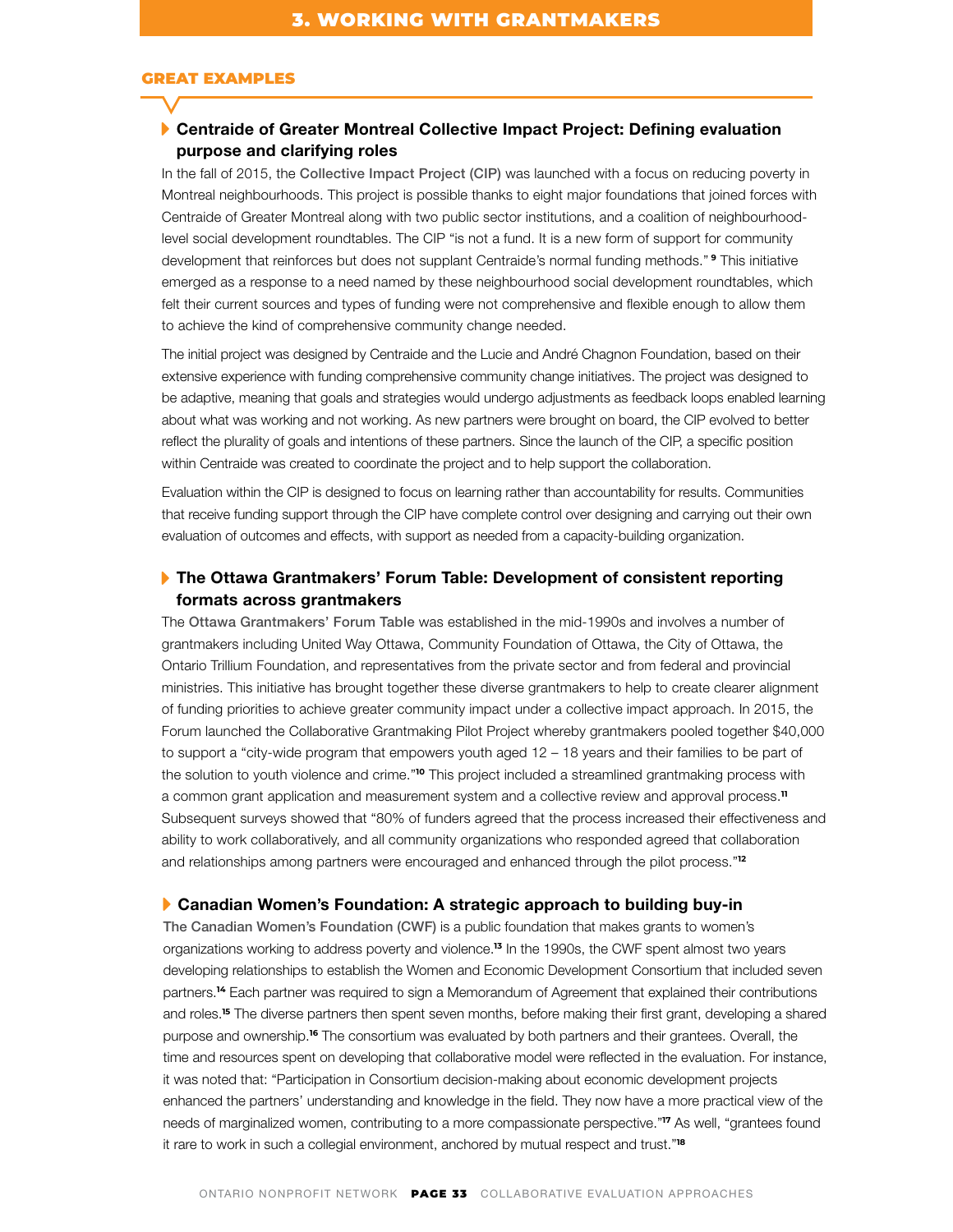## conclusion

In a complex society where social problems intersect and evolve very quickly, it is rarely pose for any one of us to gather and comprehend all the relevant data, let alone use that data to n a complex society where social problems intersect and evolve very quickly, it is rarely possible guarantee the success of any initiative or program. Evaluation findings will frequently be partial and incomplete. They will raise as many questions as they answer. In order to do successful, meaningful evaluation work in this kind of context, we need to do more than simply measure the right things. We need to develop the capacity to interpret and understand evaluation information in an ongoing, evolving way. To do that, we need to step outside of our own experience and see the issues we hope to solve from other points of view. We need to worry less about measurement and more about understanding and communication. This is why collaborative approaches to evaluation hold so much potential.

Progressive grantmakers recognize not only the role they play in helping to address those problems, but also their role in promoting, leading, and supporting useful evaluation among their partners. Grantmakers need to work with their grantees and other stakeholders who are working at different levels in trying to address shared problems. This means thinking of how to make the most of evaluation through a collaborative lens where the knowledge and expertise of each partner is leveraged and shared.

As this guide illustrates, working collaboratively on evaluation can help grantmakers to address the complex challenges our society faces. This way of working can:

- Improve the efficiency and effectiveness of evaluation measurement and reporting processes
- • Generate richer learning from evaluation findings
- Lead to better grantmaking

In some cases, collaborative approaches to evaluation can become complex and labour intensive. However, they don't have to be. At its core, a collaborative approach is simply a different way of thinking about why we bother to do evaluation. In this guide, we have attempted to identify some simple ways to begin reframing your evaluation work in a collaborative spirit. We hope the guide will be useful to grantmaker leaders who value learning, have built or are looking to build a culture of collaboration with their grantees and other stakeholders, and are looking for ideas to get to more useful evaluation.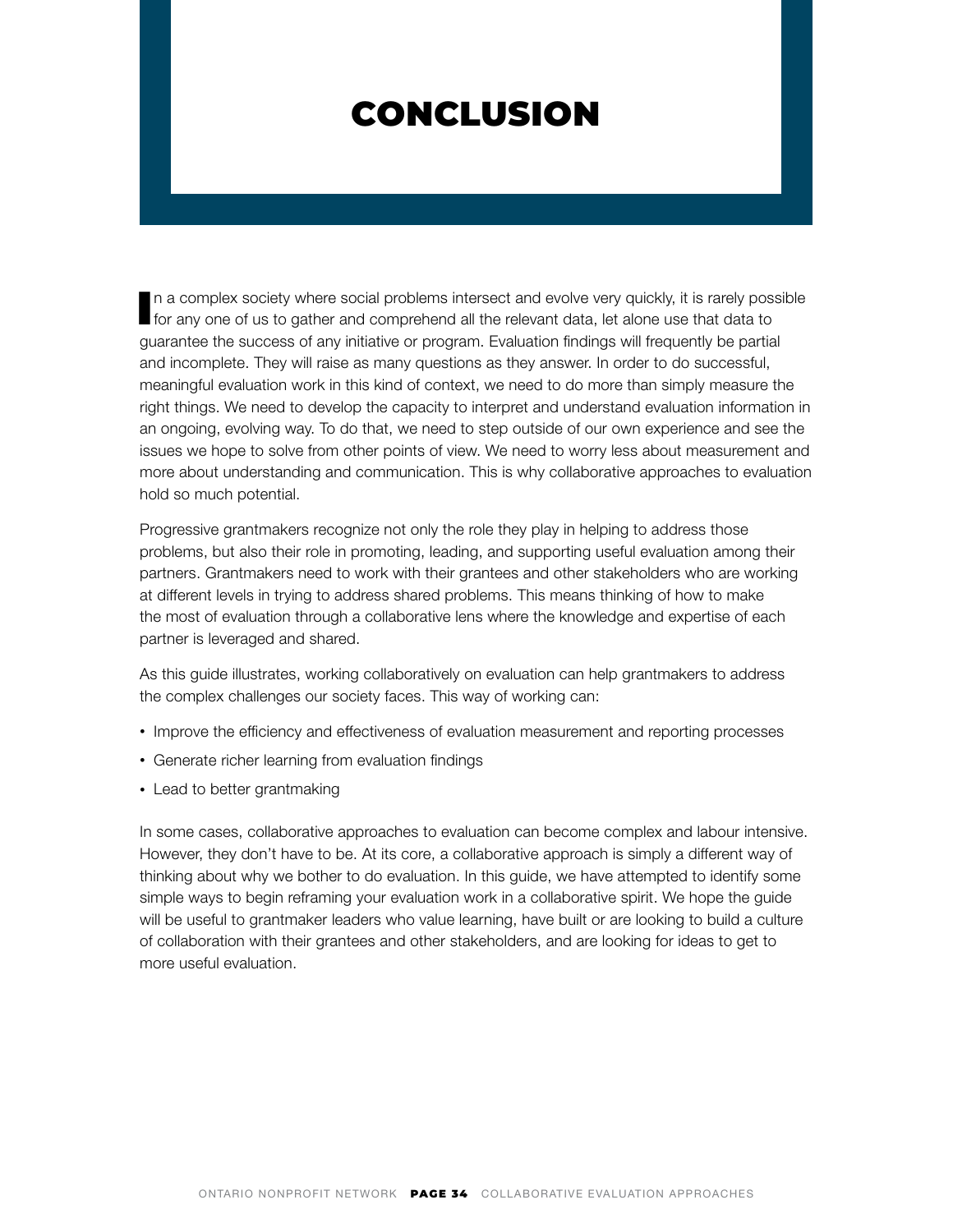## appendix A

## **Evaluation feedback letter template from a grantmaker to a grantee**

July X , 20XX

Dear (agency name):

In January, we asked all funded agencies to identify their outcome objectives for each program funded by selecting from a checklist organized according to the nine population results statements. Thank you for submitting your outcomes checklist. It has been helpful in enabling us to assess where funding to agencies will impact the community over the next two years.

As you know, our expectation is that your agency will measure the degree to which your programs achieve the outcomes selected and report findings at the end of this funding year. The purpose of this letter is to give you some feedback on your outcome measurement report for this year.

Our grant currently provides partial funding for your agency's counselling program. Below is a list of the outcomes objectives you checked off at the beginning of the year, followed by our comments on your outcomes measurement report.

#### Counselling Program

For this program, you selected the following from the outcomes list that we provided at the beginning of the year:

- Supporting people who are vulnerable and susceptible to abuse, especially women and children:
	- Increased awareness about the effects of abuse
	- Increased awareness about people who are more vulnerable to abuse
	- Increased awareness about abuse (what it is, how to report it etc.) among frontline workers
	- Increased identification and reporting of abuse, especially for vulnerable populations like seniors and immigrants

You also added an additional outcome to your list to capture some of the unique ways your program makes a difference: To increase and improve the emotional and mental health of survivors of sexual violence and abuse.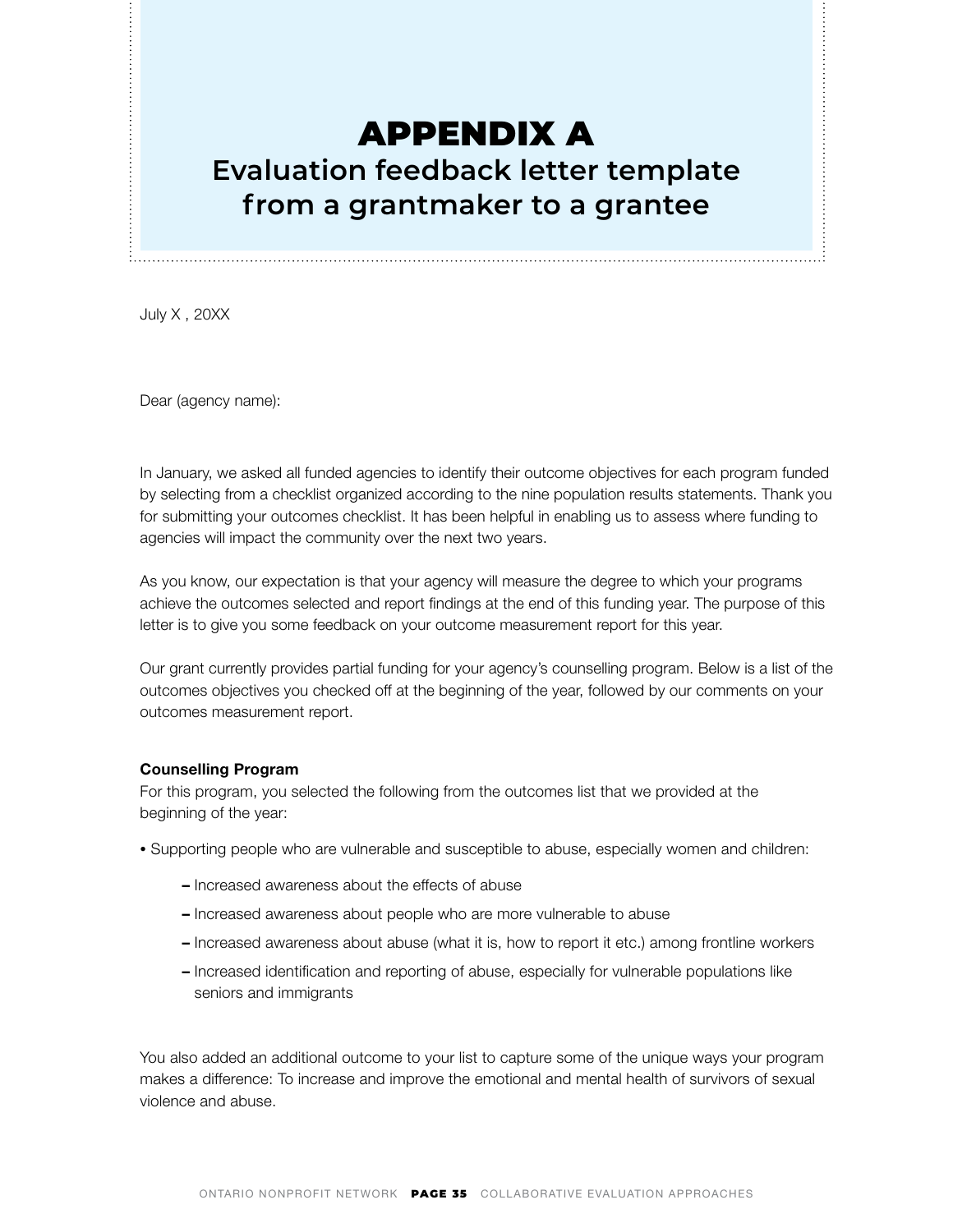#### APPENDIX A

These outcomes (and especially the new outcome you identified) align well with those that you reported in your last funding report to us. At that time, you reported that women who had participated in the counselling program had:

- Increased ability to manage triggering and other abreactions of trauma (95%)
- improved sense of wellbeing (100%)
- improved understanding of the impact of trauma (100%)

You also reported that referring service providers were making more referrals, a finding that relates well to the increased identification outcome in the list above.

When we met with you in November, the discussion focused mostly on the need to clarify and focus the outcome objectives before designing measurement tools. The outcomes selected from the checklist in January suggest that you have made good progress in this work. The selected outcomes are very appropriate and the new outcome that has been added is clearly an important one.

The new tool that you have begun to use to measure outcomes for women in the counselling program appears to be generating some very useful information. It would be helpful, in this year's report, if you could provide some more detail about how many women completed each tool as a proportion of all clients served. It would also be helpful to know a little bit more about how you interpret the feedback. We are especially interested in how you understand the connections between managing trauma and broader changes in wellbeing. This is a theme that we have been thinking about as well.

This year's report did not include any data on your work to try to raise awareness about abuse among frontline workers. We would be very interested to hear more about that work as well.

We look forward to continue working with you to better articulate the positive impact donor dollars are making in our community!

Sincerely,

Senior Manager, Community Investment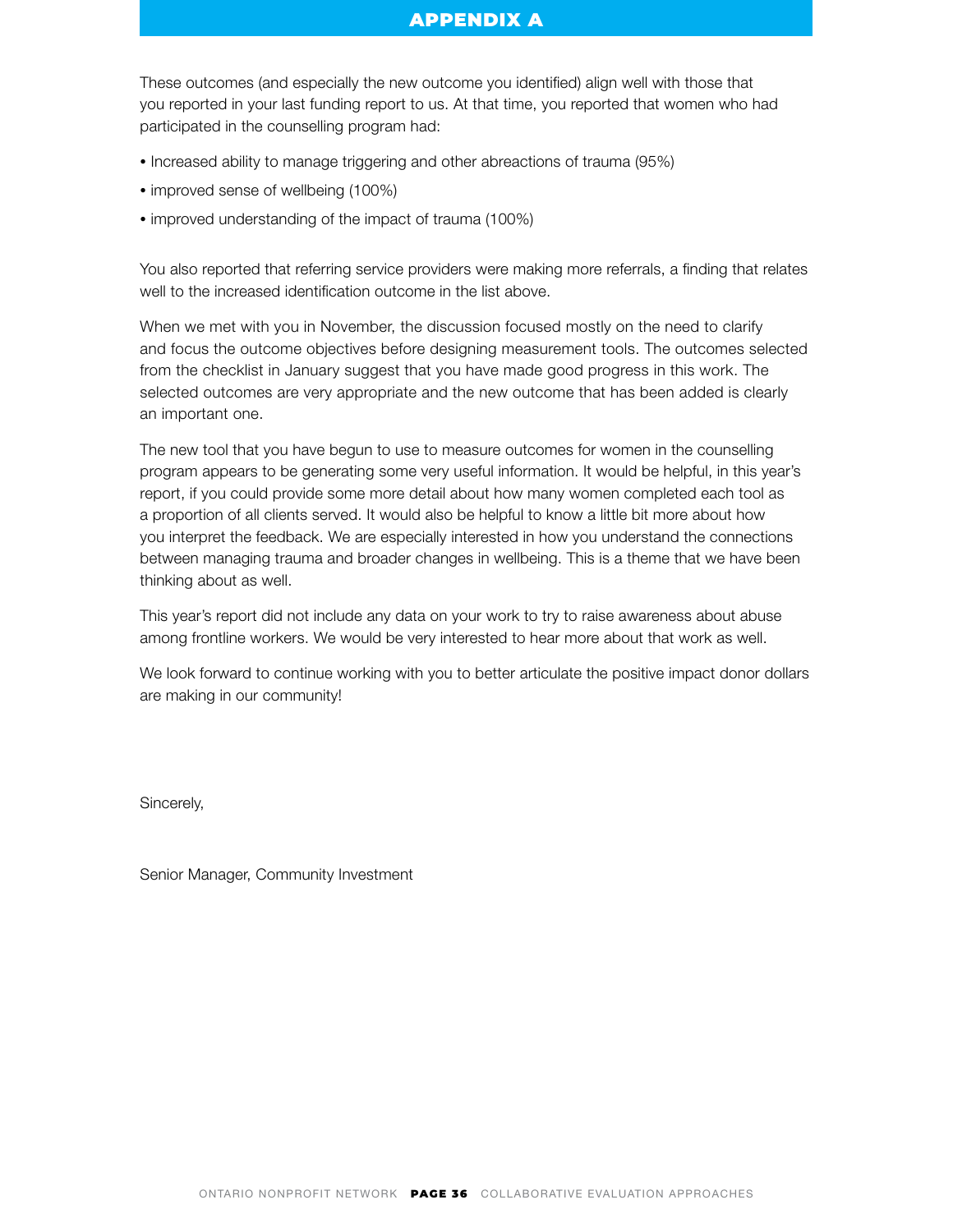## appendix B **Organizations and Examples**

The following is a list of organizations and examples covered in this guide:

- Ontario Nonprofit Network Sector Driven Evaluation Strategy: <http://theonn.ca/our-work/our-structures/evaluation/>
- Ontario Nonprofit Network Matching Evaluation Approaches to Expectations: [http://theonn.ca/wp-content/uploads/2017/02/Evaluation-Approaches-Resource-](http://theonn.ca/wp-content/uploads/2017/02/Evaluation-Approaches-Resource-2.0.pdf)[2.0.pdf](http://theonn.ca/wp-content/uploads/2017/02/Evaluation-Approaches-Resource-2.0.pdf)
- Atkinson Foundation: <http://atkinsonfoundation.ca/>
- BetterEvaluation.org: <http://www.betterevaluation.org/>
- Canadian Women's Foundation: <https://www.ocf-fco.ca/grantmakers-forum/>
- Centraide of Greater Montreal Collective Impact Project: <http://www.centraide-mtl.org/en/agencies/collective-impact-project/>
- Community Solutions Data Parties: [http://communitysolutions.ca/web/wp-content/uploads/2016/06/DataParty\\_prf2.pdf](http://communitysolutions.ca/web/wp-content/uploads/2016/06/DataParty_prf2.pdf)
- Counselling Foundation of Canada: <http://www.counselling.net/>
- Public Profit Dabbling in the Data: <http://www.publicprofit.net/Dabbling-In-The-Data>
- GrantCraft Funder Collaboratives: Why and How Funders Work Together: [http://www.grantcraft.org/assets/content/resources/funder\\_collaboratives\\_secure.pdf](http://www.grantcraft.org/assets/content/resources/funder_collaboratives_secure.pdf)
- • Grantmakers for Effective Organizations (GEO) Building Collaboration: From the Inside Out : <https://www.geofunders.org/resources/building-collaboration-from-the-inside-out-706>
- Innovation Network State of Evaluation 2016: [https://www.innonet.org/media/2016-State\\_of\\_Evaluation.pdf](https://www.innonet.org/media/2016-State_of_Evaluation.pdf)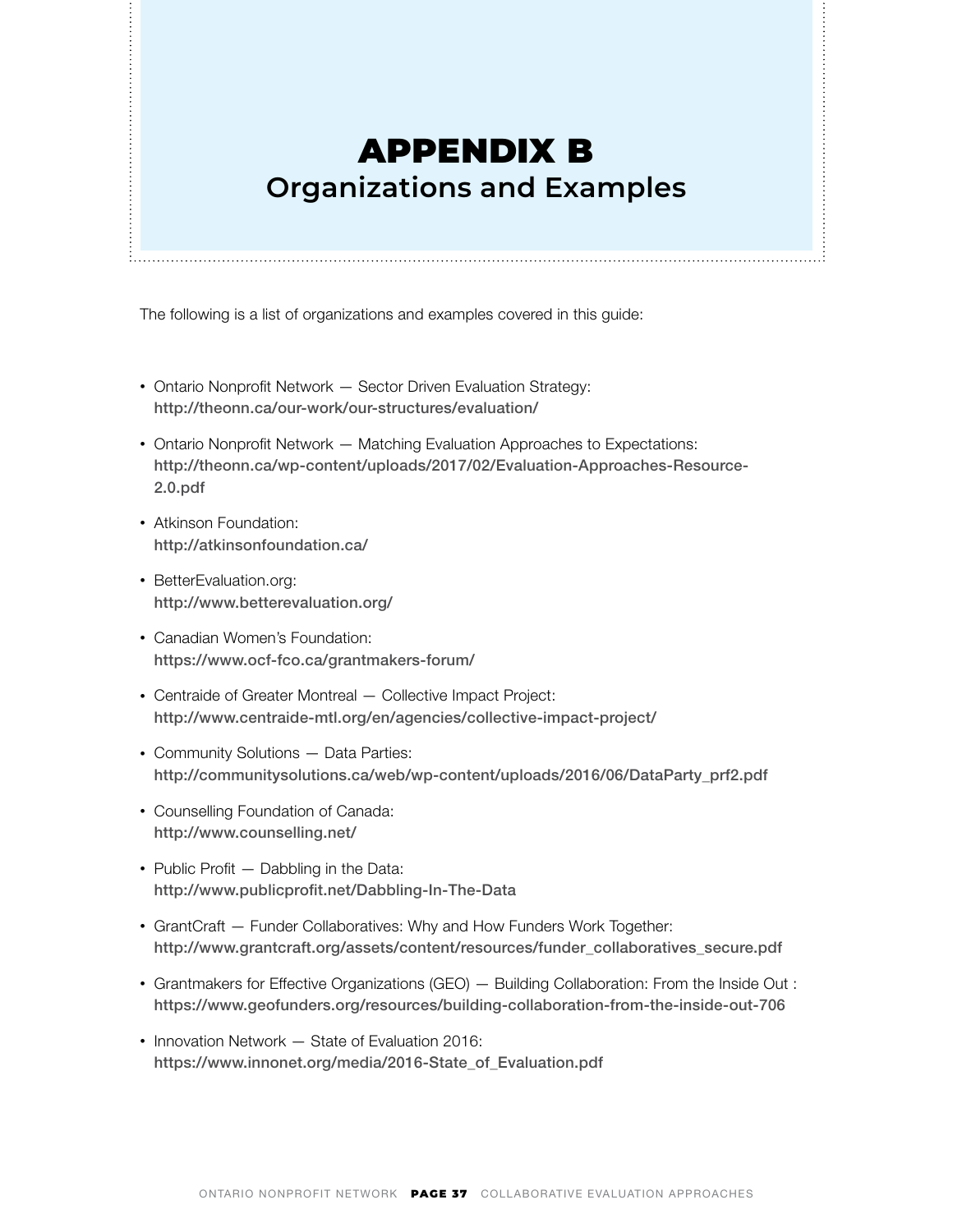#### APPENDIX B

- • Johnson & Johnson Global Community Impact: <https://www.jnj.com/our-giving>
- Kitchener and Waterloo Community Foundation Community Grants Builder: [https://www.kwcf.ca/documents/investing/grants\\_revamp/guidelines\\_and\\_submission\\_](https://www.kwcf.ca/documents/investing/grants_revamp/guidelines_and_submission_requirements/communitygrantsgoalbuilder2015doc) [requirements/communitygrantsgoalbuilder2015doc](https://www.kwcf.ca/documents/investing/grants_revamp/guidelines_and_submission_requirements/communitygrantsgoalbuilder2015doc)
- Liberating Structures Generative Relationships STAR: <http://www.liberatingstructures.com/26-generative-relationships-st/>
- Network Weaver Handbook: <http://www.networkweaver.com/product/network-weaving-handbook/>
- Ontario's Local Poverty Reduction Fund: <https://www.ontario.ca/page/local-poverty-reduction-fund>
- Ottawa Grantmakers' Forum Table: <https://www.ocf-fco.ca/grantmakers-forum/>
- Ontario Trillium Foundation Open Data: <http://www.otf.ca/open>
- Rideau Hall Foundation: <https://www.rhf-frh.ca/>
- Tamarack Institute Collective Impact: <https://www.tamarackcommunity.ca/collectiveimpact>
- United Way Kitchener Waterloo & Area: <http://www.uwaykw.org/>
- United Way Oxford: <http://unitedwayoxford.ca/>
- United Way Peel Region: <http://www.unitedwaypeel.org/>
- United Way Regina Community Impact Report 2016-2017: [https://www.unitedwayregina.ca/servlet/eAndar.WebExtDocument/3339353434/333039/](https://www.unitedwayregina.ca/servlet/eAndar.WebExtDocument/3339353434/333039/UnitedWayReginaCommunityImpactReport.pdf) [UnitedWayReginaCommunityImpactReport.pdf](https://www.unitedwayregina.ca/servlet/eAndar.WebExtDocument/3339353434/333039/UnitedWayReginaCommunityImpactReport.pdf)
- United Way Toronto & York Region: <https://www.unitedwaytyr.com/>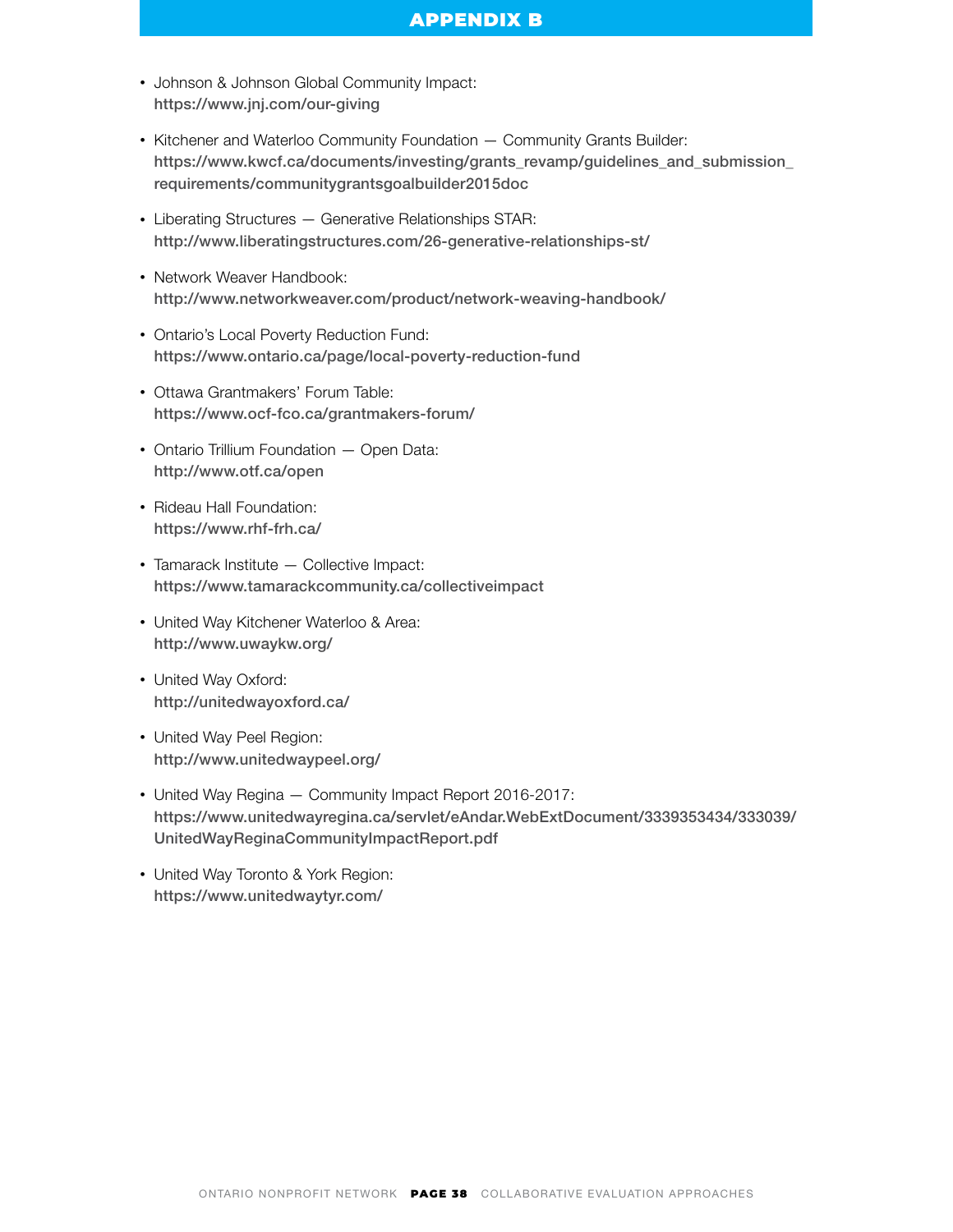## **GLOSSARY**

| <b>Bottom-up</b><br>evaluation     | Grantmakers allow individual grant recipients to design an evaluation that<br>makes the most sense in their context.                                                                                                                                                                                                                                                                                                                                                                                                                   |
|------------------------------------|----------------------------------------------------------------------------------------------------------------------------------------------------------------------------------------------------------------------------------------------------------------------------------------------------------------------------------------------------------------------------------------------------------------------------------------------------------------------------------------------------------------------------------------|
| <b>Collaborative</b><br>evaluation | When grantmakers and grant recipients invest time in working together<br>to develop or implement an evaluation approach that addresses<br>questions that matter to both groups, the evaulation is much more likely<br>to produce useful results.                                                                                                                                                                                                                                                                                       |
| <b>Evaluation</b>                  | For the purposes of this guide, we use Michael Quinn Patton's definition<br>of evaluation: "Evaluation is the systematic collection of information<br>about the activities, characteristics, and results of programs to make<br>judgments about the program, improve or further develop program<br>effectiveness, inform decisions about future programming, and/or<br>increase understanding." We follow Patton in defining "programs" very<br>broadly to include, for example, events, artistic projects, or systems<br>change work. |
| <b>Evaluation</b><br>framework     | A document that provides an overview of the plans for an evaluation<br>project. It normally includes a description of the intervention being<br>evaluated, an evaluation purpose statement, key evaluation questions,<br>associated indicators, and measurement tools. It often includes a<br>workplan specifying who will carry out evaluation tasks, timelines and<br>a review of ethical considerations.                                                                                                                            |
| <b>Evaluation purpose</b>          | The reasons why an evaluation project is undertaken.                                                                                                                                                                                                                                                                                                                                                                                                                                                                                   |
| Grantmaker                         | Non-governmental funders that provide financial support to nonprofit<br>groups, including United Ways, corporate, public, and private<br>foundations.                                                                                                                                                                                                                                                                                                                                                                                  |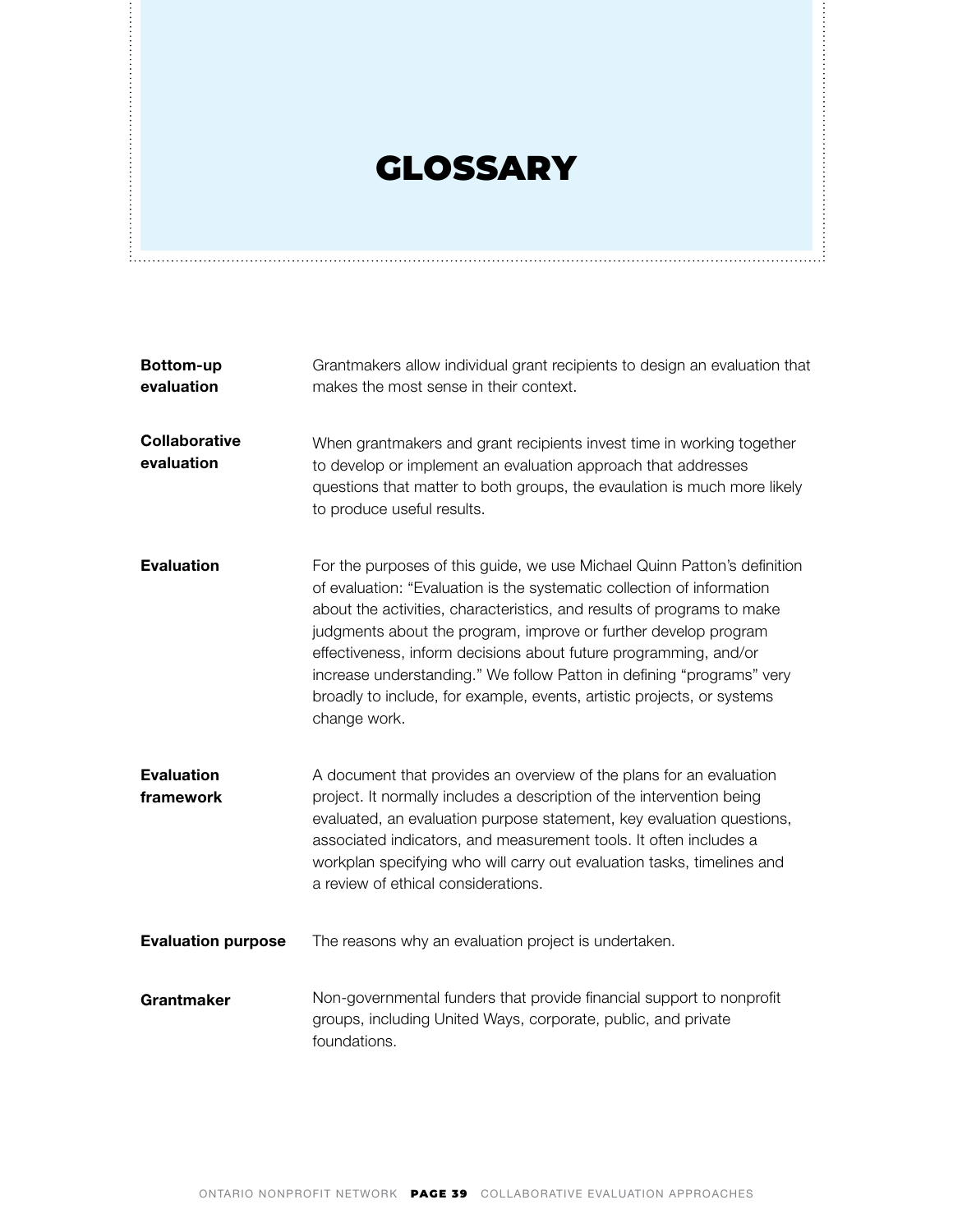#### **GLOSSARY**

| <b>Indicators</b>               | The concrete points of data that are capable of answering the evaluation<br>question (e.g., score on a knowledge quiz, percentage of youth who<br>graduate on time).                                                                                                                                            |
|---------------------------------|-----------------------------------------------------------------------------------------------------------------------------------------------------------------------------------------------------------------------------------------------------------------------------------------------------------------|
| <b>Methods (or tools)</b>       | The techniques that will be used to gather data on indicators<br>(e.g., mail-out survey completed before and after the course; focus<br>groups with graduates of the program).                                                                                                                                  |
| <b>Outcomes</b>                 | Statements about the difference that an intervention is intended to make<br>for its participants or clients. Outcomes can be high level and long term<br>(e.g., reduced poverty) or more concrete and short term (e.g., increased<br>knowledge of where to go for help).                                        |
| <b>Outputs</b>                  | Statements that describe the amount of work carried out by an<br>intervention (e.g., number of attendees, downloads, or sessions held).<br>While outputs describe how much work was done, they do not measure<br>whether that work produced any outcomes for the intended beneficiaries<br>of the intervention. |
| Top-down<br>evaluation          | Grantmakers design the evaluation methodology themselves.                                                                                                                                                                                                                                                       |
| Use, Intended use               | The concrete ways in which evaluation findings will lead to action<br>or decision making.                                                                                                                                                                                                                       |
| <b>Users, Intended</b><br>users | The specific individuals who will be responsible for taking action on<br>the basis of evaluation findings.                                                                                                                                                                                                      |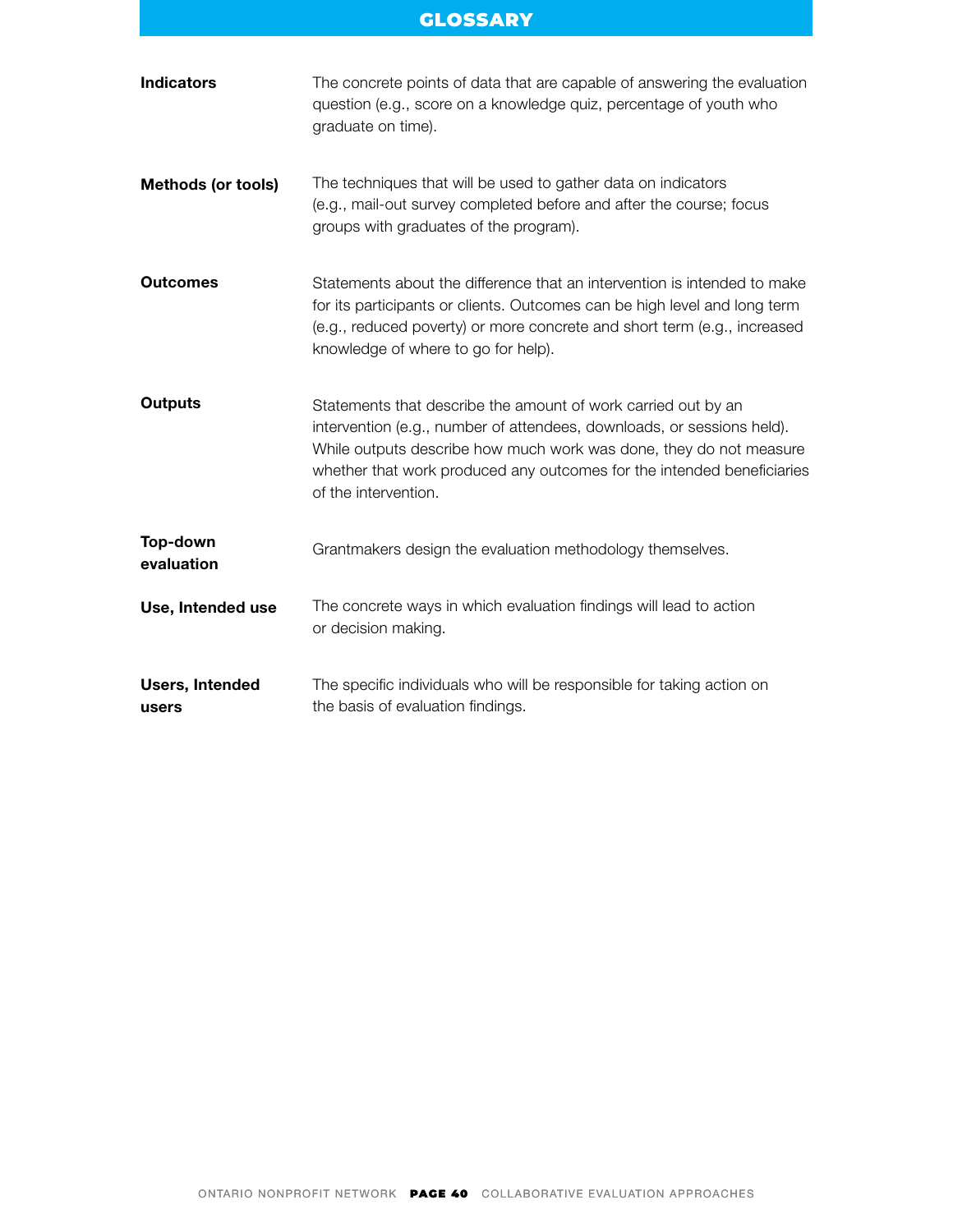## Works cited

Bartczak, Lori . 2015. *Building Collaboration: From the Inside Out*. Report, Grantmakers for Effective Organizations.

Buteau, Ellie and Timothy Chu. 2011. *Grantees Report Back: Helpful Reporting and Evaluation Processes.* Report, Center for Effective Philanthropy.

Cabaj, Mark and Liz Weaver. 2016. *Collective Impact 3.0.* Tamarack Institute.

Forti, Matthew. 2011. *Creating a Culture of Learning and Accountability.* The Bridgespan Group. [https://www.bridgespan.org/insights/blog/measuring-to-improve/creating-a-culture-of](https://www.bridgespan.org/insights/blog/measuring-to-improve/creating-a-culture-of-learning-and-accountability)[learning-and-accountability](https://www.bridgespan.org/insights/blog/measuring-to-improve/creating-a-culture-of-learning-and-accountability)

Morariu, Johanna, Veena Pankaj, Katherine Athanasiades, and Deborah Grodzicki. 2016. *State of Evaluation 2016: Evaluation Practice and Capacity in the Nonprofit Sector.* Report, Innovation Network.

Mosher-Williams, Rachel and William H. Woodwell Jr. 2015. *Learning Together: Actionable Approaches for Grantmakers.* Report, Grantmakers for Effective Organizations.

Tarsilla, Michelle. 2010. *Inclusiveness and Social Justice in Evaluation: Can the Transformative Agenda Really Alter the Status Quo? A Conversation with Donna M. Mertens.* Journal of MultiDisciplinary Evaluation 102-113.

Taylor, Andrew and Ben Liadsky. 2017. *Learning Together: Five Important Discussion Questions to Make Evaluation Useful.* Ontario Nonprofit Network.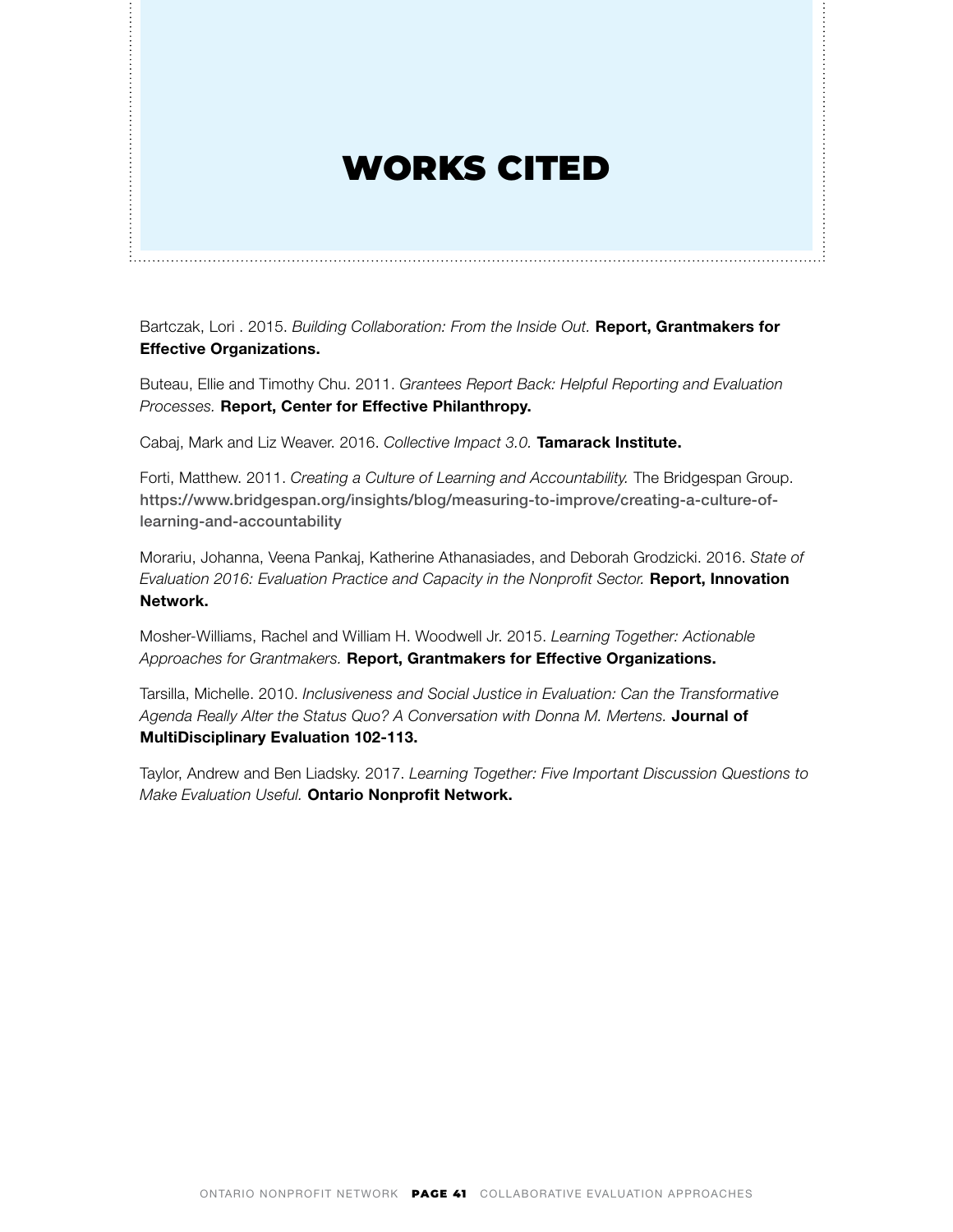## **ENDNOTES**

- **1.** Mosher-Williams & Woodwell Jr. 2015, 4.
- **2.** Bartczak 2015, 3.
- **3.** Forti 2011.
- **4.** Morariu, Pankaj, Athanasiades, & Grodzicki 2016, 19.
- **5.** Taylor & Liadsky 2017.
- **6.** Buteau & Chu 2011, 1.
- **7.** Tarsilla 2010, 109.
- **8.** Cabaj and Weaver 2016, 8.
- **9.** Centraide of Greater Montreal, Collective Impact Project 2016.
- **10.** Community Foundation of Ottawa, Collaborative Grantmaking Pilot Project 2016.
- **11.** Ibid.
- **12.** Ibid.
- **13.** Canadian Women's Foundation 2004, 1.
- **14.** Ibid.
- **15.** Ibid.
- **16.** Ibid.
- **17.** Ibid, 3.
- **18.** Ibid, 4.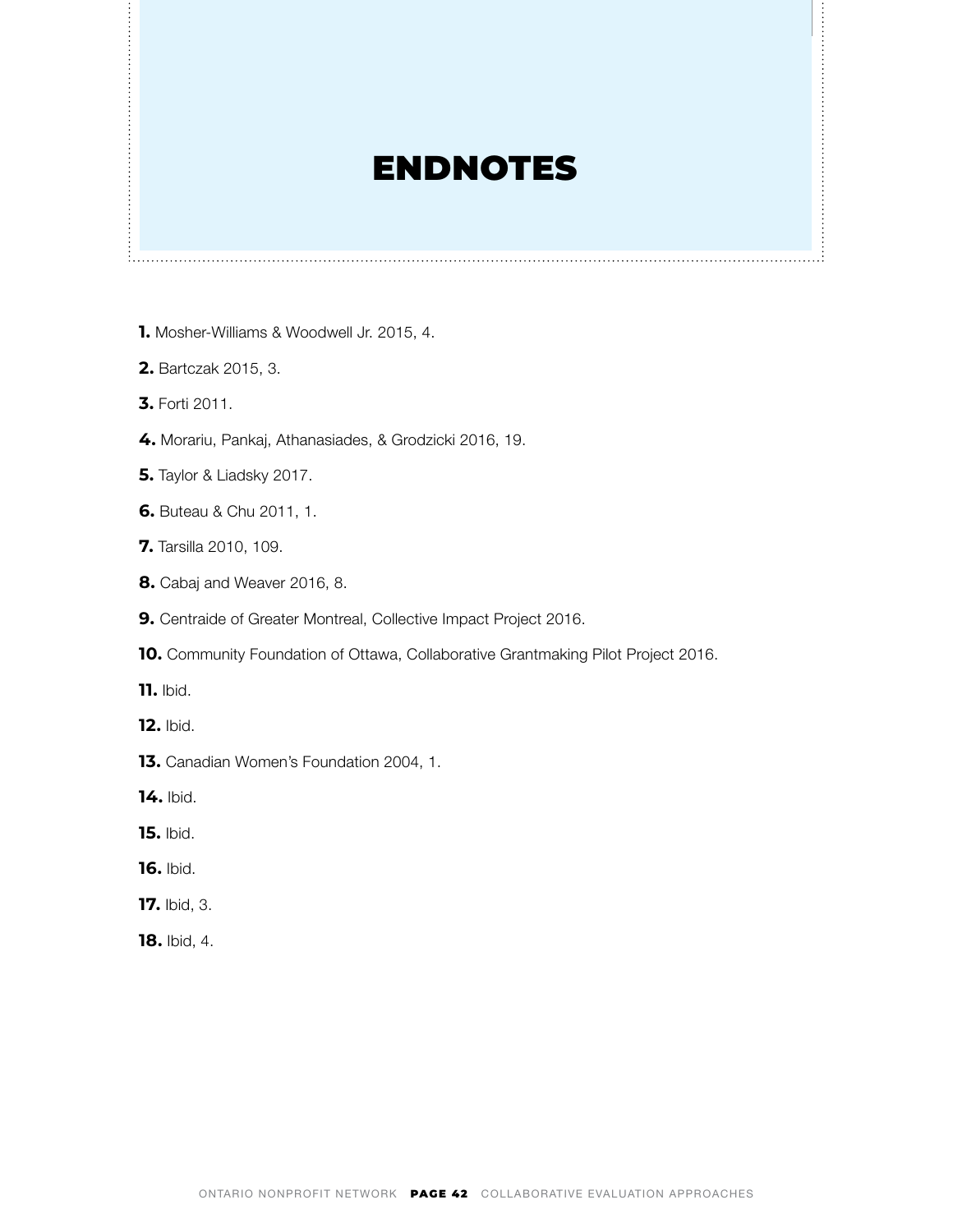## about us

ONN is the independent nonprofit network, with a reach of over 20,000, for the 55,000 nonprofits and charities in Ontario, focused on policy, advocacy, and services to strengthen Ontario's nonprofit sector as a key pillar of our society and economy.

ONN works to create a public policy environment that allows nonprofits and charities to thrive. We engage our network of diverse nonprofit organizations across Ontario to work together on issues affecting the sector and channel the voices of our network to government, funders, and other stakeholders.